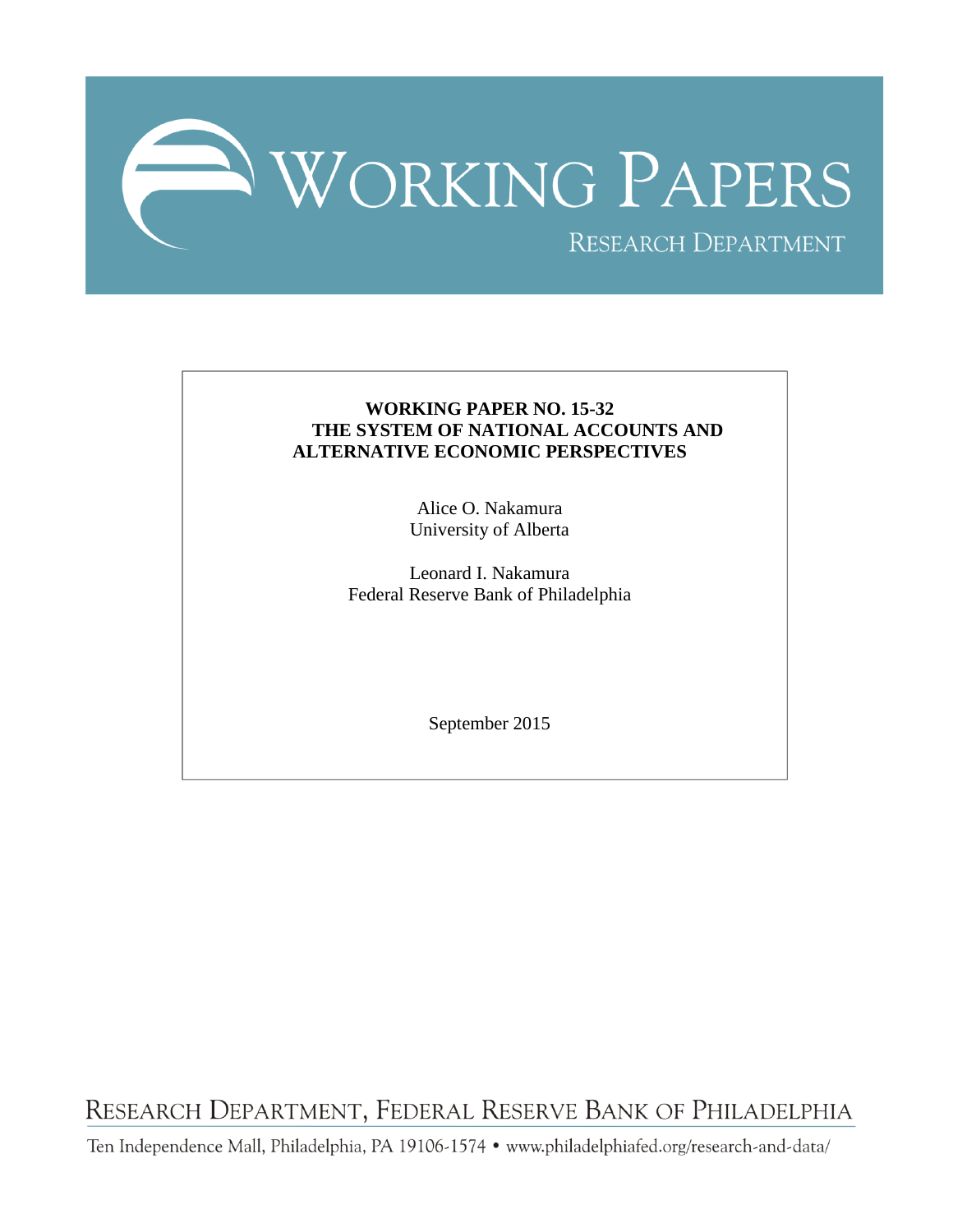# **The System of National Accounts and Alternative Economic Perspectives**

Alice O. Nakamura and Leonard I. Nakamura<sup>[1](#page-1-0)</sup>

September 2015

#### **Abstract**

Brent Moulton and Nicole Mayerhauser (2015) point out that, for more than 50 years, economists have featured the concept of human capital in their models of labor, growth, productivity, and distribution of income. We recommend the addition to the System of National Accounts (SNA) of supplemental person-level accounts: i.e., a System of Person Accounts (SPA). We see this as the best way of recognizing the processes of human capital creation as well as related issues of how income is distributed among individuals and families. We argue that this change would support three different perspectives from which economic activity can be viewed: (1) a current period outcomes perspective, (2) a risky possibilities perspective, and (3) a resources perspective. Moreover, these gains could be realized without changing the SNA in any substantial respects.

*Keywords:* national income accountings, person accounts, microdata, human capital, risk,

capability, welfare

 $\overline{a}$ 

*JEL Codes:* C81; C82; D60

<span id="page-1-0"></span><sup>&</sup>lt;sup>1</sup> The authors, whose names are in alphabetical order, can be reached at alice.nakamura@ualberta.ca and at leonard.nakamura@phil.frb.org. Alice Nakamura gratefully acknowledges financial support from the Social Sciences and Humanities Research Council of Canada (SSHRC). We also thank Wenhao Sha for excellent research assistance. The views expressed in this paper are those of the authors and do not necessarily reflect the views of the Federal Reserve Bank of Philadelphia or of the Federal Reserve System. This paper is available free of charge at www.philadelphiafed.org/research-and-data/publications/working-papers.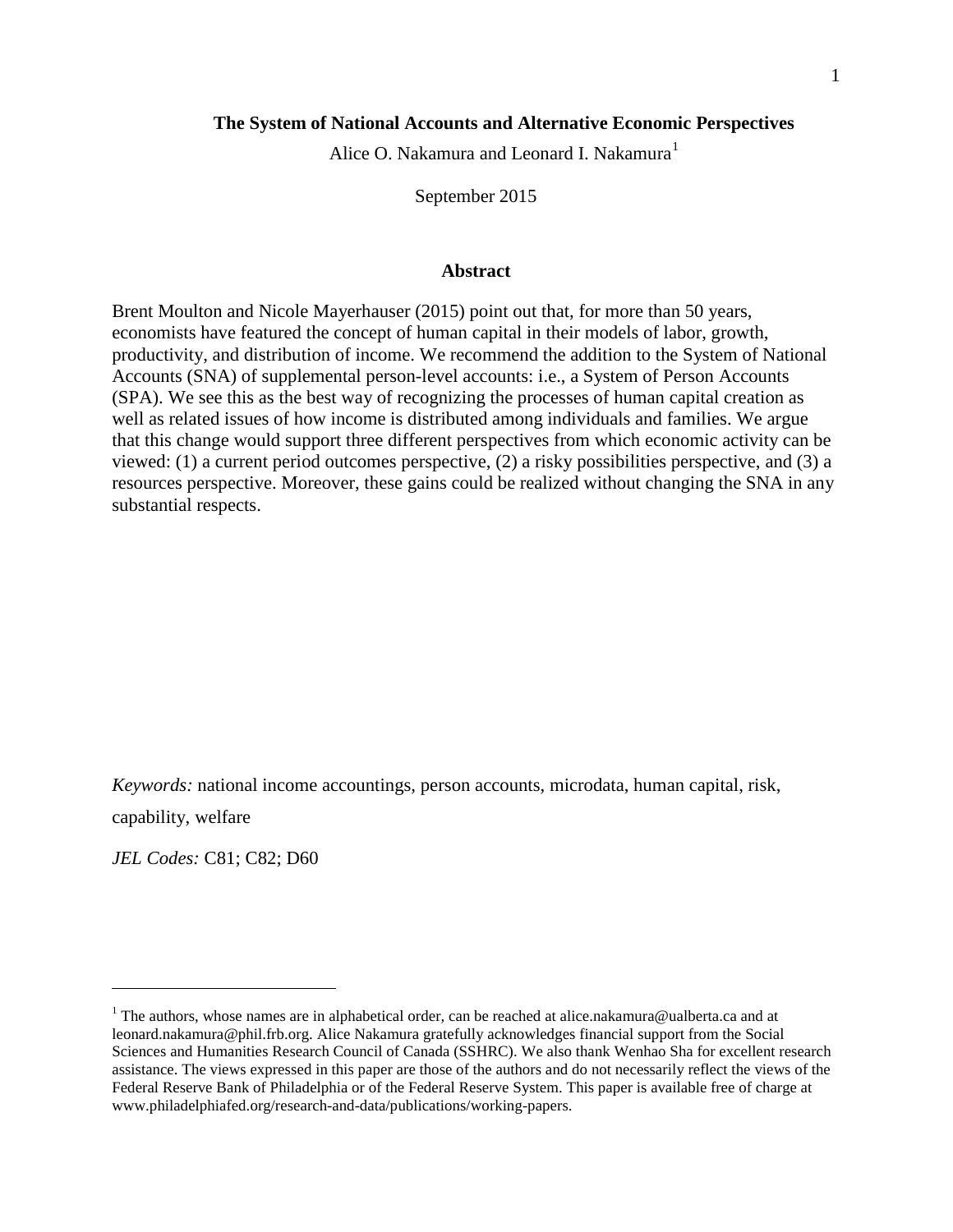#### **The System of National Accounts and Alternative Economic Perspectives**

#### **1. Introduction**

At the heart of recent critiques of the System of National Accounts (SNA) is anxiety that our societies have become too focused on the pursuit of gross domestic product (GDP) growth, the headline SNA measure of national output growth.<sup>[2](#page-2-0)</sup> A key complaint is that GDP and the SNA take no explicit account of much that many feel matters, especially including the rearing and teaching of children. GDP also takes no explicit account of the impacts of production activities on global warming. In response to these criticisms, former French president Nicolas Sarkozy commissioned leading economists to look into the issues. One conclusion of the resulting Stiglitz, Sen, and Fitoussi report (2009, Chapter 1, paragraph 152) is that, "sustainability requires the maintenance of a constant stock of 'extended wealth,' which … includes … human capital…" They go on to refer to "the notion of sustainability" as providing future generations "an opportunity set that is at least as large as what is currently available to living generations."

We see human capital as the *most* crucial component of what is provided to the generations that follow us and believe Brent Moulton and Nicole Mayerhauser (2015) are right that, of the types of asset that are currently excluded from the SNA, human capital is the most important. They also note that, for more than 50 years, economists have featured the concept of human capital in their models of economic growth, productivity, and the distribution of income.<sup>[3](#page-2-1)</sup> We recommend the addition of supplemental person-level accounts to the SNA. We see this added System of Person Accounts (SPA) as the best way of recognizing the processes of human capital creation as well as related issues of how income is distributed among individuals and families. The original Kuznetsian view of the national accounts encompassed a concern for distribution, as did the related work of Tinbergen (1972), and this concern is echoed and augmented in the Stiglitz, Sen, and Fitoussi (2009) report. Fortunately, individual and family

<span id="page-2-0"></span><sup>&</sup>lt;sup>2</sup> See, for example, van de Ven (2015). For a brief introduction to the SNA and to the GDP and GDP growth, see Coyle (2014); Bos (2009); Nakamura (2007); Jorgenson, Landefeld, and Nordhaus (2006); and Vanoli (2005).

<span id="page-2-1"></span><sup>&</sup>lt;sup>3</sup> See also Todd, Heckman, and Lochner (2008).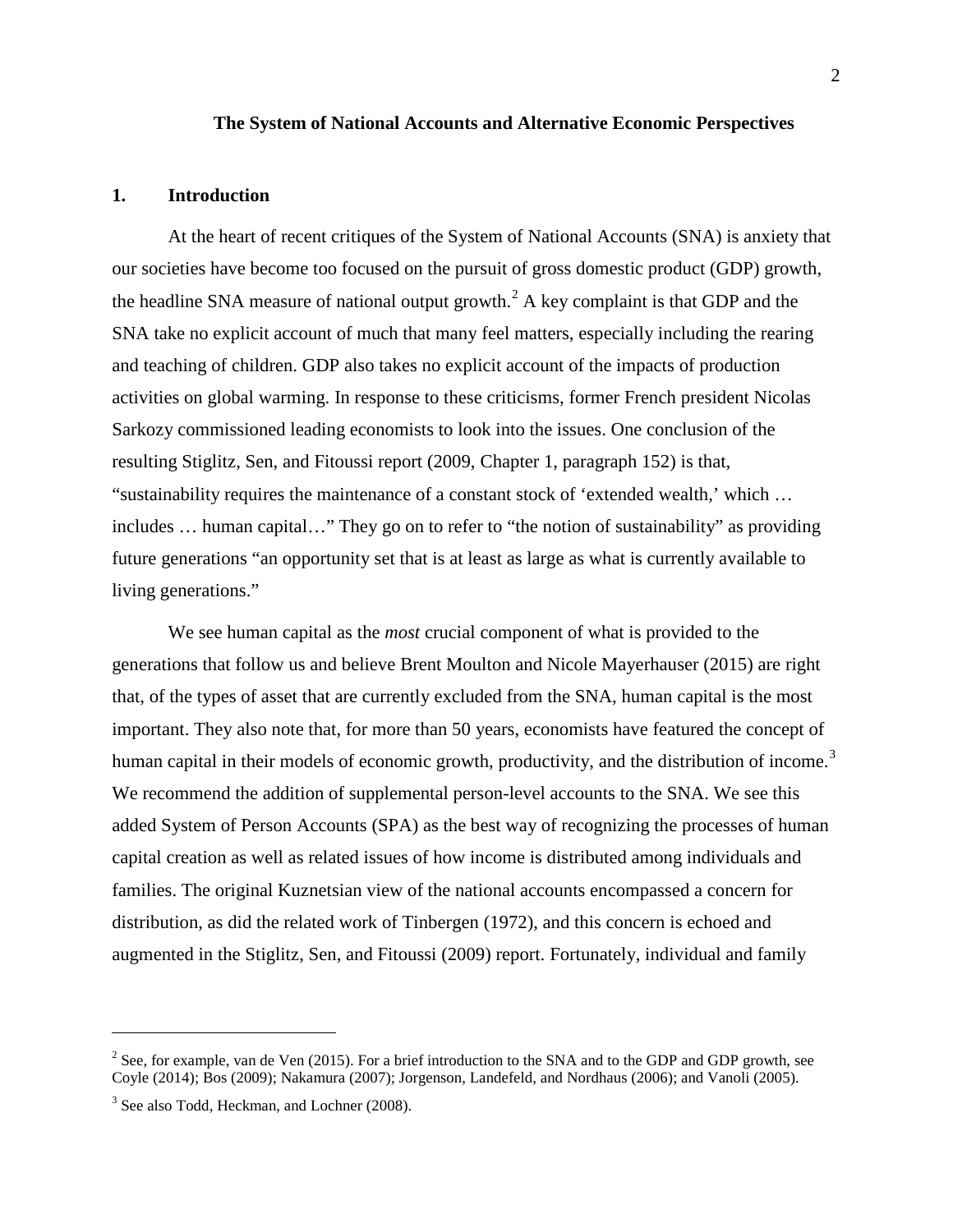efforts over multiple years to acquire capabilities can be represented in a supplemental SPA without disrupting the SNA.

An SPA is easiest to understand when there is one account for every person in the nation. In that ideal situation, there are no sampling issues and hence no sampling-related bias problems. Those problems have technical solutions, but here we abstract from those issues. Governments in most advanced nations already maintain some full population person-level accounts, such as for health care in a nation such as Canada with a public health care system. Some private companies already maintain full-population microdata accounts for which the micro unit is the transaction, with the party that initiated each transaction being carried as a transaction attribute. However, an actual implementation of an SPA could be anywhere on the continuum from full details for each individual to a created synthetic population of micro entities, or even a heterogeneous population of maximizing agents (e.g., Nakajima and Rios-Rull, 2014).

In 1973, Alice M. Rivlin wrote:

It seems to me important to take a broad view of "national accounts" and to recognize that the … problem is not so much to expose what is wrong with the GNP, but to decide what other information we need to collect on a regular and sustained basis, and how this new information can be linked to that already in the national accounts. (p. 411).

This is the direction we pursue in our paper.

We argue that adding an SPA to the SNA for a nation would permit consideration in SNA-based studies of policy issues from each of the following three perspectives, instead of from just the first of these:

(1) the current period outcomes perspective,

- (2) the risky possibilities perspective, and
- (3) the resources perspective.

The relevance of these perspectives can be conveyed most easily in specific contexts. We use three. The unemployment and mortgage defaults that were part of the financial crisis of 2009 constitute our first context. The second is what James Heckman argues is a lack of adequate developmental support in early childhood for many children. The third is the assessment of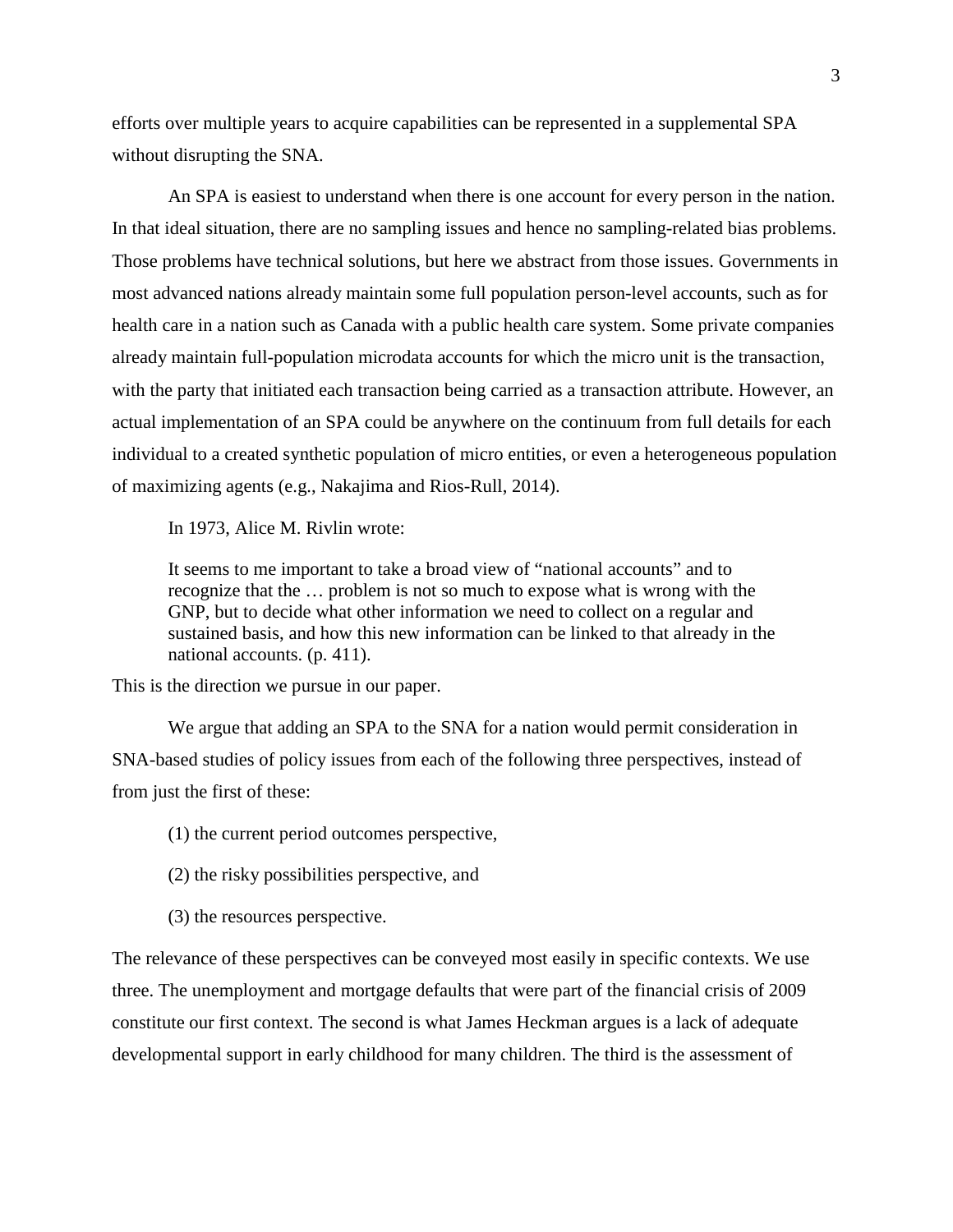pollution effects on people. Human capital production and protection is a theme running throughout our consideration of these issues.

In Section 2, we explain more fully the three perspectives on well-being used in this paper. The vision of Guy Orcutt and of Nancy and Richard Ruggles of supplementing what we now call the SNA with microlevel accounts is the subject of Section 3. Section 4 considers unemployment effects of the 2009 financial crisis, and then takes up the treatment of owneroccupied housing (OOH). Section 5 considers the context of the childhood development issues raised by James Heckman and his collaborators. Environmental pollutants constitute the context taken up in Section 6. For each of the three contexts, we discuss how having the micro-level person accounts data in an SPA would expand the analytical and policy usefulness of the SNA. A discussion of both person and firm data needs follows in Section 7. Section 8 concludes.

## **2. Three perspectives on well-being**

The *current period outcomes perspective* on economic activity emphasizes the stream of consumer satisfactions that are produced via final consumption. This is the perspective now implemented in the SNA; the economy is observed via annual or quarterly aggregate snapshots. The consequences of ex-ante perceived risks are embedded in the aggregate economic outcomes recognized in the SNA. The resources used to produce those outcomes are viewed as purely instrumental. The creation of capabilities takes place mostly as unmeasured production. In particular, there is no explicit recognition of multiyear efforts by persons to build up personspecific human capital. Only sectoral outcomes aggregated to the nation level are observed.

To illustrate, if  $X$  is a vector of purchases and  $P$  is a vector of prices, the maximization problem of an agent is to max  $U(X)$  s.t.  $XP \leq Y$ , where Y is income available for consumption. The chosen ex-post bundle XP is what the outcomes approach measures as the nominal transaction that is then aggregated as part of total nominal expenditures. Each individual's choice of XP provides a measure of the relative consumption of that individual. The distribution of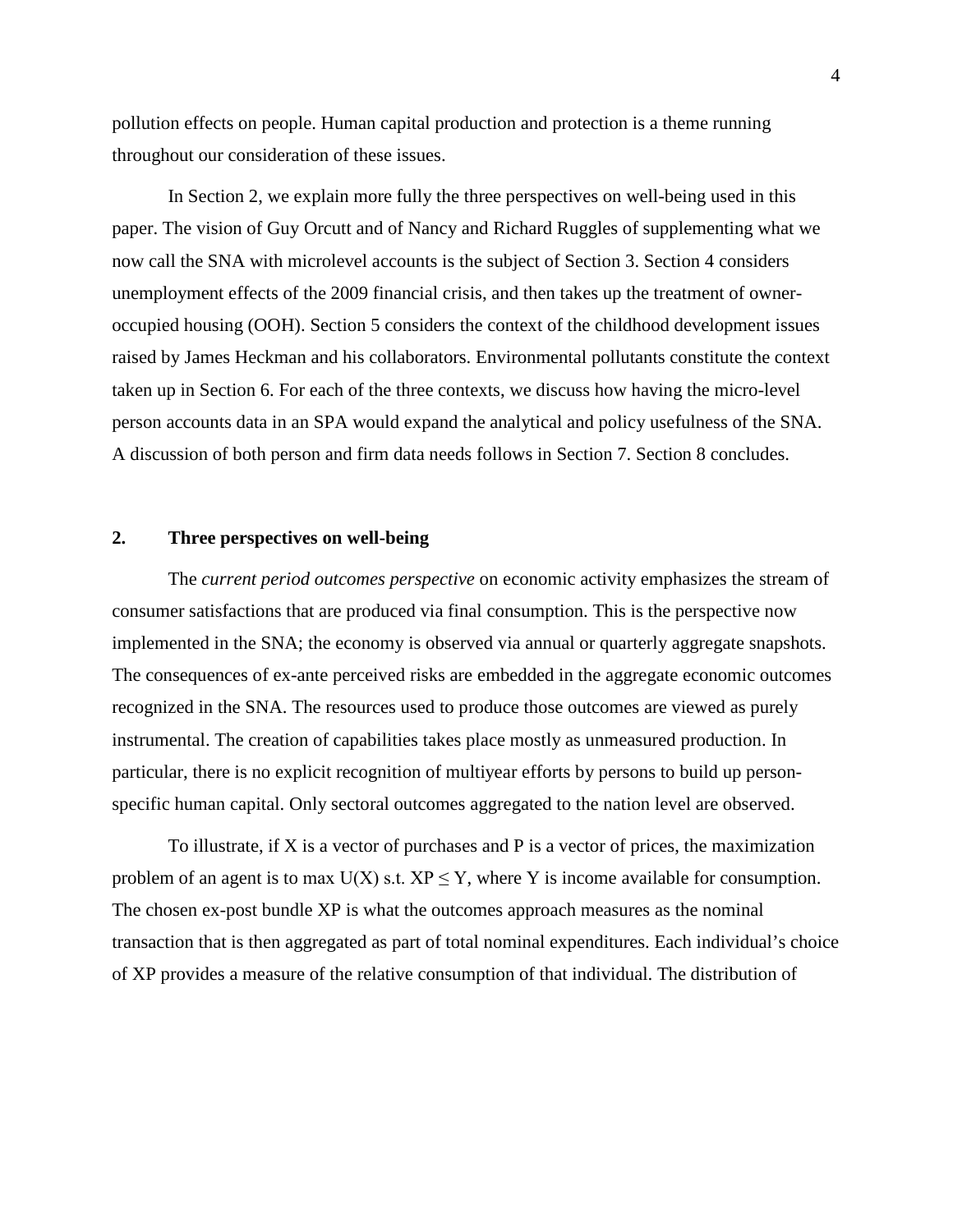consumption choices is the basis for measures of consumption inequality.<sup>[4](#page-5-0)</sup> Changes over time in consumption choices form one basis for ex-post measures of consumption risk.

The current period perspective allows analysis of the economy in terms of current income flows, final product demand and supply relationships, market sector intermediate product flows, and the resulting beginning and end of period recorded asset stocks. Multiple analytic needs are accommodated, and multiple checks on the data are facilitated. We agree it is vital to protect these benefits of the SNA as it is now (Davies, 2015; Lynch, 2015; and Reich, 2015).

The *risky possibilities perspective* considers dynamic and distributional effects of actions and shocks. The micro entities (e.g., persons) experience a potentially wide range of outcomes even when the mean outcome can be predicted quite precisely. Risk within an economy is usually most fundamentally realized in terms of the variance of outcomes experienced by the constituent micro entities. Moreover, the planning and risk management measures of individual agents are difficult to take into account without explicit recognition of the relevant micro entities.

Crucial issues of welfare and financial stability can be examined most transparently using data at the level of the decision-makers. Financial risks to individual firms and households are greatly affected by the distribution of income and assets (including debt) over micro entities. Systemic financial risk, in turn, depends on the interdependency and covariance properties of the individual risks (Leonard Nakamura, 2015).

Also, in the risky possibilities approach, the persons or households face planning problems in which the values they place on resources may be affected by anticipated future outcomes (Tobin, 1970). Hence, choices are influenced by the anticipated distribution of quantities and prices in alternative future states. For example, current and future work opportunities can affect the extent and types of education an individual chooses. One way to measure this conditional heteroscedasticity is from alternative perspectives: from the wages received for hours of work. Uncertainty and the reduction of uncertainty that may occur as knowledge and time advance are fundamental to the risky possibilities perspective.

The individual or household maximizes E U(X) subject to  $E XP \leq E Y$  over some probability measure. Of course, the expected values for any given person or household will not

<span id="page-5-0"></span><sup>4</sup> See Jasso (1997), Deaton (1997, 2003, 2005), Deaton and Tortora (2015), and Freeman and Viarengo (2014).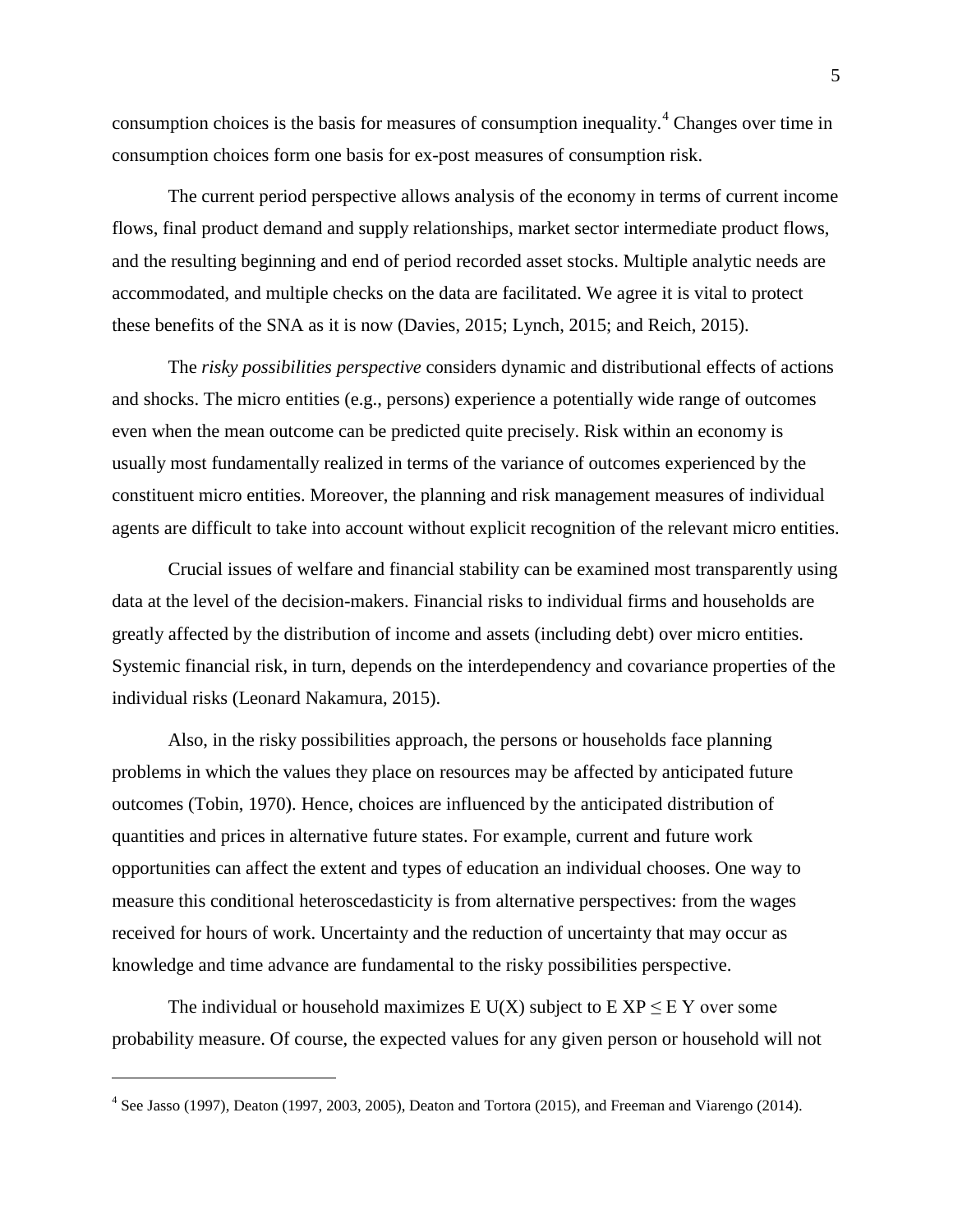usually equal the populationwide expected values. Perceived risks affect household allocation of financial and real assets that determine E Y. The causal properties of a model are made more transparent by representing the choices of persons and firms at the level of the micro entities that make those choices. This aids understanding of the extent to which not only market services but individual asset ownership, and the work and home production choices of other family members provide solutions to ex-ante risks faced by economic actors.

The *resources perspective* on economic activity takes a further step toward the *capabilities* that Amartya Sen (1993) has emphasized. Sen views capabilities rather than outcomes as determinative of the freedoms that are the rights of individuals. One way in which micro entities cope with living in a world where many sorts of outcomes are stochastic in nature is that they accumulate stocks of various sorts of resources. While Sen's capabilities are sets of possible functionings, a step toward the quantitative estimation of these capabilities could include adding information about accumulated person-level stocks of resources, as in Rawls (1971) or Dworkin (1981). This is what we mean by the resources perspective.

With the resources perspective, assets — including individual bodily assets such as health and education, public intellectual assets such as tested scientific theories, private intellectual assets such as patents, physical capital such as homes, group assets such as organizations and laws, and environmental assets (Vanoli, 1998) including the atmosphere and life forms — are valued not just for their current functional uses but also for their impacts on our capabilities. Within this framework, distribution is a primary attribute of freedom (Sen, 1993). The availability of resources to individuals and the holdings of resources (and wealth) by individuals are central subjects in this approach. The human capital of individuals is more than an investment, and education has a function that goes beyond consumption and investment. We are freer when we know more as individuals. Knowledge assets have intrinsic worth to people. People have always tried to know more about what it means to be human and the world we inhabit.

Sen (1997) has emphasized that when the process of choice matters to individuals, each person may maximize within incomplete orderings or with menu-dependent orderings. This leads to choices from a maximal set that may not satisfy the properties of optimality. There may be no best choice. In this way, capabilities, as with intangibles, challenge the framework of the SNA as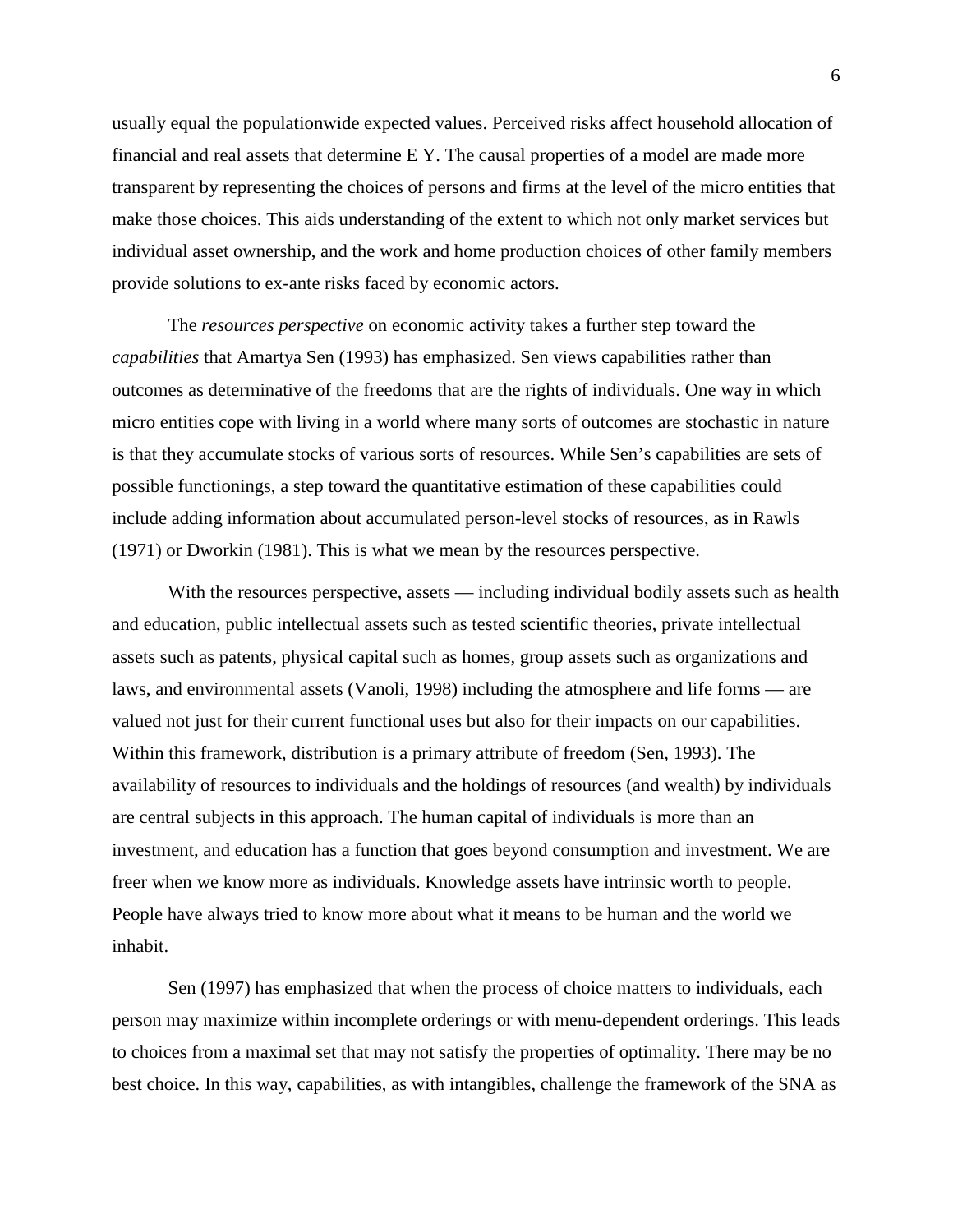well as representing a halfway house between what is sometimes called economic rationality and behaviorism.

Kuznets (1971, 1973) stressed the importance of secular knowledge and science as basic causes of Western economic ascension. He argued that humanity's fortunes changed after Gutenberg printed his first book in Mainz in 1455. Productivity in book production was revolutionized, and book costs fell dramatically by the 1470s. The proportion of the population with access to books was greatly increased, and there was a much greater incentive for people to aspire to literacy.

Maddison (2004, 2005) argues that the impacts of knowledge caused the economic revolution and that what is currently called the "industrial revolution" did not happen, or at least did not happen as it is portrayed by Toynbee (1884) who popularized the industrial revolution metaphor with its emphasis on investments in physical capital. Maddison notes that even Mokyr (2002), viewed by Maddison as the most sophisticated devotee to the metaphor of the industrial revolution, acknowledges the importance of printing and of advances in shipping based primarily on advances in navigational and other shipping-related knowledge.

The resources perspective gives explicit recognition to knowledge creation over periods of years and to how knowledge is passed forward over generations. Learning happens at the level of individual persons who spend time in study and who are aided in learning by unpaid help from parents and others as well as by paid time help from teachers. It is sometimes claimed that the teaching professions keep doing things the same way, decade after decade. However, it is undeniably the case that the *content* of the knowledge being taught has been evolving, decade to decade and even year to year in most fields of knowledge. These learning processes happen at the level of individuals and of the knowledge stocks embedded in written materials that are then mastered by teachers who then help others learn. Appropriately detailed time-use surveys, including sufficient family and employment details, could illuminate these essential teaching and learning processes (Houseman and Nakamura, 2002).

In their paper, "Volumes of Evidence: Examining Technical Change in the Last Century Through a New Lens," Alexopoulos and Cohen (2011) present a new type of indicator of technical change based on publication titles. Their indicators are based on the MAchine Readable Cataloging (MARC) records of the U.S. Library of Congress (LOC). Alexopoulos and Cohen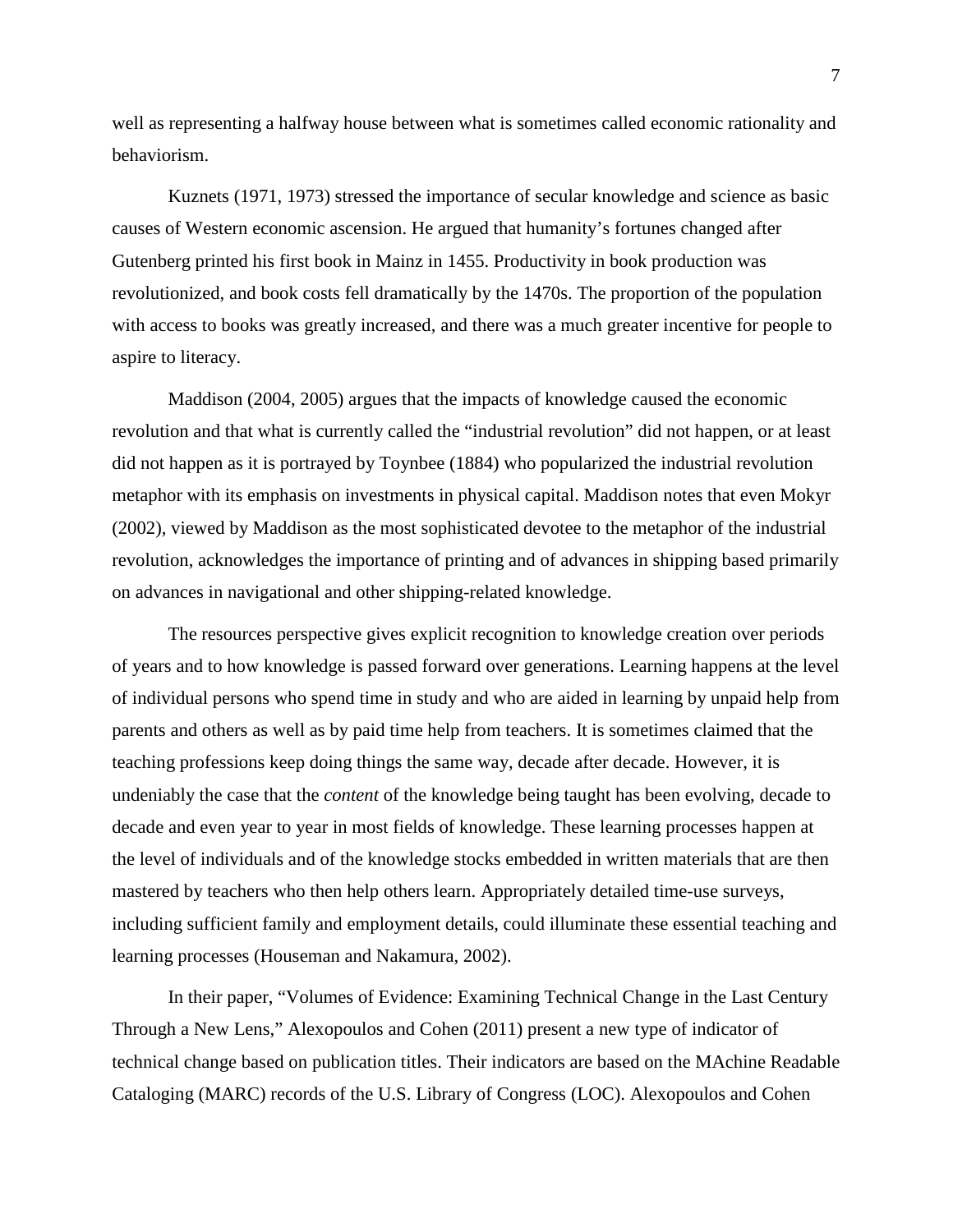explain that the MARC records provide a virtually complete list of all new titles copyrighted within the U.S. They use the MARC record data to compile a list of new English language titles for different technology and computer topics that were published in the U.S. each year between 1909 and 1997. They also provide quarterly indicators based on the Amazon.com database. Because Amazon is a commercial operation and cannot sell the book titles it fails to list, this company keeps its database of titles more up-to-date, and the Amazon records of titles for the post-1980 years include the month as well as the year of publication. This permits Alexopoulos and Cohen to create quarterly indexes.

As Leonard Nakamura (2010) explains, measures of intangible investment expenditures by L. Nakamura (2003), Corrado et al. (2005), and Corrado and Hulten (2008) suggest that these investment expenditures rose in the US from roughly 4 percent of GDP in 1977 to 9 to 10 percent in 2006. However, the intangible investments of the learning and teaching of new knowledge by people other than the investors of that knowledge are mostly missed by more traditional measures of investments in intangible capital, and those investments might in fact be essential. The new knowledge that is not taught to others may not end up being used. Alexopoulos and Cohen (2011) may have come up with a way of getting at these teaching and learning investments in knowledge that could supplement time use studies going forward, and might give some insight into the importance of those investments in years past. Publications are one of the main routes by which teachers (and others) teach themselves about knowledge, and that teachers then use in instructing others.

Conceptually, the transactor/transaction approach of the SNA has always encouraged explanations of the accounts in terms of the relationships of individual economic agents to each other. Persons are the group of transactors for which supplemental information is most needed right now for public policy analyses. The added system of accounts could be used separately or together with the SNA, depending on the application needs. With geographic detail, micro level accounts for persons would also take an important step towards enabling the analysis of geographic impacts such as pollution (including global warming effects). In making this proposal, we build on the SNA development visions of Guy Orcutt and of Nancy and Richard Ruggles, but without full inter-account data harmonization, as we will explain.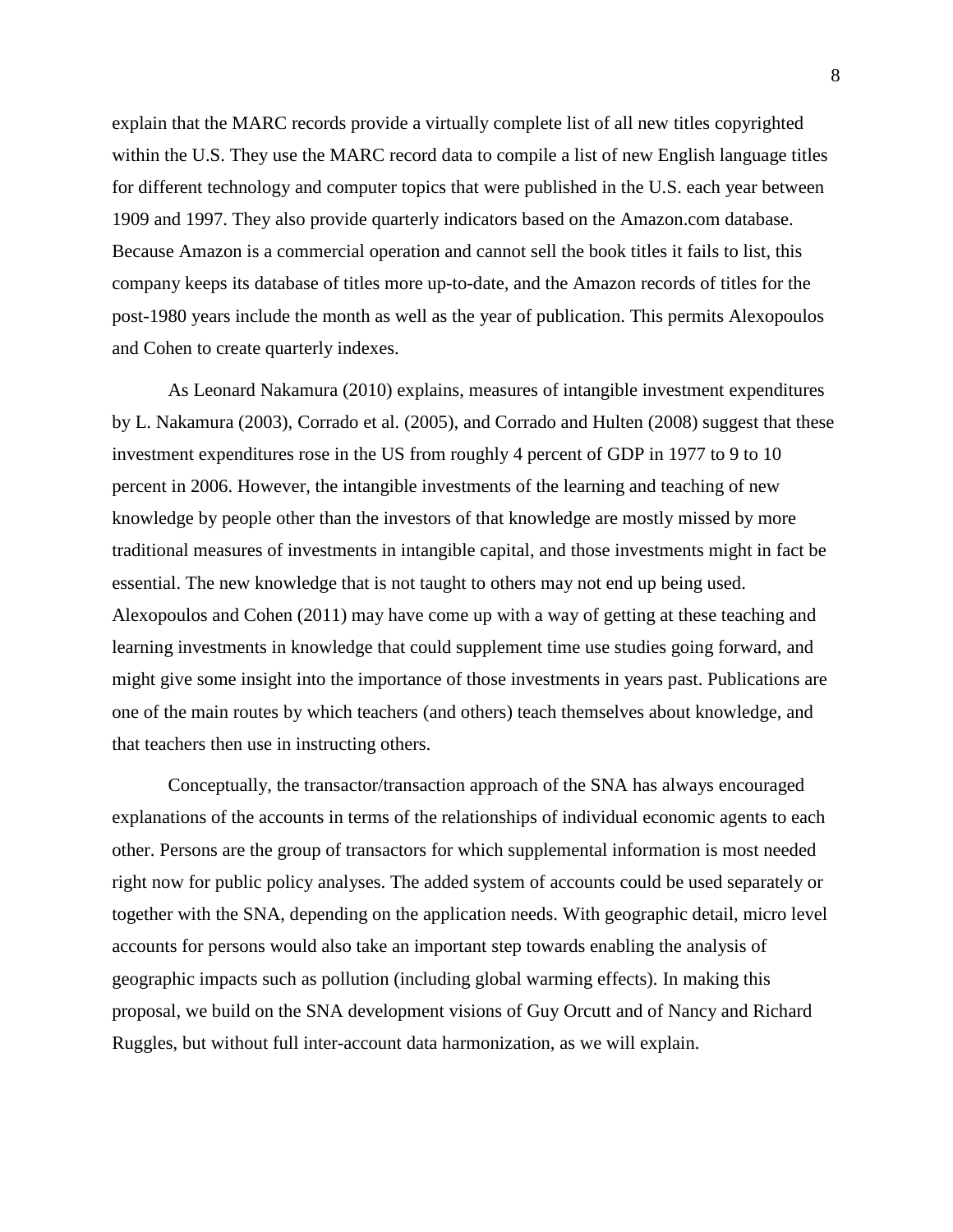An existing model that shows how an SPA can usefully augment the SNA is EUROMOD,<sup>[5](#page-9-0)</sup> a person-level tax-benefit model for a group of 28 nations that is introduced briefly here in section 3 of this paper.<sup>[6](#page-9-1)</sup> Another existing application is the micro data augmentation to the Financial Accounts of the United States (U.S.) being undertaken by staff at the Federal Reserve Board (Gallin and Smith, 2014) and a parallel project of the European Central Bank involving periodic surveys of household income by type, wealth, and financial flows (ECB, 2013).

#### **3. The Orcutt and the Ruggles and Ruggles SNA-related visions**

It is the development of the computer over the last several decades that has made the modern-day blossoming of microdata possible, and that has created new possibilities for using microdata.[7](#page-9-2) Before the development of powerful computers, data-collecting agencies reduced raw data to cross-tabulated formats as the first step in data processing because of the difficulties and high costs of handling micro-level data. Aggregation was a form of data reduction intended to make information manageable. Subsequent data processing was confined to manipulation of the aggregated data.

However, in recent years, the trend of data processing by governments has been in the opposite direction. Maintaining the raw data in its original form makes it easier to produce the wide variety of aggregations and cross tabulations required for different purposes. Such considerations have led to a data revolution, where basic data files are computerized and maintained in their micro unit form. The computer has also played a major role in permitting analysts to carry out computations at the micro unit level. Even millions of observations (as we used, for example, to obtain the results presented in A. Nakamura, E. Nakamura and L. Nakamura, 2011) can now be processed quite quickly and at low cost on what have become ordinary computers.

<span id="page-9-0"></span><sup>5</sup> https://www.iser.essex.ac.uk/euromod/resources-for-euromod-users/country-reports

<span id="page-9-1"></span> $6$  For more on other related approaches, see Dekkers, Keegan, and O'Donoghue (2014).

<span id="page-9-2"></span><sup>&</sup>lt;sup>7</sup> See Section 1.1 titled "Historical Perspectives on Computers and Econometrics" in Berndt (1991). That one chapter can be found at http://courses.umass.edu/econ753/berndt.poe/Ch01.pdf .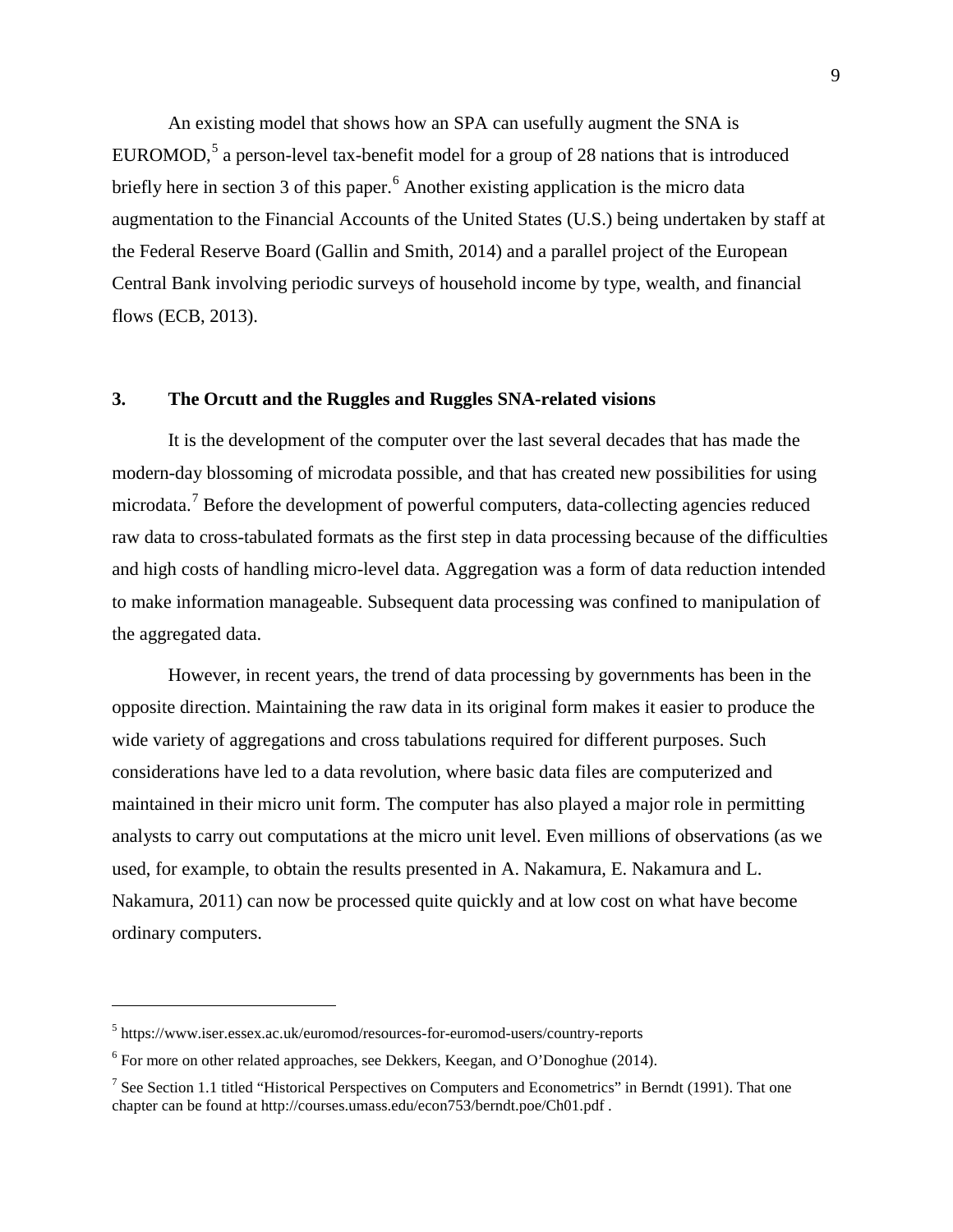It was while Orcutt was working in England in the late 1940s as part of a small group of scholars assembled by Richard Stone that he came up with the idea of augmenting core macrolevel accounts of the sort that Stone was working on creating for nations with micro-entity-level accounts. He envisioned that over historical time periods the micro entities would be advanced one period to the next by a combination of processes that are deterministic (e.g., each surviving person's age increases by one each year), or predetermined in the sense of being rule-based (e.g., government transfer and tax payments are supposed to be made according to the program rules, and mortgage loan payments are supposed to follow the schedule agreed on when a loan was originated), or as coming from administrative data (e.g., the recorded event of death; the tax payment received by government; and even bill payments as they are actually received (or not) by companies if the official statistics agencies could be given access, by law, to consumer credit rating agency data, which it seems likely would improve the accuracy of that data with benefits for all of its users), or generated stochastically so that the distribution of outcomes within the model micro-entity population matched the realized distributions of outcomes when data are available for those distributions. The SNA, of course, contains only historical data.

Going forward into the future, Orcutt envisioned that events including births and deaths of individuals would be generated stochastically, but age would still advance deterministically, and the institutional features of many other processes such as tax and transfer payments would still largely be according to rules specified at the micro-entity-level.<sup>[8](#page-10-0)</sup> Statistics of various sorts could be computed, as needed, over the evolving simulated populations (Orcutt, 1[9](#page-10-1)57).<sup>9</sup>

In a first attempt to partially realize his vision, in 1957, Orcutt set about working with three Harvard doctoral students, Greenberger, Korbel, and Rivlin, to develop a monthly, dynamic microanalytic model of the U.S. household sector (Orcutt et al., 1961). This highly simplified first microanalytic model, which nevertheless seriously strained the limits of the best available

<span id="page-10-0"></span> $8$  If there is empirical evidence that rules like these were not followed sometimes, that evidence could be used, too.

<span id="page-10-1"></span><sup>9</sup> For more on this approach, see Dekkers et al. (2014) and Harding and Gupta (2007). Also, Baroni and Richiardi (2007) provide a helpful "beginners' guide" and then an overview of the development of micro entity socioeconomic models in the 50 years after Orcutt's 1957 paper was published, focusing on key methodological issues.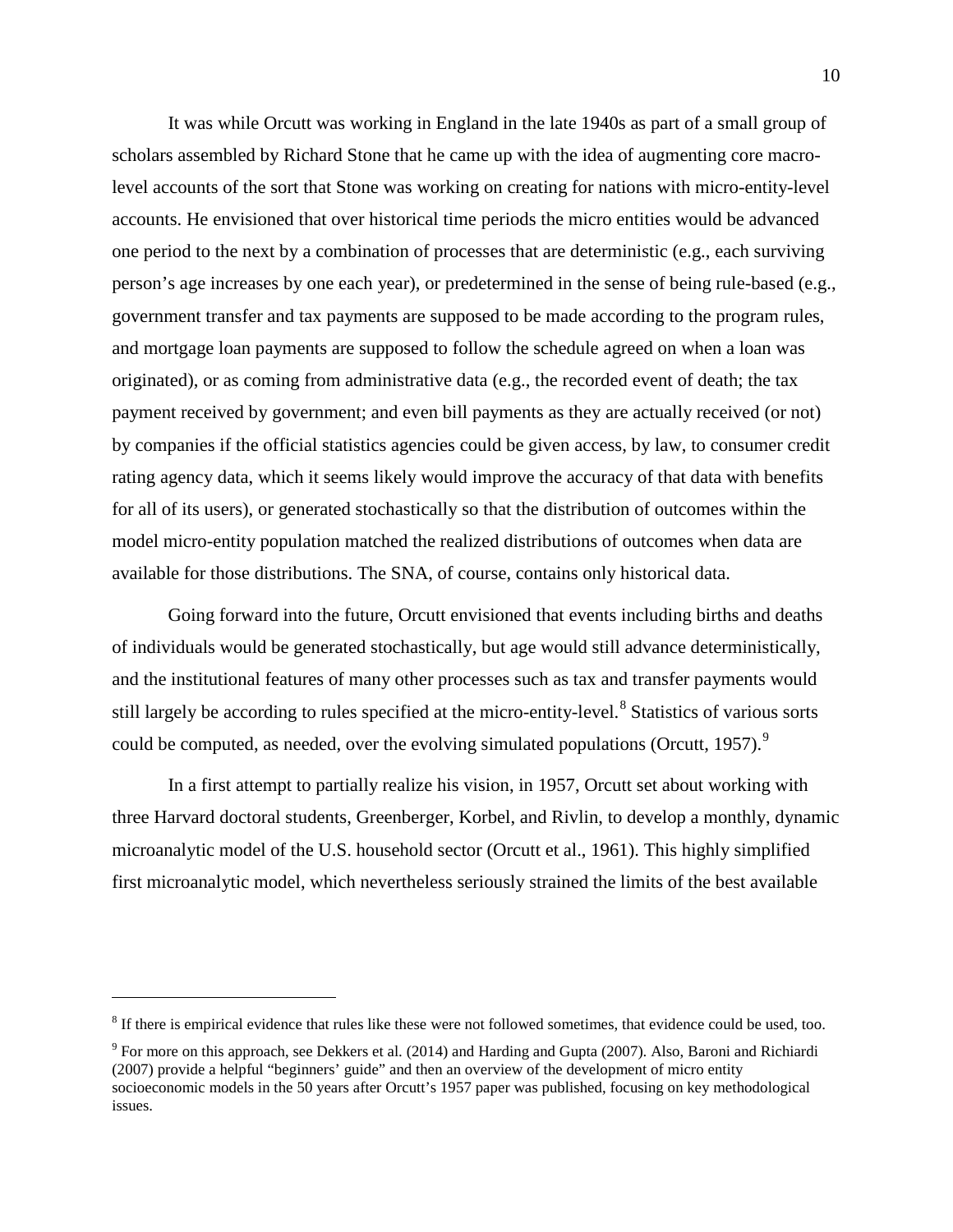computers back then, utilized control totals of various sorts from the available macro data.<sup>[10](#page-11-0)</sup> Inter-accounts data exchanges such as this must be designed to take account of recognized data source-specific strengths and weaknesses, including incompatibilities rooted in the coverage and variable definitions of the different data resources.

The key is to pass information among accounts, data sets, and models to give dominance, whenever possible, to the aspects of the combined information resources that are most reliable. (This sort of exercise need not, however, involve or depend on prior or further database harmonization. What is necessary is for those carrying out the exercise to understand the definitions and strengths and weaknesses of each of the databases involved well enough to make good choices about what information to use from each one and acceptable ways of integrating information for the application at hand — a far more modest task than determining how to integrate the databases themselves, and one that does not entail overwriting the information in any one of the databases involved.<sup>11</sup>) It is not that harmonization does not matter; there is compelling evidence that it does (e.g., Deaton, 2005, who notes the impact of how homeowners and financial services are treated in household survey data versus the SNA). Rather, we are simply arguing that it is important for national statistics agencies to facilitate the use of their household survey data together with their SNA data despite the known (and still to be discovered) problems in combining information from these sources.

The first official SNA version was published in 1953, and the first official revision of the SNA was published in 1968. This set the stage in the early 1970s for Ruggles and Ruggles (1973, 1974) to explicitly develop the idea for how national accounts could be built up from, and made to be fully compatible with, the accounts of microeconomic decision-making entities such as firms, households, and nonprofit organizations including governments of national and subnational jurisdictions: the same entities whose behavior had become the central focus of the microanalytic models Orcutt was working to build. That is the ideal. However, we oppose delaying the addition of supplemental systems of micro accounts until full data harmonization

<span id="page-11-0"></span> $10$  Subsequent early micro-level model and database construction efforts include Schultz (1968, 1975, 1995), Budd (1971), Pechman and Okner (1974), and Orcutt et al. (1971). For more on recent uses of Orcutt's later DYNASIM model, see Smith (2012) and Smith et al. (2005).

<span id="page-11-1"></span> $11$  For an introduction and references to some of the other relevant literature, see Nakamura and Nakamura (1978, 1983, 1985a, 1985b, 1987, 1989, 1990a, 1990b, 1993, 1994, 1996); Nakamura, Nakamura, and Cullen (1979a, 1979b); Capozza et al. (1989); and Nakamura and Walker (1994).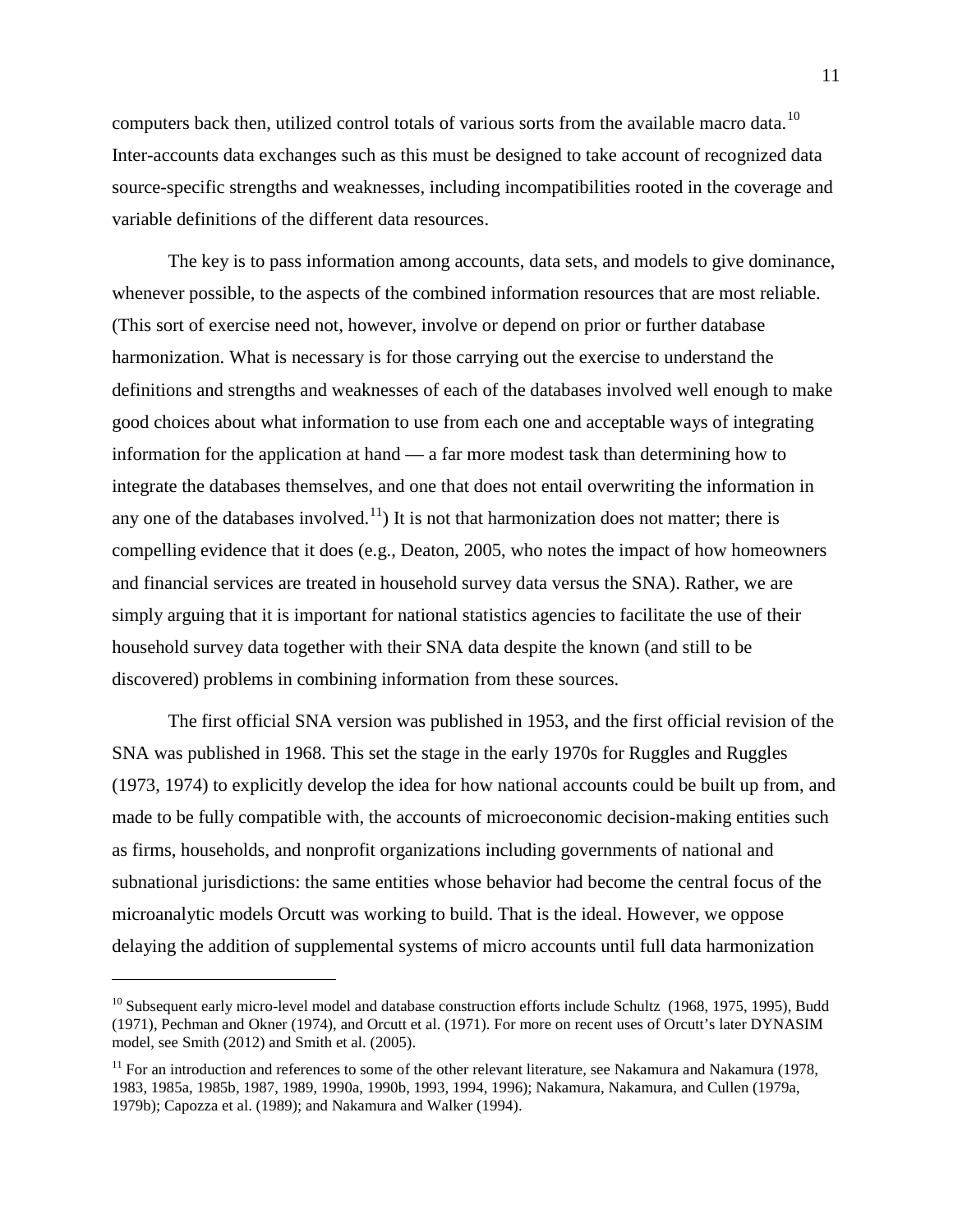can be achieved (if, indeed, this will ever be possible). Fortunately, the empirical and policy analysis data user communities have become accustomed by now to the fact that different data sets can capture different aspects of reality and suffer from different bias problems. Transparency and statistical agency neutrality with respect to competing ideologies suffer from forced database consistency, especially when general access is not provided to the databases involved prior to the forced adjustments.

EUROMOD, which is a person-level, tax-benefit model for the 28 member states of the European Union (EU), represents a modern-day example of a person-level micro model (Sutherland, 2000, 2001; Immervoll et al., 2006; and Sutherland and Figari, 2013). The EUROMOD input database contains information at the individual level on household demographics, labor market characteristics, gross market income, and all other person- and household-level income flows (e.g., pensions, public transfers, and private incomes). This model was developed primarily with European Commission funds and has been used extensively by the European Commission and various national administrations within the EU (as well as for some external studies). EUROMOD enables consistent and comparable cross-country analysis and measurement of the potential effects of tax-benefit policies and policy reforms on national budgets, the distribution of household incomes, and work incentives.

## **4. Unemployment and housing impacts of the financial crisis on well being**

The use of tax-benefit microsimulation models to consider how public welfare systems protect people from extreme economic shocks has become known as "stress testing" a taxbenefit system (Atkinson, 2009; Sutherland and Figari, 2013). This is a case in which nationlevel results are needed but where many of the economic shock effects and consequences of interest and the attempted policy responses happened at the level of persons in families.

In this section, we begin with material from the EU about the consequences for people thrown out of work during the financial crisis of 2009. We move on to alternative possibilities for accounting for owner-occupied housing (OOH) in nation-level economic analyses and consider a OOH-related proposal by Diewert et al. (2009) that would require detailed microdata on households and homes. Finally, we briefly consider studies of financial stability that require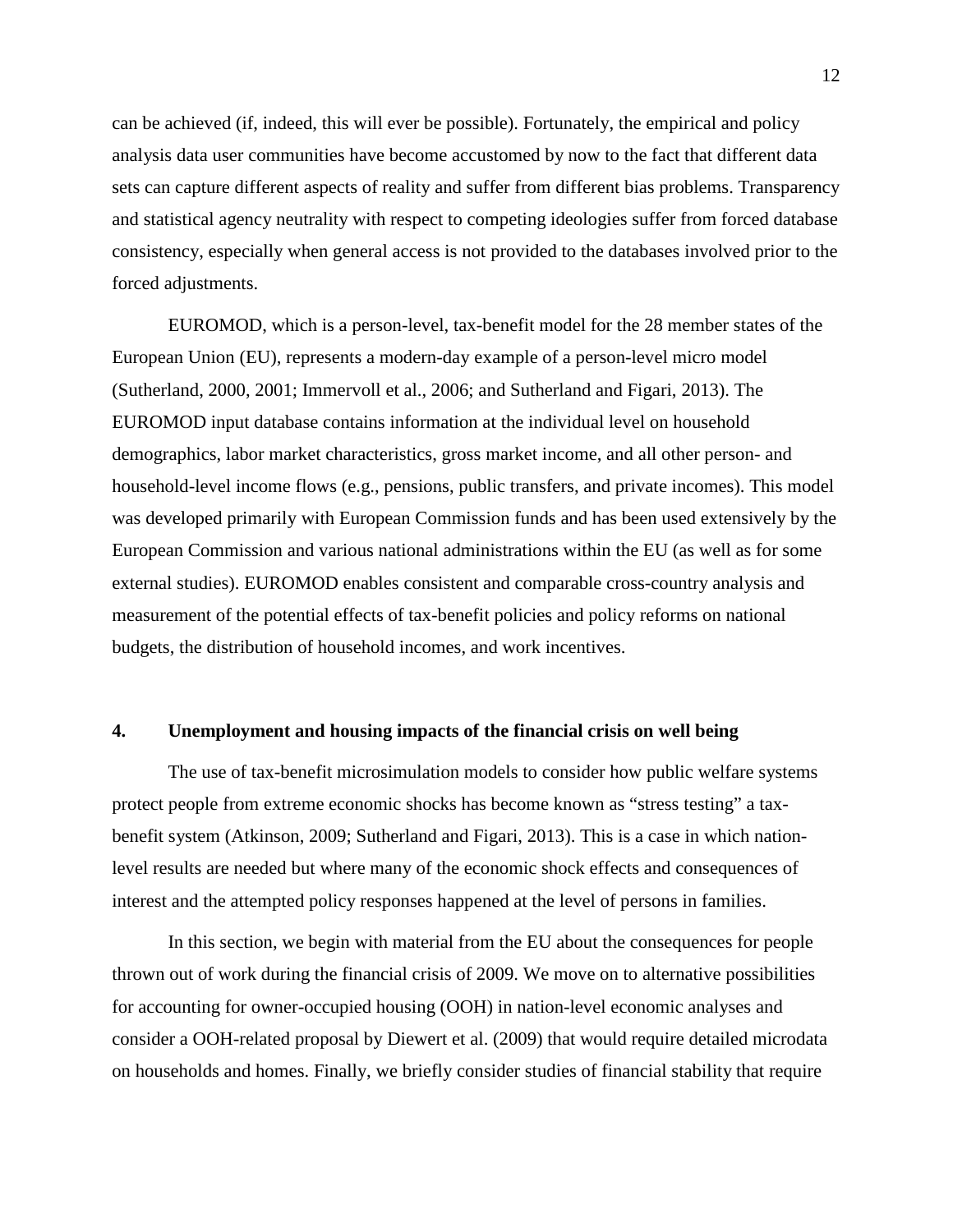the kind of microdata that is currently being collected in conjunction with the U.S. financial accounts by the Board of the Federal Reserve System and by the European Central Bank.

As Alice Nakamura, Masao, and Leonard Nakamura (2013) explain, the financial crisis of 2008 greatly impeded research and development (R&D) and other knowledge creation activities.<sup>[12](#page-13-0)</sup> Unemployment also interfered with on-the-job human capital development and can be inferred to have caused depreciation of the human capital of workers subjected to long periods without work or who were forced to take new jobs of sorts that did not use the human capital they had built up on their precrisis jobs.<sup>[13](#page-13-1)</sup>

## **4.1 Stress testing national tax-benefit systems**

Using EUROMOD, Salgado et al. (2014) focus on a set of six EU countries (Belgium, Estonia, Spain, Italy, the Netherlands, and the U.K.) that experienced different macroeconomic changes during the first phase of the Great Recession and that have quite different unemployment protection schemes. EUROMOD made it possible to use as the benchmark for the stress test for each of the six nations the real income distribution observed for the given time period. EUROMOD also made it possible to take account of the effects of incomes earned by others living with those who lost their jobs as well as interactions of family attributes with the rules of the tax and social safety net programs.<sup>[14](#page-13-2)</sup> The attributes of each person in EUROMOD's synthetic population include family status variables, which make it possible to take account of tax and benefit program provisions that differ depending on family attributes.

There are multiple practical reasons for organizing the data in the form of records for individuals rather than records for nuclear families or households, for example. However, the individual records should contain the information needed to produce family or household

<span id="page-13-0"></span><sup>&</sup>lt;sup>12</sup> More background on the crisis can be found at and in the references for Ball (2014); Ollivaud and Turner (2014); Sunder (2013); Nakamura (2013); and Haugh et al. (2009).

<span id="page-13-1"></span><sup>&</sup>lt;sup>13</sup> See Kambourov and Manovskii (2009a, 2009b) for evidence on the importance of occupation specific human capital.

<span id="page-13-2"></span><sup>14</sup> See [http://ec.europa.eu/eurostat/statistics-](http://ec.europa.eu/eurostat/statistics-explained/index.php/EU_statistics_on_income_and_living_conditions_(EU-SILC)_methodology_-_in-work_poverty)

[explained/index.php/EU\\_statistics\\_on\\_income\\_and\\_living\\_conditions\\_\(EU-SILC\)\\_methodology\\_-\\_in](http://ec.europa.eu/eurostat/statistics-explained/index.php/EU_statistics_on_income_and_living_conditions_(EU-SILC)_methodology_-_in-work_poverty)work poverty for an explanation of the methodology applied to in-work poverty.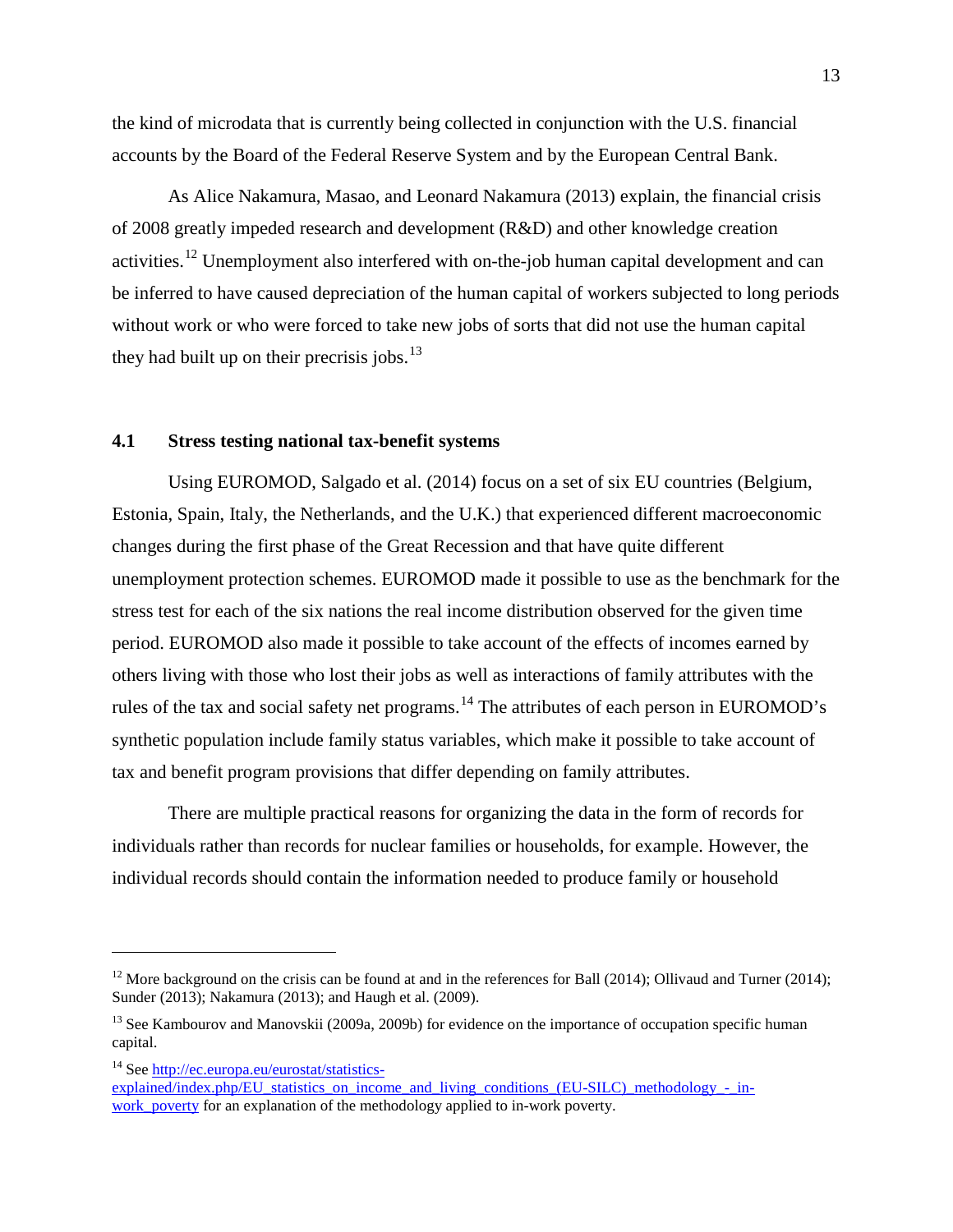statistical results or data sets as needed, including family or household results over time, in addition to person-level results.

# **4.2 Accounting for owner-occupied housing (OOH)**

 $\overline{a}$ 

EUROMOD analyses have helped EU policymakers seeking to better understand the performance of their social safety net programs. However, due to the limitations of the current version, the analyses neglect the potential importance of OOH assets. If a version of EUROMOD were expanded to incorporate housing status variables, this could greatly enhance the relevant policy analyses that could be carried out.

OOH assets are a major component of personal consumption expenditure in the SNA. Moreover, housing prices and mortgages were at the center of the 2009 financial crisis in the U.S. Indeed, González-Páramo (2009) asserts that the links between household wealth and consumption can only be properly understood if OOH wealth is covered. According to the estimates published by the European Central Bank, around two-thirds of euro area household wealth is held in housing. A related concern is that ignoring OOH assets can lead to wrong conclusions about the relative well-being of various demographic groups. For example, based on U.S. data, Garner and Short (2009) find that current period comparisons of economic well-being underestimate the relative position of elderly households if the benefits of home ownership are not accounted for.

Diewert et al. (2009) document considerable disagreement within the official statistics community over how to account for the cost of OOH. None of the conceptual approaches fully surmount the challenge of dwelling uniqueness. The exact location is only the most obvious of the many features that differentiate dwellings, and this is the case for rented as well as owned dwellings.<sup>[15](#page-14-0)</sup> However, with an SPA, it would be possible, at least, to explicitly consider how

<span id="page-14-0"></span> $15$  Since dwellings, as with people, are inherently unique in ways that matter when it comes to valuation, taxation, and well-being attributes and since dwellings also evolve in dwelling-specific ways over time (somewhat like people), this suggests that perhaps the time has come to consider also having yet another set of micro-level accounts for individual dwellings: a System of Dwelling Accounts (SDA).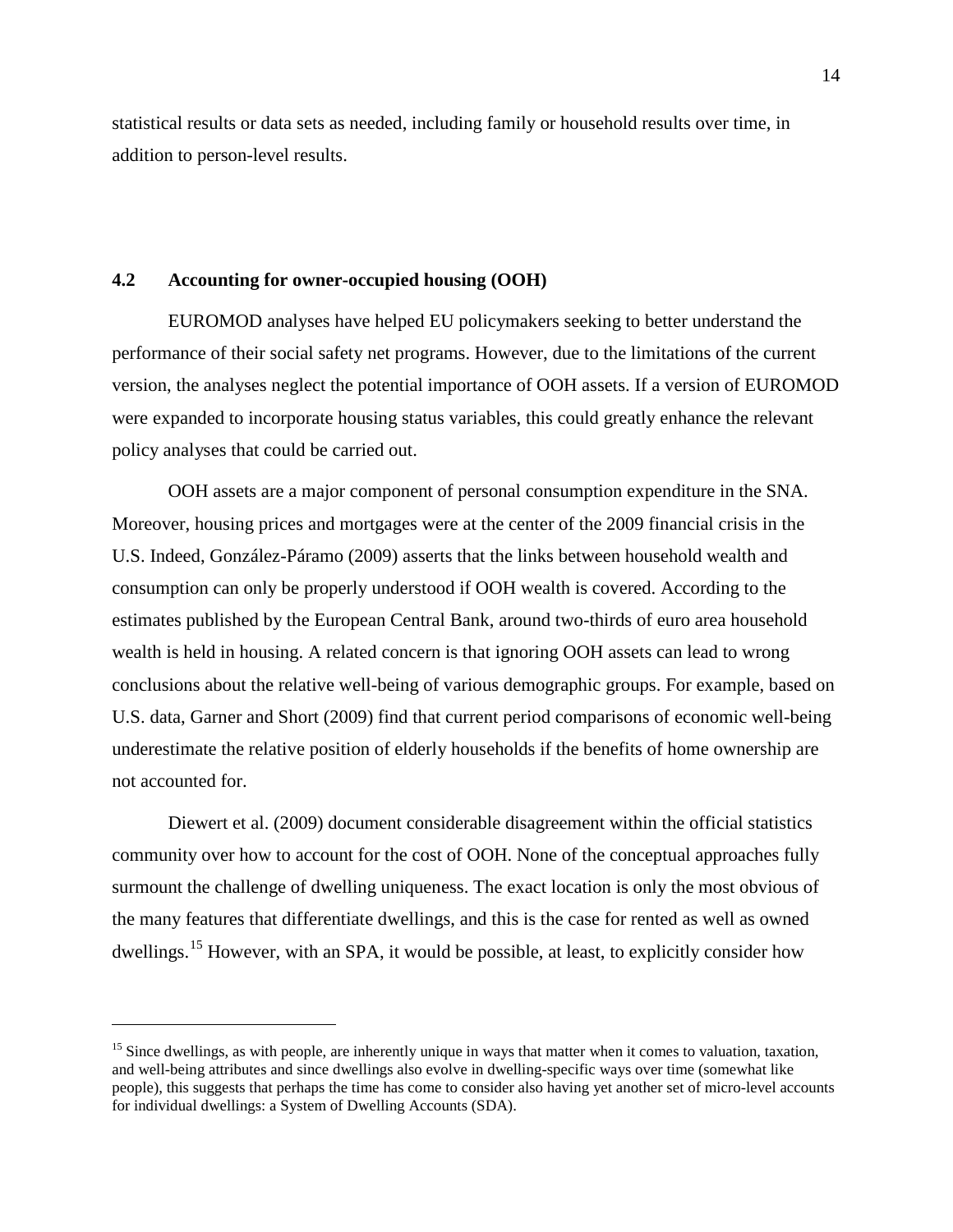individuals invest in homes, year after year, and when and how they rely on their home equity during periods of financial difficulty, such as during spells of unemployment.

The current SNA treats the services of OOH differently from other components of consumption. Households as occupants are considered to be renting their dwellings from themselves as unincorporated enterprises. These fictitious enterprises own the dwellings and pay the costs associated with them. To offset these outlays, the unincorporated enterprises receive imputed rental fees from the household occupiers. As a consequence of this treatment, what appears in the SNA household income and outlay account on the outlay side is imputed space rental (effectively the shadow price) as a part of consumption expenditure, and on the income side is imputed rental income on OOH counted as a part of total rental income. The direct costs of owner-occupancy, including maintenance expenditures, property taxes, insurance, mortgage interest, imputed interest on owner equity, and depreciation, appear in the SNA in the production account outlays of unincorporated enterprises in the real estate industry. There are good reasons for how OOH is dealt with in the SNA. However, this setup can cause a variety of problems. For instance, during inflationary periods, the imputed prices for space rental are likely to rise more than the actual homeowner expenditures.

Diewert et al. (2009) argue that the opportunity costs of households in different situations should be assessed differently. Basically, they make the case that a *user-cost* approach is right for some, while for other households, a *rental* equivalence approach is better. The suggested way of deciding which approach is right for which household is to compute the opportunity cost in both ways, and then take the maximum. Thus, *for each household* living in OOH, the *OOH opportunity cost* (OOHOC) is defined to be the maximum of what it would cost to rent an equivalent dwelling (the rental opportunity cost, ROC) and the financial opportunity cost (FOC) of the funds tied up in an owned home. Clearly, this approach can only be implemented fully with data at the level of individual homeowners and their actual dwellings and financial assets.

It is well known that measures of home price inflation display positive serial correlation: A price increase (decrease) in one period is likely to be followed by a price increase (decrease) in the next. If home prices in the future are expected to increase, then home buyers have an incentive to buy now, before prices rise further, and mortgage lenders will feel more secure making the loans needed for home purchases when property values are rising. These mechanisms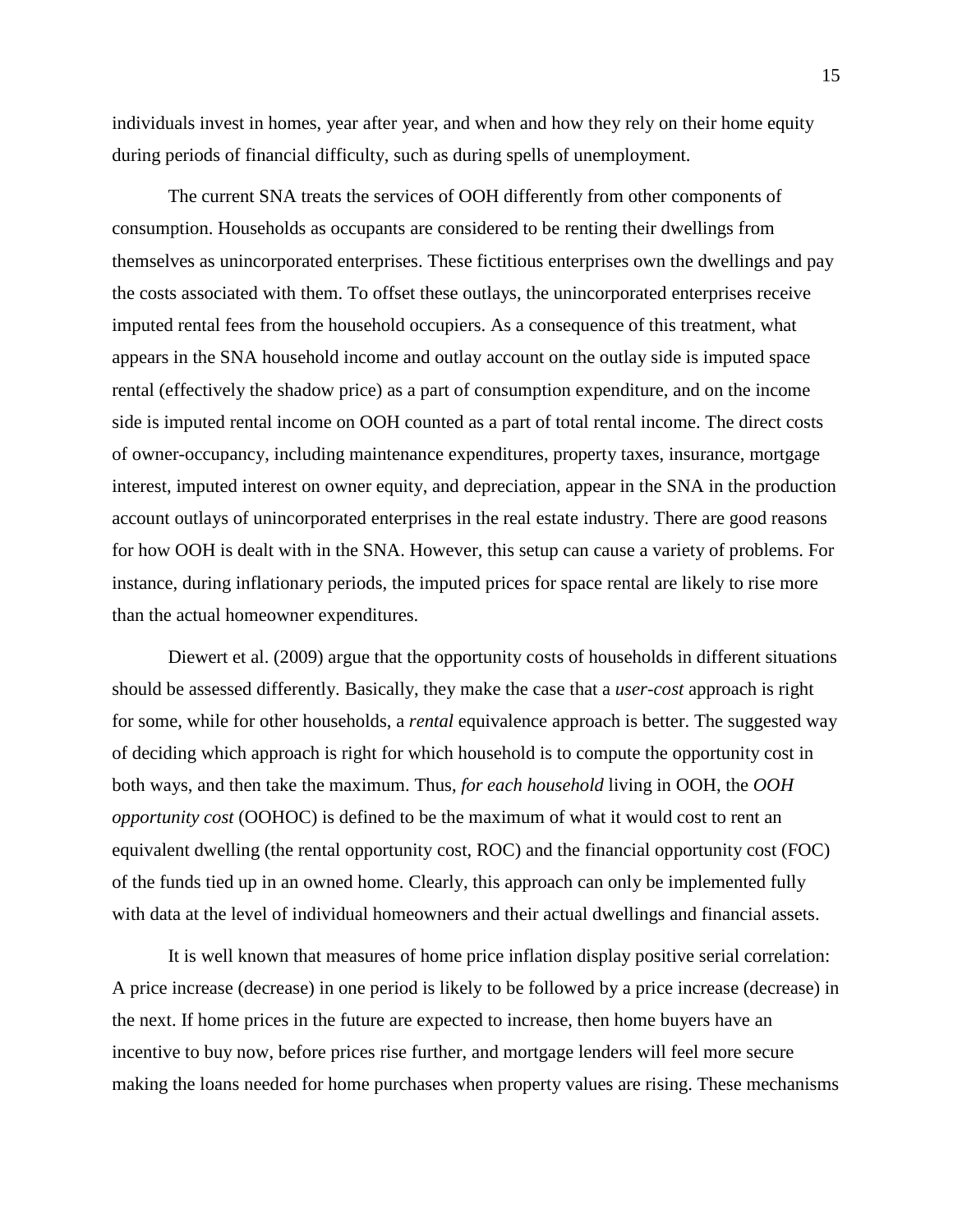counterbalance the natural tendency for rising prices to curtail demand, bringing in additional demand in response to higher housing inflation rates. These procyclical mechanisms can be seen in subprime mortgages, alternative mortgage products, appraisals, and certain institutional changes that occur during booms (Leonard Nakamura, 2014).

# **4.3 Accounting for changes in consumer finances**

Recently, the U.S. Federal Reserve Board moved to supplement the US quarterly Financial Accounts it maintains with micro data sets in a project it calls the Enhanced Financial Accounts.<sup>[16](#page-16-0)</sup> Gallin and Smith (2014) note that:

These enhancements would be supplemental in the sense that they would not necessarily be integrated into the process of equating sources and uses of funds, which would continue to be done at a quarterly, aggregate level. Nonetheless, these supplemental data series, where available, could help analysts and researchers drill down into finer levels of detail.

Thus, this initiative takes a step in the direction of the SPA supplementation we recommend for the SNA.

The Federal Reserve Board's Enhanced Financial Accounts will grow in steps, with initial data made available via a website expected to go online in 2015. This website will likely contain tables, graphs, and charts that might include:

- (1) Data from the Security and Exchange Commission's filings that money market mutual funds (MMMF) are required to file monthly (called N-MFP reports) that provide substantial micro detail on MMMF holdings on an individual security basis. Tables will show various facets of this information, including ratings and maturity.
- (2) Data from the National Association of Insurance Commissioners of insurance company asset holdings. The underlying data are available on an individual security basis; tables will show various facets of this information, including derivatives.
- (3) Data on the underlying securities that are held by state college savings plan investment funds (state 529 plans). These are investments made on behalf of

<span id="page-16-0"></span><sup>&</sup>lt;sup>16</sup> This initiative is based on conceptual work by Eichner et al. (2015), Gallin and Smith (2015) and Nakamura (2015).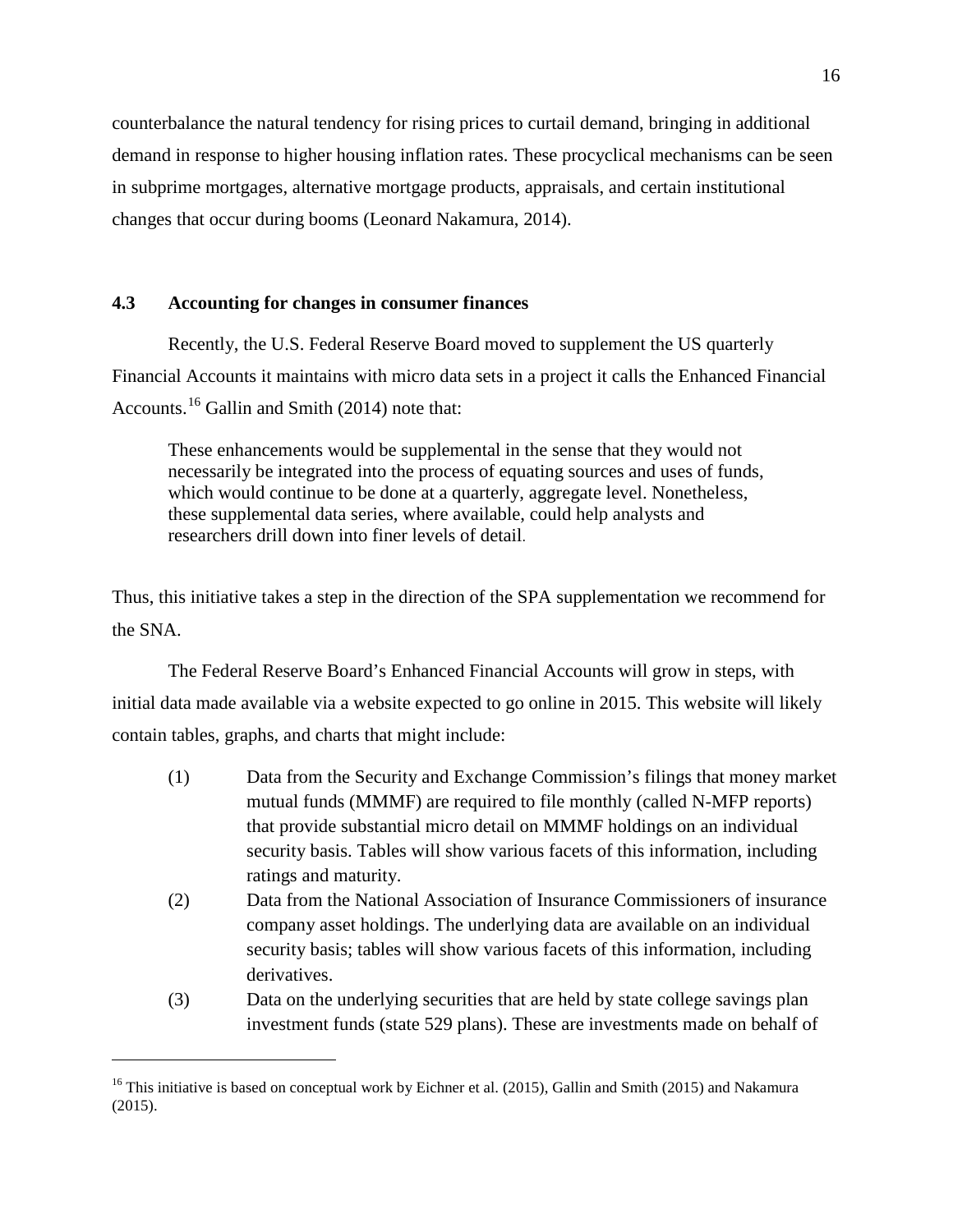the individual investors and are essentially a glimpse at the individual investments in a set of tax-advantaged mutual funds.

(4) Bank asset and liability detail including bank loans by probability of default; unused commitments; and derivatives. These tables would be based on supervisory data.

Over the longer term, the goal of the project is to provide various types of enhancements. These include finer subcategories, including by type of security, maturity, and risk characteristics. It would include higher frequency data than the currently quarterly data; lower levels of aggregation, by, for example, state, firm, or other level of disaggregation; and information on financial derivatives, such as credit default swaps and interest rate swaps. Finally, enhanced communications associated with the Enhanced Financial Accounts would include new tools for making data available to the public — online tools for extracting and analyzing data. This last step is a crucial part of any SPA that will need to balance data availability with maintaining individual privacy.

The European Central Bank (ECB, 2013) has a similar initiative underway that includes the Eurosystem Household Finance and Consumption Survey. That survey collects data on individual households across the Euro area, including some 62 thousand participants with information on income by source, durable assets, and demographic variables. Kavonius and Honkkila (2013) outline the efforts that have been made to bring the microdata sets into alignment with SNA aggregates. Well-designed efforts of this sort can, of course, greatly improve the quality of a microdata set, and with no harm or threat to the associated macrodata (the SNA aggregates in this case). Kavonius and Honkkila (2013) explore the possibilities these data resources can open up for the study of the financial stability of nations.

As Brueckner et al. (forthcoming) show, mortgage lenders during the financial crisis created riskier alternative mortgage products that allowed buyers to stretch their current period buying power and that had low required payment schedules early in the lives of the loans. Alternative mortgage products were generally provided to home buyers (including investors) purchasing properties in relatively expensive areas; on the whole, these were relatively sophisticated consumers whose incomes made these purchases aspirational. In retrospect, they experienced a high rate of default. However, it has now been shown that the alternative mortgage products need not be riskier than ordinary mortgage products if mortgage lending is disciplined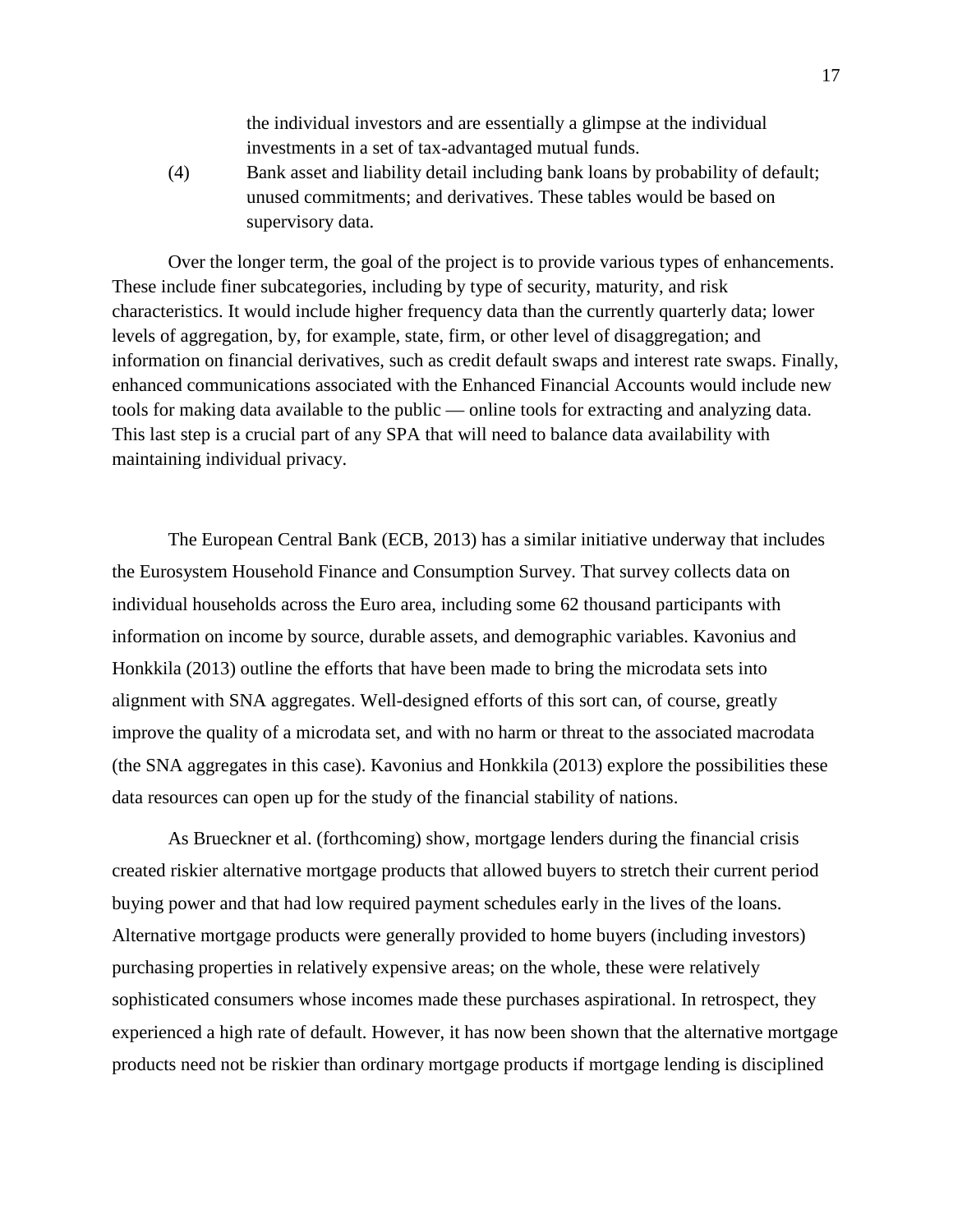so that products such as this are only used by borrowers with reasonable expectations of higher future incomes (Cocco, 2013).

Also, once a financial crisis has erupted, it is now recognized that regulators may inadvertently worsen the situation by imposing stricter regulatory scrutiny when a downturn is already in progress. An example of this is the Home Valuation Code of Conduct, a tightening of mortgage appraisal standards in 2009 that made appraisals more stringent, and thus made home purchases more difficult during the housing downturn, as shown in Ding and Nakamura (2014). It is hoped that problems attributable to regulator responses can be reduced in the future given a greater understanding of how these problems arose.

Akerlof and Shiller (2009) and others (e.g., Boeri and Guiso, 2007) have also argued that the limited ability of some people to process complicated financial information contributed to the sharp rise in mortgage defaults during the recent financial crisis. Recent research has shown that significant numbers of individuals have problems answering simple questions about basic financial principals (e.g., Lusardi and Mitchell, 2014). This shortfall in understanding is believed to translate into higher consumption, less saving, and out-of-control credit usage (Banks and Oldfield, 2007; Lusardi and Tufano, 2008; and Mitchell and Lusardi, 2015).

For example, Gerardi et al. (2013) test the importance of financial literacy using a microdata set of mortgage borrowers who took out loans in 2006 and 2007. These measures are matched to objective, administrative data on mortgage characteristics and payments. They find a large negative correlation between a particular aspect of financial literacy, referred to as numerical ability, and mortgage delinquency and default. Those with poor numerical ability were substantially more likely to experience foreclosure. Gerardi et al. speculate that numerical ability likely affects mortgage outcomes via the inability of individuals to perform the simple mathematical calculations necessary to determine whether monthly mortgage payments are affordable over a long horizon.<sup>[17](#page-18-0)</sup> Perhaps a highly simplified but mandatory financial literacy test administered by a disinterested third-party testing service should become part of applications

<span id="page-18-0"></span> $17$  For related results for Italy that both illustrate the importance of the person-level data and also the potentially broad implications of various sorts of person-specific accumulated knowledge assets for the functioning of a modern free market economy, see Fornero and Monticone (2011). Based on data from the Bank of Italy's Survey on Household Income and Wealth (SHIW), Fornero and Monticone find that many individuals lack knowledge of basic concepts such as interest rates and inflation. They find that financial literacy has a positive and significant impact on the probability of pension plan participation.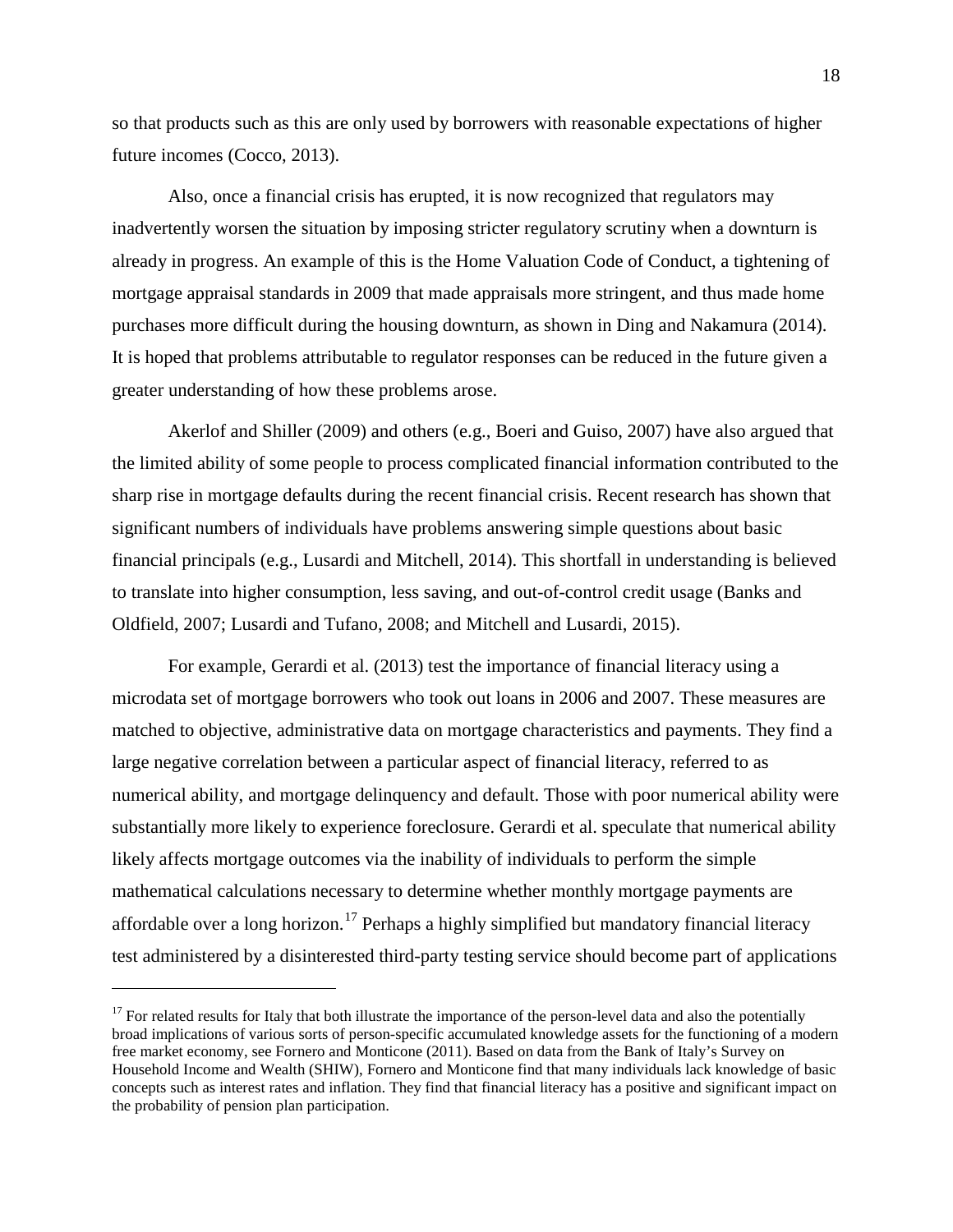for mortgages and other large loans (including credit card lines of credit), with those who fail the tests being required to have one or more cosignatories who can pass the test or approval from a special government office set up to help those lacking basic financial literacy.

To summarize, adding an SPA — System of Person Accounts — that includes family attributes, employment and other income details (including transfer payments), housing attributes, and finances — as a supplement to the SNA could greatly expand current financial stability analysis, welfare, and other analysis capabilities.

## **5. Accounting for the human capital development of children**

From the current outcomes perspective (e.g., the perspective of Jorgenson and Fraumeni, 1989, and Fraumeni, 2011), the real value of human capital is its contribution to expected income. In introducing the current period outcomes perspective, we stated that this is the perspective now implemented in the SNA. Where human capital is concerned, however, even this fundamental role for human capital is largely invisible in the SNA. Despite its fundamental importance and the monumental efforts of Jorgenson and Fraumeni and the many others persuaded by the research of Jorgenson and Fraumeni, the SNA treatment of human capital remains to this day profoundly underdeveloped.

Of course, the needs for knowledge and skills of different sorts shift with shifts in technology and in macroeconomic conditions. Thus, governments face risks in making human capital investments. Moreover, education investments are made by individuals and their families over multiple years, with the variances of predicted returns at the micro level being even greater than the risks governments face in making investments in education. Also, borrowing constraints impinge on freedom of choice at the individual level. The risky possibilities perspective focuses on human capital investment risks, and micro-level data are needed for this purpose.

Moving to our third resources perspective, human capital becomes a primary desideratum, as it affects all aspects of human capability. Human capital affects the ability of individuals to make choices, both in their output and in their consumption. As we have already noted, this includes the ability to make financial decisions.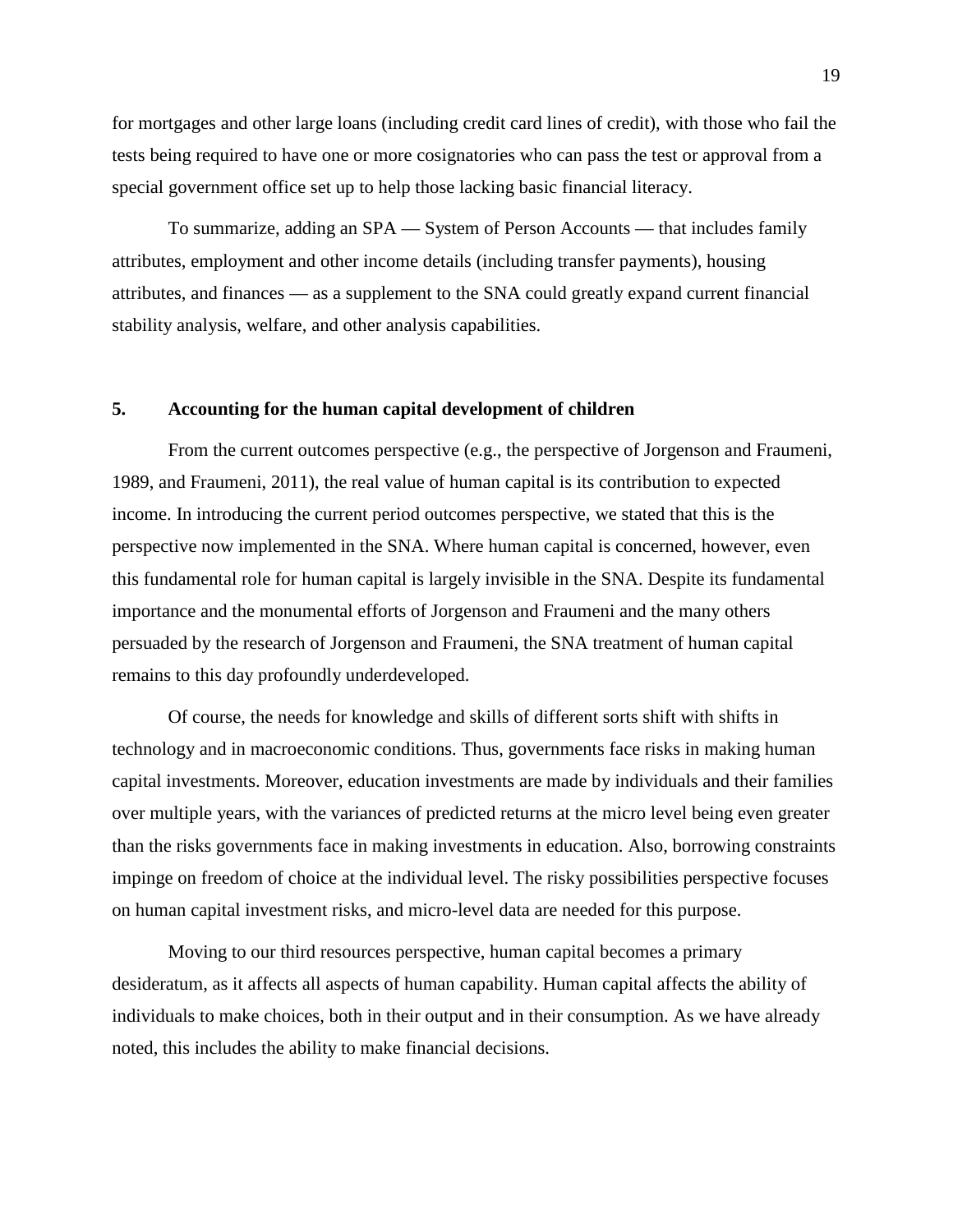Issues concerning the development of human capital gain even greater importance when we consider the rapid pace of technological progress which continually expands the ocean of knowledge that we can learn from, if prepared to do so. The time has surely come to represent human capital development more explicitly in the accounts of nations. We see a companion SPA for the SNA for each nation as the natural vehicle for doing this, with the role of human capital finally becoming visible from all three perspectives we identify. In the rest of this section, we first touch on time-use data issues and then turn our attention to the human capital development evidence and ideas and calls for measurement of James Heckman.

In his 2013 book, *Giving Kids a Fair Chance*, Heckman argues that the accident of birth is the greatest source of inequality in America today. He shows that children born into disadvantage are, by the time they start kindergarten, already at risk of dropping out of school, teen pregnancy, crime, and a lifetime of low-wage work. Heckman shows that acting early has a much greater positive economic and social impact than later interventions. An SPA can incorporate person-level effects over time of the sort that Heckman's research has shown to be so important. And an SPA coupled with the SNA could potentially then provide the empirical basis for measures that would show the progress of nations, or lack thereof, toward releveling the playing field of free market economies so that there is the possibility of success for those who try hard even if they were not born to fortune.

# **5.1 Accounting for people's paid and unpaid time**

Hill (2009) notes that even in developed countries such as the U.S., the market goods acquired by households for purposes of consumption frequently are further processed within the households before they are consumed. Indeed, many of the services consumed by households have no purchased components (e.g., teaching children words by talking to and with them; teaching them kindness, trust, and cooperation with others by interacting with them with kindness and a spirit of trust and cooperation); rather, they are entirely produced within the households.

A broader view of the human capital production processes is possible now that time-use survey data have become more widely available. These surveys require respondents to keep detailed diaries of how they spend their days. Kaur and Uppal (2015) raise multiple important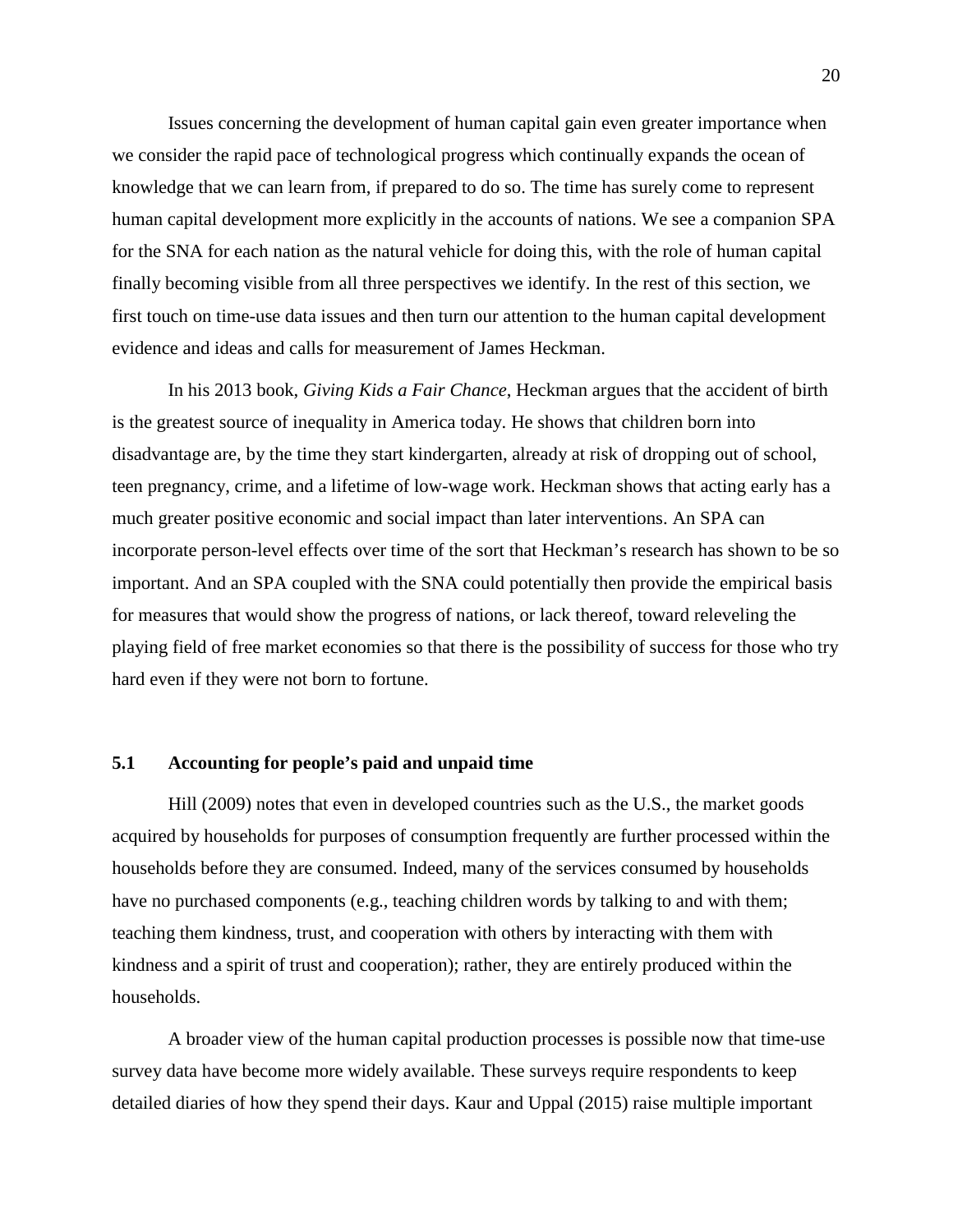practical issues that need to be attended to in the collection of time-use survey data. We believe, however, that a wearable, push-button electronic device surely will soon be devised that will improve the convenience of being part of a time-use survey from the participant's perspective and that will also improve the quality of the resulting data collected.

# **5.2 Preschool human capital development and the Heckman initiative**

Child development is often discussed in cognitive and noncognitive terms. Cognitive development refers to a child's emerging ability to think and understand and make choices, as well as the ability to master skills such as the use of numbers.<sup>[18](#page-21-0)</sup> Noncognitive development refers to the development of personal abilities such as self-control, as well as to evolving abilities to communicate with, enjoy, form relationships with, and cooperate with other people (Gutman and Schoon, 2013; Miyamoto et al., 2015). These two skill classes exhibit overlaps and synergies. For example, the mastery of language affects and is affected by both cognitive and noncognitive development.

Decisions about how much, and at what life-cycle points, adults in various roles should invest in the next generation are among the very most important human capital choices facing the people of any nation. In an interview published in *Macroeconomic Dynamics* (Ginther, 2010), Heckman notes that mainstream theories of economic development assign a key role to the education levels of workers, but little attention is paid to the abilities and skills underlying educational success or to the measurement and monitoring of the development of those skills in individuals from different demographic groups or to the consequences of the differences. Heckman (2003, 2005, 2006, 2007, 2008a, 2008b, 2011, 2013) over the past decades has established three propositions that, taken together, seem likely to us to revolutionize the treatment of human capital in the accounts of nations:

- 1. Children at conception have potential abilities birth endowments that greatly exceed the abilities most realized by adulthood.
- 2. Children's abilities fail to develop well without adequate stimulation in early childhood.

<span id="page-21-0"></span> $\overline{a}$ 18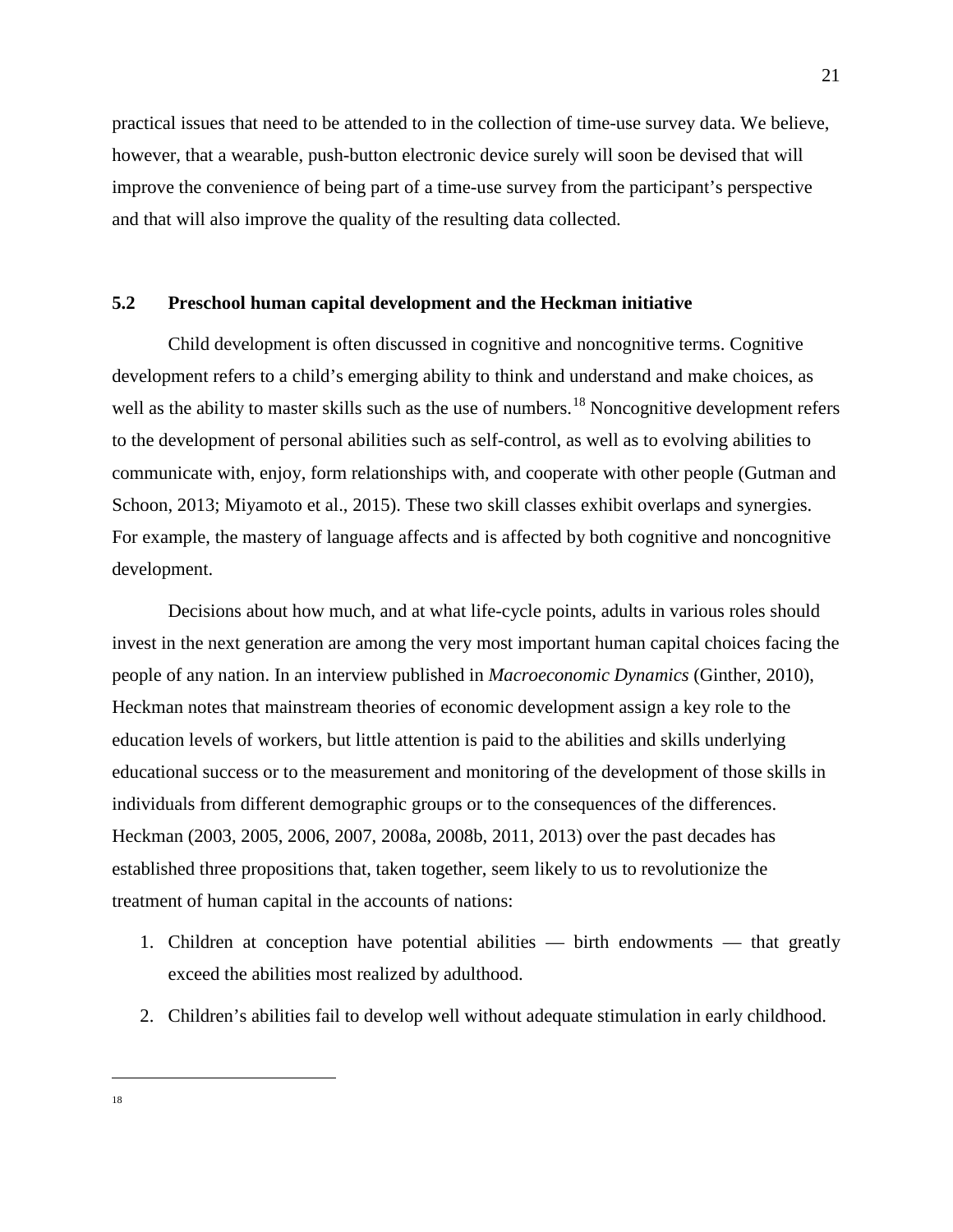3. Subsequent schooling success depends critically on early childhood development.

Systematic and substantial noncognitive ability gaps are shown to open up between more-and lessadvantaged children in America well before those children start kindergarten, <sup>[19](#page-22-0)</sup> leaving many children ill-prepared to learn in school (Heckman et al., 2006). Conti and Heckman (2013) explain that the most reliable evidence on the effectiveness of early interventions comes from experiments in which the early environments of children born into disadvantaged families were substantially enriched.

Multiple Heckman group papers contend that early childhood enrichment will raise the future productivity of the U.S. economy. The arguments are sound from the perspective of an economic fundamentals definition of national productivity. On a fundamentals level, the total factor productivity (TFP) of a nation is a measure of the efficiency with which total market output is produced from total market input. On a conceptual level, it is clearly true that a nation with more competent citizens and workers will be more efficient at transforming market inputs into market outputs: the conceptual definition of TFP (Diewert, 1974, 2000, 2014; Diewert and Nakamura, 1999, 2003, 2006, 2007a, 2007b; and Schreyer, 2001).

However, the multifactor productivity (MFP) statistics produced by national statistics agencies are not well suited for reflecting the benefits to be expected from child development initiatives. For a start, no account is taken in the SNA and in the productivity measures for nations that are based primarily on SNA data of the parental activities within families that can produce smarter future citizens who can solve problems better at work, in their communities, and at home, and who will suffer fewer mortgage defaults, accidents of all sorts, and criminal failings.<sup>[20](#page-22-1)</sup> Without data on either those home inputs from time use surveys and on program supplements for children through public or private sector programs coupled with developmental test evidence for preschool children, there will be no way to move beyond the small group studies of Heckman and his core searchers to establish that these home inputs and various

<span id="page-22-0"></span><sup>&</sup>lt;sup>19</sup> See Heckman et al. (2013); Cunha and Heckman (2010, 2014); Cunha et al. (2010); Heckman et al. (2006); and Carneiro and Heckman (2003).

<span id="page-22-1"></span> $20$  MFP is a complex statistic. For many nations, there are shortcomings for one or more components. See Diewert and Yu (2012) and Diewert (2012), as well as Harper et al. (2012) regarding Canada's MFP statistics.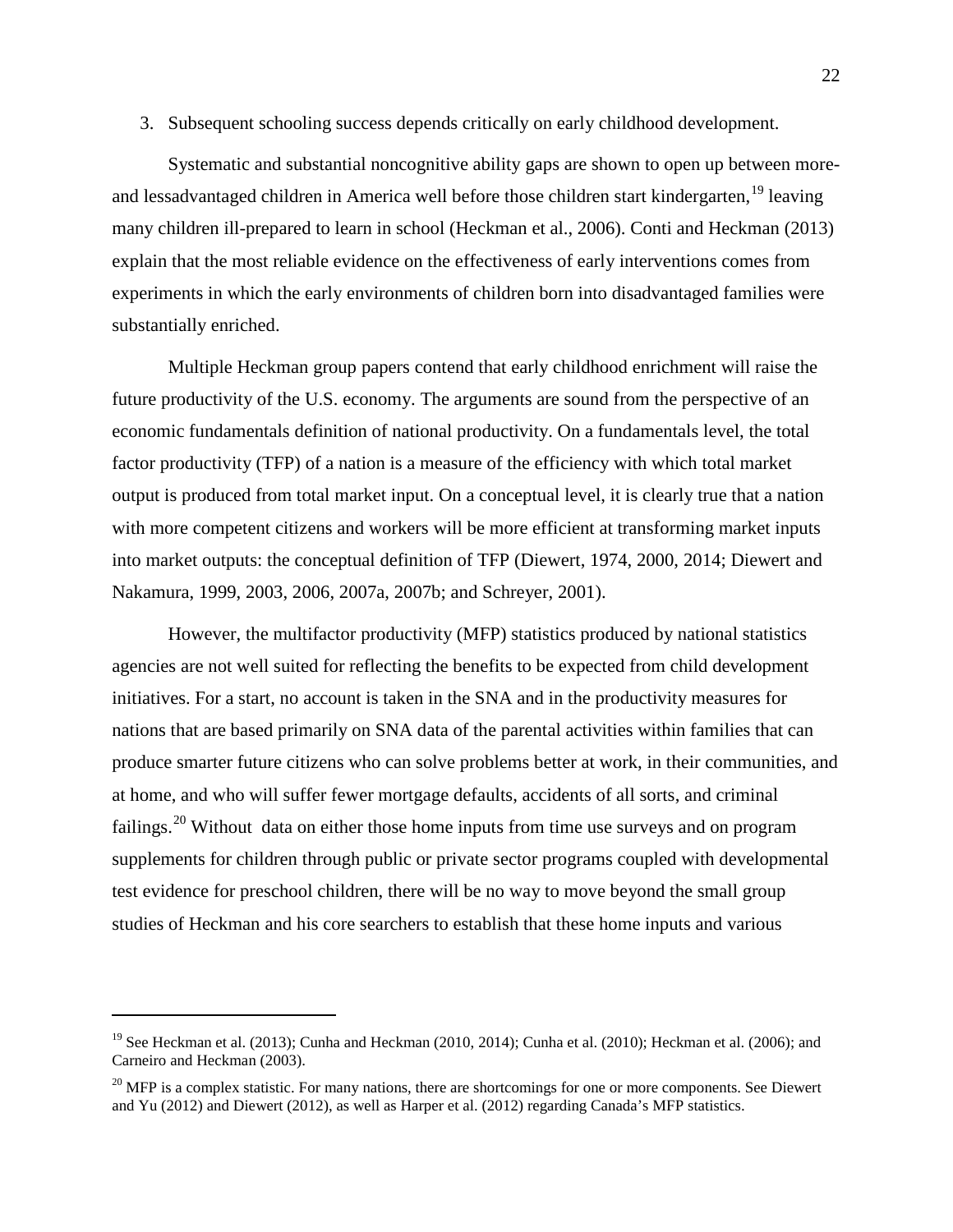programs do affect children so that, as adults, they can raise the productivity of the firms and other organizations that employ them and, therefore, of the nation.

## **6. Dealing with pollutants**

Public safety and control of noxious substances has long been an area of government responsibility and hence of public policy analysis and debate.

#### **6.1 Climate change**

 $\overline{a}$ 

Climate change is being caused by air-borne pollutants collectively referred to as greenhouse gases. This is considered by many people to be the signature economic and political issue of our times. Yet, as Braakmann (2015) notes, the costs for abatement of greenhouse gases and other pollutants that are unwanted joint products of market production are omitted from, or end up actually increasing, the GDP. A solution to this problem considered in Braakmann's paper is the use of a group of indicators to measure social progress, including one or more that are designed explicitly to reflect the negative effects of pollution. $21$ 

We argue here that an SPA that includes person-specific pollution impacts could be helpful to a government in building confidence in the chosen indicators of the sort that Braakmann discusses. For an SPA to be useful in this regard, the attributes monitored by the indicators also must be carried as attributes in the SPA database. Ideally, SPA data would allow researchers, on an ongoing basis, to relate the factors being monitored in the social progress indicators to tax and benefit measures and to choices made at the level of individuals and families. This research would both build confidence in good indicators and would allow the detection of poorly performing indicators.

Both traditional pollutants and greenhouse gas emissions affect nations disparately across their geographies (Desmet et al., 2015). Storms and extreme weather — temporally localized can play a large role in the well-being of people living in various localities, with there being interactions with people's economic means (e.g., the differential impacts on the people of New Orleans of Hurricane Katrina depending on neighborhood affluence). Climate change itself has

<span id="page-23-0"></span><sup>&</sup>lt;sup>21</sup> This, of course, is an approach with a long history (e.g., Moser, 1973). Osberg and Sharpe (2002, 2005) provide a very helpful discussion of some of the issues involved.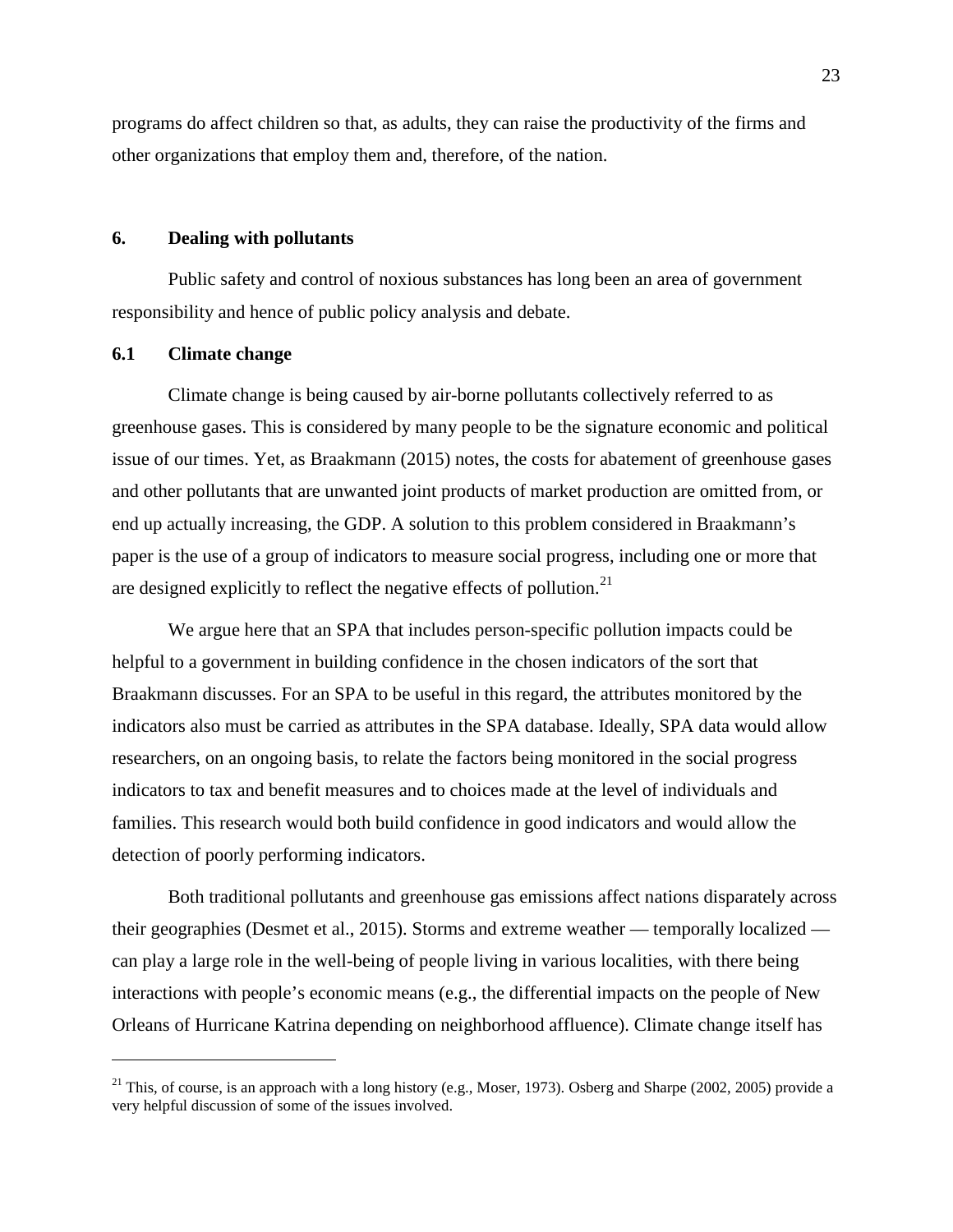an important element of forecast: Current changes in greenhouse gases will affect the future equilibrium of climate and sea levels. The ability of climate models to foretell these movements is a risk element in the calculus of climate change policies and of expected well-being.

# **6.2 How micro-level accounts can help with traditional pollutants, too**

In 1977, Orcutt et al. published a paper in the *American Economic Review* and, in 1979, Mendelsohn and Orcutt published a paper in the *Journal of Environmental Economics and Management* (with a follow-up in 1983) that empirically explore strategies for estimating the impacts of several air pollutants on U.S. place-of-residence-specific mortality rates. A primary objective of this research was to remove the influence of personal-level characteristics so that the effects of local area–specific pollution factors could be detected. We believe that a similar research strategy might help identify the extent of other environmental pollutants and might help prioritize efforts for reducing these pollution problems.

Moving beyond mortality measures, if testing of children were developed to keep track of developmental progress longitudinally and if this test information were regularly updated in an SPA for the individual children whose records were included, then it might be possible also to assess the extent to which pollutants are responsible for some of the observed demographic group differences in child development and in subsequent employment and other adult outcomes.

# **6.3 Linking child development problems, violent crime, and lead exposure**

One example of a pollutant that medical research has shown has caused widespread harm historically, and is still causing harm, is lead. We discuss mostly U.S. evidence here. Because of public health data collection programs in the U.S., especially including the National Health and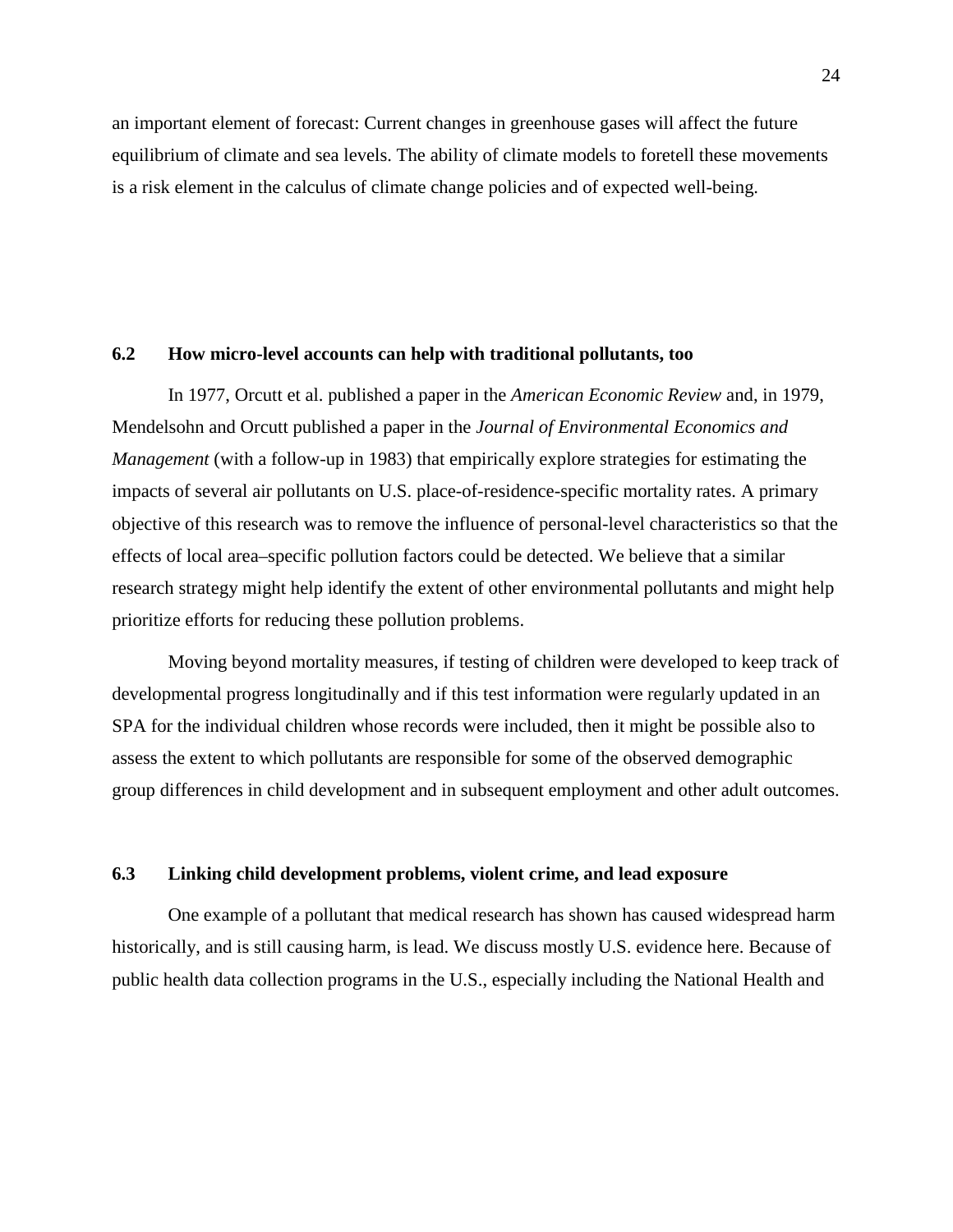Nutrition Examination Survey (NHANES), $^{22}$  $^{22}$  $^{22}$  there is better evidence in the U.S. to study lead effects than almost anywhere else. $^{23}$  $^{23}$  $^{23}$ 

Lead harms human brains, particularly in the young. When eaten, lead passes through the blood–brain barrier (Cleveland et al., 2008). Multiple medical studies conclude that the resulting areas damaged within the brain predictably impair decision-making capacity, the ability to remain patient when performing demanding tasks, and the regulation of emotional responses.  $24$ Lead-damaged children can be expected to have greater difficulty learning both noncognitive and cognitive skills and to have less patience and persistence than normal children.

Few Americans seem aware of how dramatically U.S. blood lead levels have changed over time, primarily due to the use of leaded gasoline. The average *preschool* blood lead level in America, measured in terms of micrograms per deciliter (μg/dL) of blood, rose from about 5 in 1940 to approximately 10 in 1949, to more than 15 by 1953, to almost 20 by 1957, and then to more than 20 for the years of 1965–1975 before dropping back to 5 by 1985, and then to about 3 by 1986–1990.<sup>[25,](#page-25-3) [26](#page-25-4)</sup> These average preschool blood lead levels may be compared with the current threshold of pediatric concern, which is 5  $\mu$ g/dL.<sup>[27](#page-25-5)</sup>

Over the period of 1966–1974 when per capita use of leaded gasoline was at its maximum in the U.S., the highest ambient concentrations of lead are believed to have been in central city areas. Over those years, roughly 62 percent of black children under age six lived in central cities versus 24 percent of white children under age six (US Census, 1960-90). Nevin (2009) reports that during those years, 63 percent of black children aged five years and younger living in central cities had blood lead levels of 20 ug/dL or higher. Nevin (2000, 2007) finds

<span id="page-25-0"></span> $^{22}$  See http://www.cdc.gov/nchs/nhanes.htm and especially http://www.cdc.gov/mmwr/preview/mmwrhtml/mm6213a3.htm]

<span id="page-25-1"></span><sup>&</sup>lt;sup>23</sup> The U.S. also may have had distinctively severe effects because of the ability to buy cars that used leaded gasoline. Also, several European countries banned the use of interior lead-based paints in 1909, whereas the U.S. did not begin to phase out the use of interior lead-based paint until 1971 with the passage of the Lead-Based Paint Poisoning Prevention Act. Lead is slightly sweet, making chips of leaded paint attractive to eat to small children. However, effects of lead poisoning have been documented for other nations as well (Koller et al., 2004; Nevin, 2007; and Hellström et al., 2004).

<span id="page-25-2"></span> $24$  See Braver et al. (2001), Williams et al. (2004), Davis et al. (2005), and Cecil et al. (2008).

<span id="page-25-3"></span><sup>&</sup>lt;sup>25</sup> See www.ricknevin.com/Nevin Graphs.html. Similar sorts of patterns have been identified for other nations, too.

<span id="page-25-4"></span><sup>26</sup> See [www.cdc.gov/mmwr/preview/mmwrhtml/rr5608a1.htm.](http://www.cdc.gov/mmwr/preview/mmwrhtml/rr5608a1.htm)

<span id="page-25-5"></span> $^{27}$  See www.cdc.gov/nceh/lead/acclpp/blood\_lead\_levels.htm.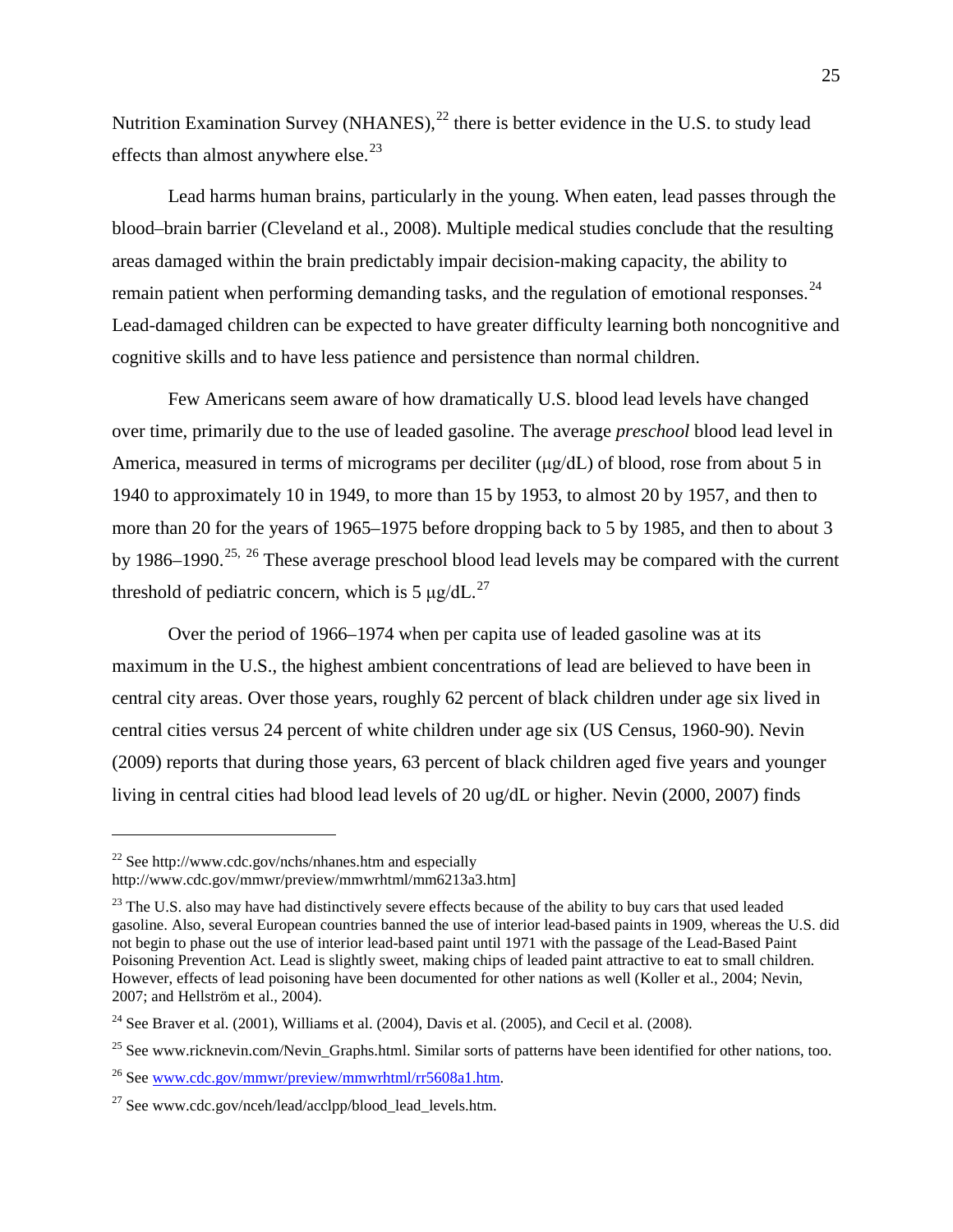strong associations in the U.S. between preschool blood lead levels and subsequent crime rates and shows furthermore that the turning points in the time series match up over time.<sup>[28](#page-26-0)</sup>

In the late 1970s in the U.S., lead was removed from gasoline under the Clean Air Act. Reyes (2007) uses the ensuing uneven state-specific reductions in lead exposure to identify the effect of childhood lead exposure on crime rates. The elasticity of violent crime with respect to childhood lead exposure is estimated to be 0.8, and this result is robust to multiple sensitivity tests. Reyes (2007) finds that the reduction in childhood lead exposure in the late 1970s and early 1980s resulted in significant declines in violent crime in the 1990s.

Reyes (2015a) uses individual-level data on childhood lead levels and test scores in Massachusetts to link between lead levels in early childhood in the 1990s to student test scores in elementary school in the 2000s. This study was made possible by the fact that Massachusetts had mandated standardized achievement tests in public elementary schools. Unfortunately, it was ruled that privacy issues forbid the use of the individual-level achievement test results (though we believe that most of the parents would have consented to that use of the data had they been asked). Nevertheless, panel data analysis conducted at the school-cohort level for children born between 1991 and 2000 and attending third and fourth grades between 2000 and 2009 at more than 1,000 public elementary schools in Massachusetts show that elevated levels of blood lead in early childhood are significantly associated with poorer standardized test performance, even when controlling for community and school characteristics.

As noted already, medical research has determined mechanisms of permanent lead impact on the brains of children and animal models that would be expected to produce subsequent adverse effects on behavior and development. In her latest study on the subject, Reyes (2015b) uses data on two cohorts of children from the National Longitudinal Survey of Youth<sup>[29](#page-26-1)</sup> to investigate the effect of early childhood lead exposure on behavior problems from childhood through early adulthood. She finds large negative consequences in the form of an unfolding series of adverse behavioral outcomes including pregnancy for girls and young women and aggression for boys and young men. This evidence suggests that, by increasing impulsivity and

<span id="page-26-0"></span><sup>&</sup>lt;sup>28</sup> See www.ricknevin.com/Nevin Graphs.html. See also Nevin and Jacobs (2006) and Nevin et al. (2007).

<span id="page-26-1"></span> $29$  See www.bls.gov/nls/.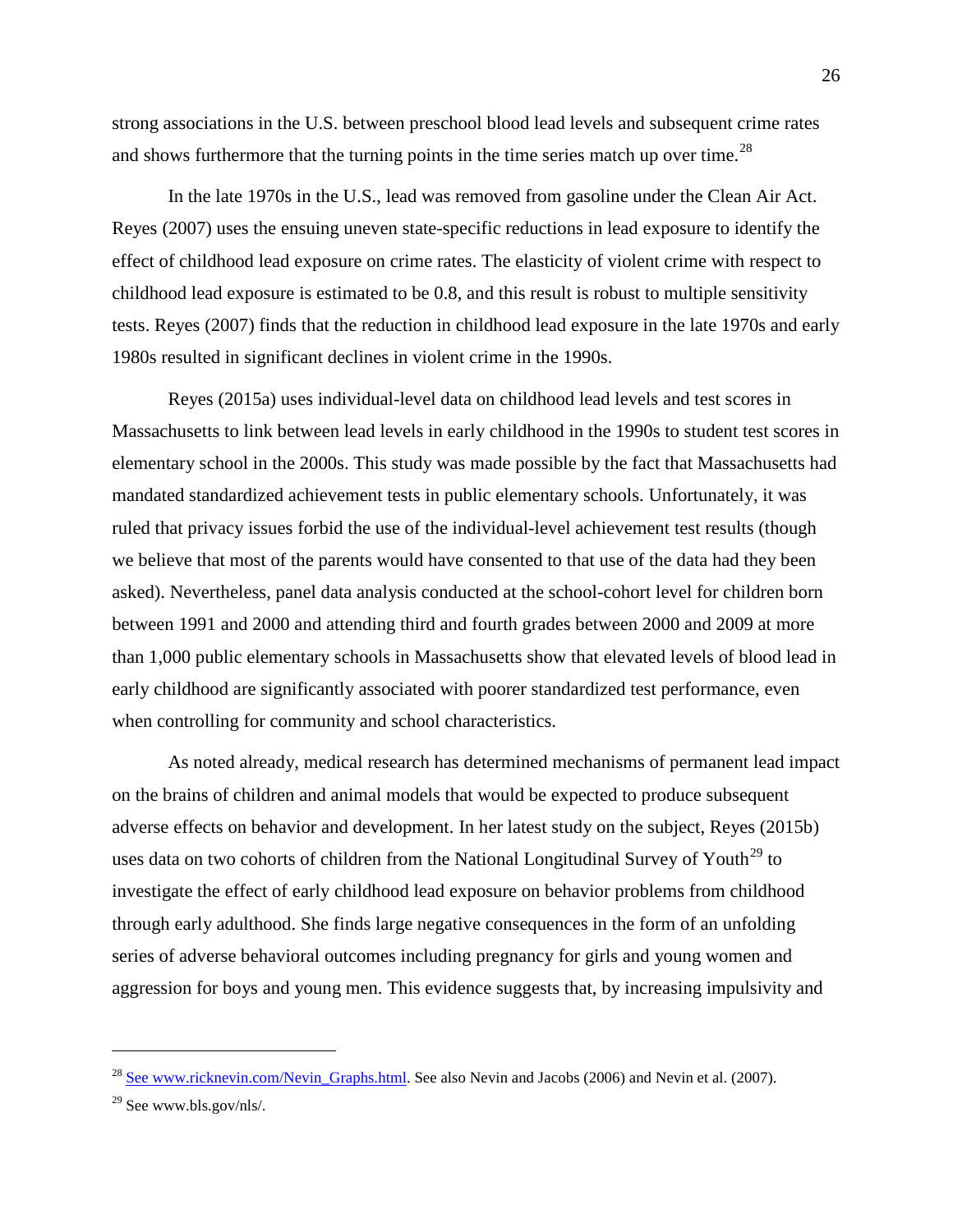aggression, even moderate exposure to lead in early childhood can have substantial and persistent adverse effects on individual outcomes over time. Lead exposure of children is not an equal opportunity problem. Children born to lower income mothers, and to mothers who are immigrants or in certain ethnic groups, are much more likely to be exposed to lead when young.[30](#page-27-0)

Developed countries have by now successfully protected their populations from ambient exposure to lead by banning the use of leaded gasoline, but leaded gasoline is still used in a number of less-developed nations. Also, in developed nations including the U.S., there is continuing exposure to lead through chips and dust from interior paint in older homes and places of work, contaminated soil, and lead pipes and solder used to carry drinking water.<sup>[31](#page-27-1)</sup> These effects are hard to differentiate from what is normal when most of those in a population group have been exposed. Regular monitoring blood tests for children, from birth on, could help greatly in this respect.

We suspect that the poor developmental outcomes for children documented by Heckman and his core searchers, the changes over time in average preschool blood lead levels, the historical housing discrimination in the U.S. that confined blacks for decades to inner-city housing where the ambient lead levels are believed to have been the highest, the patterns over time in U.S. murder rates, and the deterioration in education outcomes in the U.S. in recent years and in the U.S. versus other nations<sup>[32](#page-27-2)</sup> are interrelated phenomena. In our view, lead can even explain male-female differences in education outcomes since medical researchers have shown in animal models that male young are more seriously affected by a number of pollutants than female young.

<span id="page-27-0"></span> $30$  Warniment et al. (2010) document that non-Hispanic blacks and Mexican Americans are at higher risk than non-Hispanic whites. It has also been shown that parents, by themselves, cannot effectively protect their children from lead-contaminated dust simply by cleaning more, even with instruction on modes of cleaning and the provision of special cleaning supplies.

<span id="page-27-1"></span><sup>31</sup> See http://water.epa.gov/drink/contaminants/basicinformation/lead.cfm, http://water.epa.gov/drink/local/index.cfm, www.unitedutilities.com/about-lead.aspx, and www.hc-sc.gc.ca/ewhsemt/pubs/water-eau/lead-plomb-eng.php.

<span id="page-27-2"></span> $32$  See Barth et al. (2015), Bryson et al. (2015), Acemoglu and Autor (2012), Haskel et al. (2012), Goldin and Katz (2010), Heckman (2013), Heckman and LaFontaine (2006), Anderson (2004), and Cutler and Katz (1991).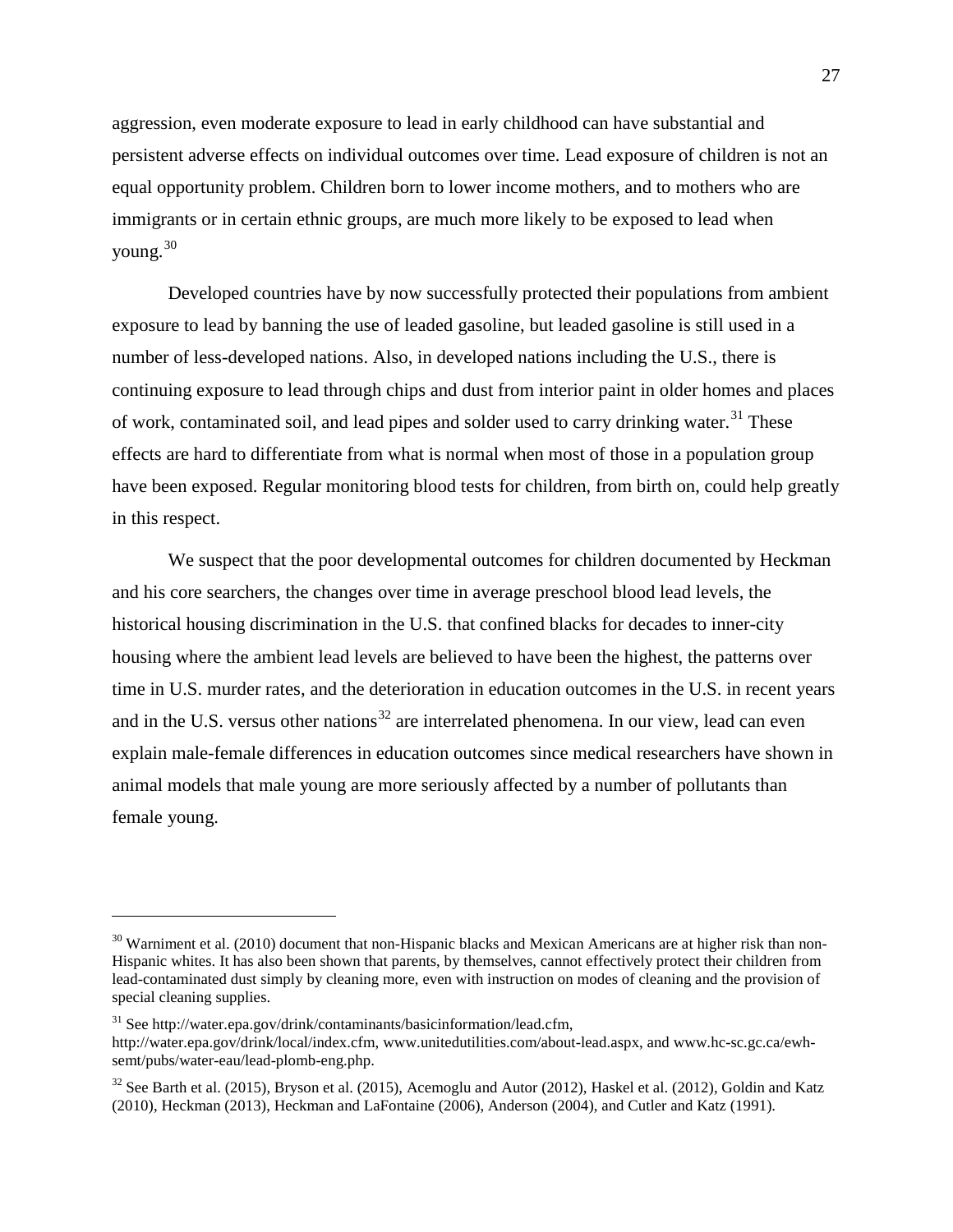Concerns such as this about the impacts of environmental pollutants on people can be best addressed by supplementing the SNA data on macroeconomic outcomes with SPA data for individuals whose attributes include where they live and work. As climate change progresses, and natural disasters become more frequent and severe while disease problems once confined to tropical regions move northward, an SPA that includes place of residence along with age and health attributes for people may also become an important health system and emergency response system planning and operational deployment tool. The combined SNA-SPA system of data would then support more timely and accurate assessment of nation-level responses and implications of local weather or health emergencies.

# **7. Discussion**

## **7.1 Why an SPA is a top priority**

In the final section of their paper, "Measuring Individual Economic Well-Being and Social Welfare Within the Framework of the System of National Accounts," Jorgenson and Schreyer (2015) write: "We conclude by recommending that distributional information should be incorporated into national accounts." We strongly agree with them on that point. Distributional information is needed for many of the sorts of policy analyses for which analysts are currently using SNA data. Thus, it would help greatly to have distributional information available together with the SNA aggregates. We agree also with them and with Fraumeni et al. (2015) that human capital needs to be dealt with more adequately in an improved SNA.

However we disagree with Jorgenson and Schreyer (2015) on how to proceed; they write:

This process could begin with a household satellite system for measuring consumption expenditure and income broken down by relevant demographic and economic attributes such as household size, region, age of household members and consumption and income levels, very much in the spirit of Social Accounting Matrices that have long been present in the national accounts literature.

We fail to see how the social accounting matrix (SAM) format can enable connecting, for example, the preschool investments by parents in their children that Heckman's research has shown matter greatly to subsequent school performance and to job and crime and other outcomes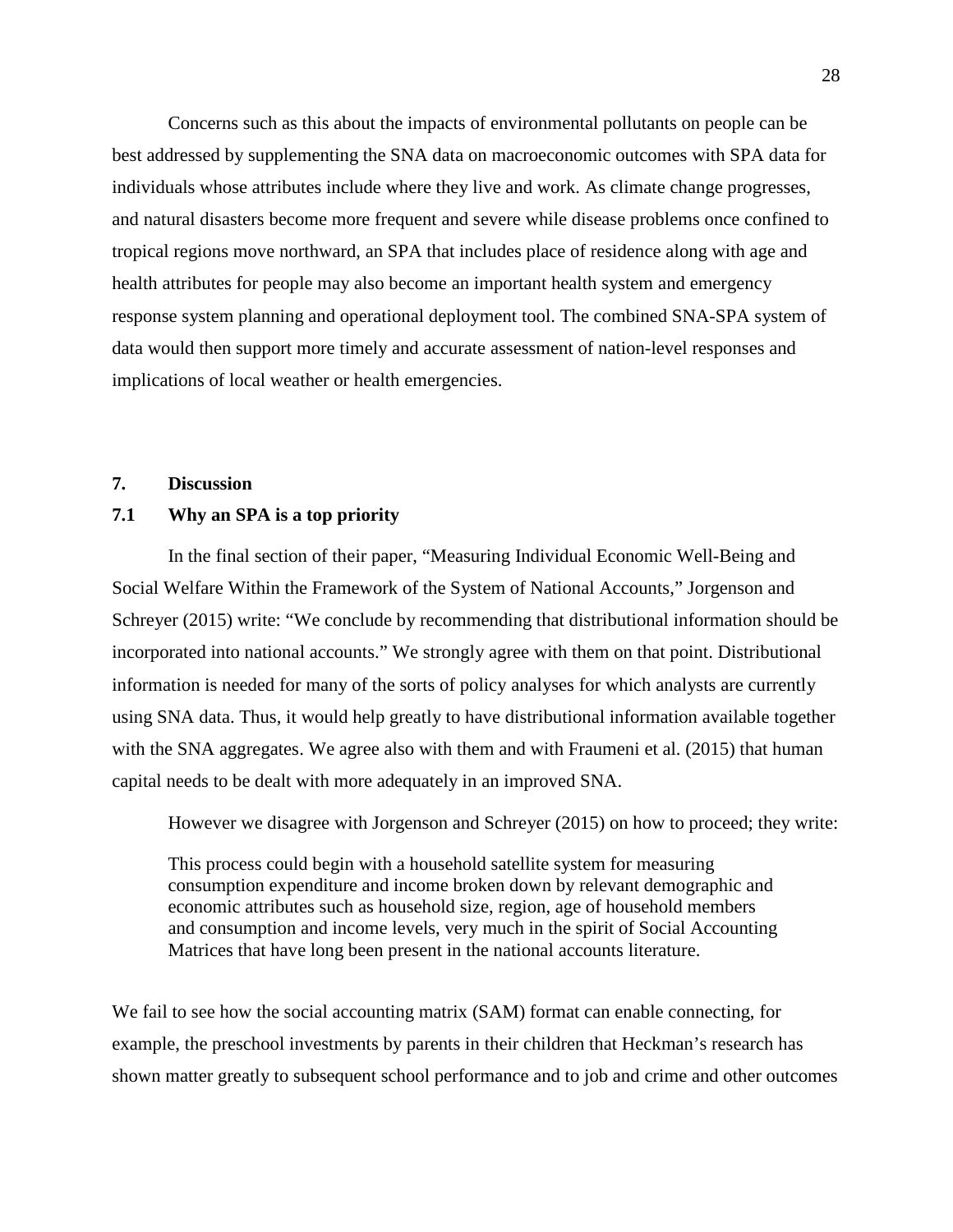that affect economic growth as well as the well-being of people. The traditional SAM is basically an extended input-output table that contains information on interrelations among accounts. All data in a conventional SAM are expressed in relative value terms.<sup>[33](#page-29-0)</sup>

Yet, even for developed countries such as the U.S., there is no generally accepted way of putting even relative monetary values on the observed nonmarket time allocations. As Folbre (2015) observes:

What distinguishes both non-market work and intra-family transfers from market exchange is not their location, but their motivation, weighted more heavily with social obligation and personal affection. This motivation shapes the quality, as well as the quantity of services provided, and infuses intra-family transfers with a very different meaning ….

Time expenditures seem to us to be a more promising value metric for nonmarket activities.

It is true, of course, that a population of micro entities can always be formally represented using the transition matrix approach and that representation may be as or more operationally convenient in some cases than an SPA. However, a SAM representation can always be produced given a full SPA data set, whereas an SPA data set cannot be recovered a SAM representation of the same underlying microdata due to the aggregation within matrix cells. Moving populations of micro-level entities and their accounts (i.e., their data records) forward through time — the SPA approach — provides greater flexibility in many policy-relevant dimensions. The reasons this is so are essentially the same reasons why statistical agencies now typically strive to maintain data resources at the micro level whenever possible.<sup>[34](#page-29-1)</sup>

Stone (1970) proposed an integrated system of demographic, manpower, and social statistics that could be linked with the national economic accounts. For the purposes of analysis, Stone adopted a life sequence approach, tracing changes of state from birth to death in different aspects of life. He concerned himself with education, employment, social mobility, health, delinquency, family relationships, and migration and tourism. The social matrix for a given

<span id="page-29-0"></span><sup>&</sup>lt;sup>33</sup> For a general presentation of a SAM and how to use it as a tool for policy impact analysis, see, for example, Thorbecke (1985).

<span id="page-29-1"></span> $34$  For example, Bartelmus (1987) explains how "'microstatistics' (Ruggles and Ruggles, 1982, pp. 49-51) that can be readily manipulated" on an as-needed basis to inform the changing menu of public policy concern "lean again on SNA for a more systematic organization of its databases and for integration with established macrostatistics."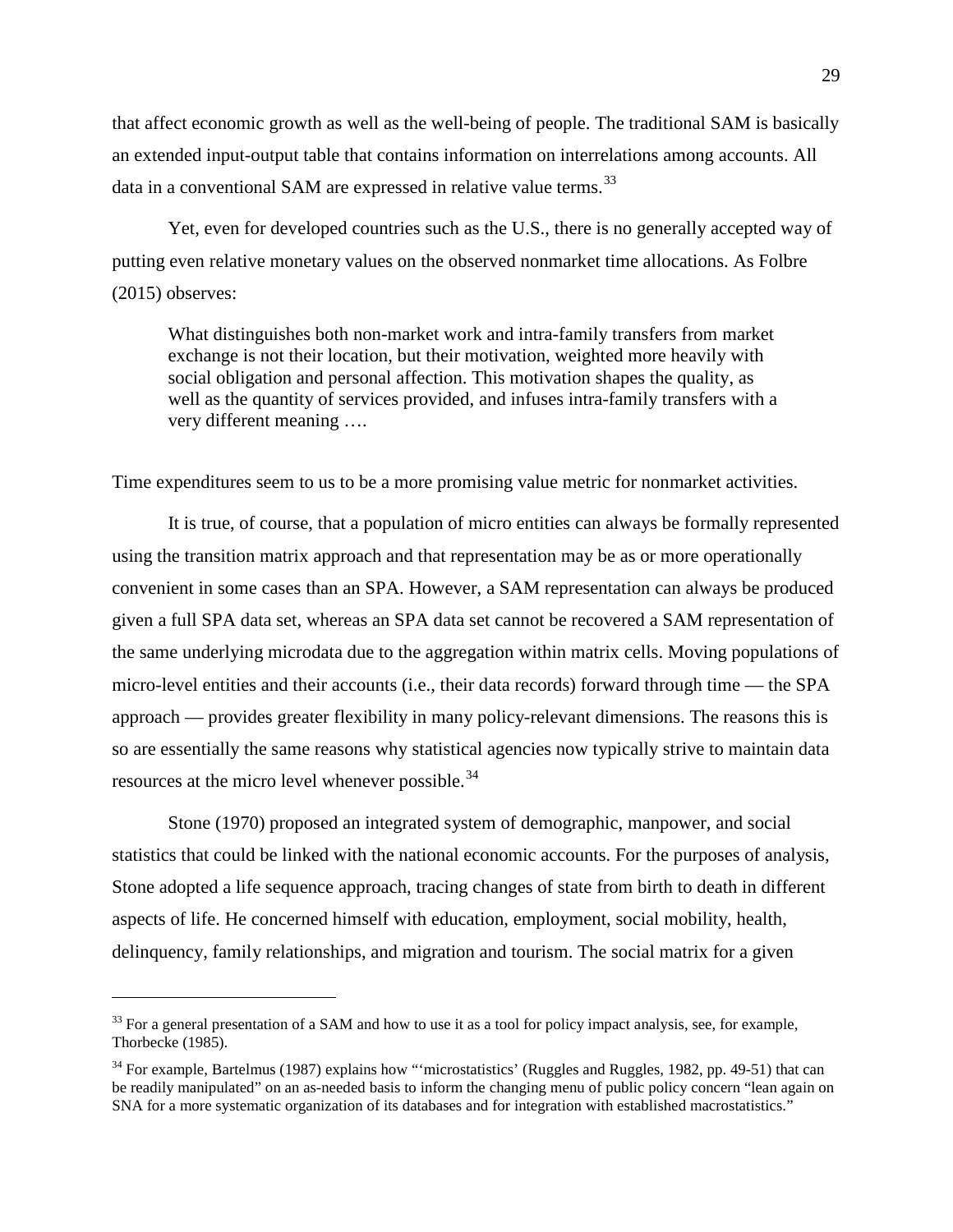sequence traced out how a beginning population changed period to period. Thus, for example, a social matrix concerned with education could show the starting educational statuses of individuals grouped by sex and age, how those statuses changed during the given time period, and the final results at the end of the period. However, without redesigning that social matrix and the groups defined, the education outcomes could not be examined in terms of other attributes such as the development each person had attained at the conclusion of their preschool years.

Integration of the social matrices with each other and with the national economic accounts was achieved by Stone via linkages through common classification systems or through subdivision of a total in one system when moving to another system. Ruggles and Ruggles (1973) state that the matrix form for subsystems appealed to Stone largely because he conceived of his analytic models in terms of Markov chains with transition coefficients. However, the design of Stone's proposed integration of social and economic accounts is necessarily highly dependent on the uses to which the accounts are expected to be put. This is an inherently inflexible approach.

As social and economic problems shift or various analysts view these problems differently, the design of a SAM must be changed. Different classifications, pair-wise subsystems, and linkages will be required. As much as no single set of cross tabulations of a census is satisfactory for all users, a system of economic and social matrixes and submatrixes cannot meet the data requirements relevant to the wide range of social and economic problems. These are the same reasons that led official statistics agencies to begin offering public use sample data sets from many person-based data collection programs.

Stone (1970) himself points out that there is a severe limitation on the number of variables and classifications that can be handled conveniently in a social matrix. If, for example, one wishes to study the interaction of 10 variables in a sociodemographic matrix, and each of these variables contains 10 classifications (both very small numbers to characterize the sociodemographic system), the number of cells in the matrix is  $10^{10}$ , or 10 billion. Stone trims his problem down to manageable size by allowing only pair-wise interactions among variables. This, though, is a severe restriction. Stone (1973) explicitly recognized that if a continuously updated comprehensive system of individualized data was available, his social matrices and the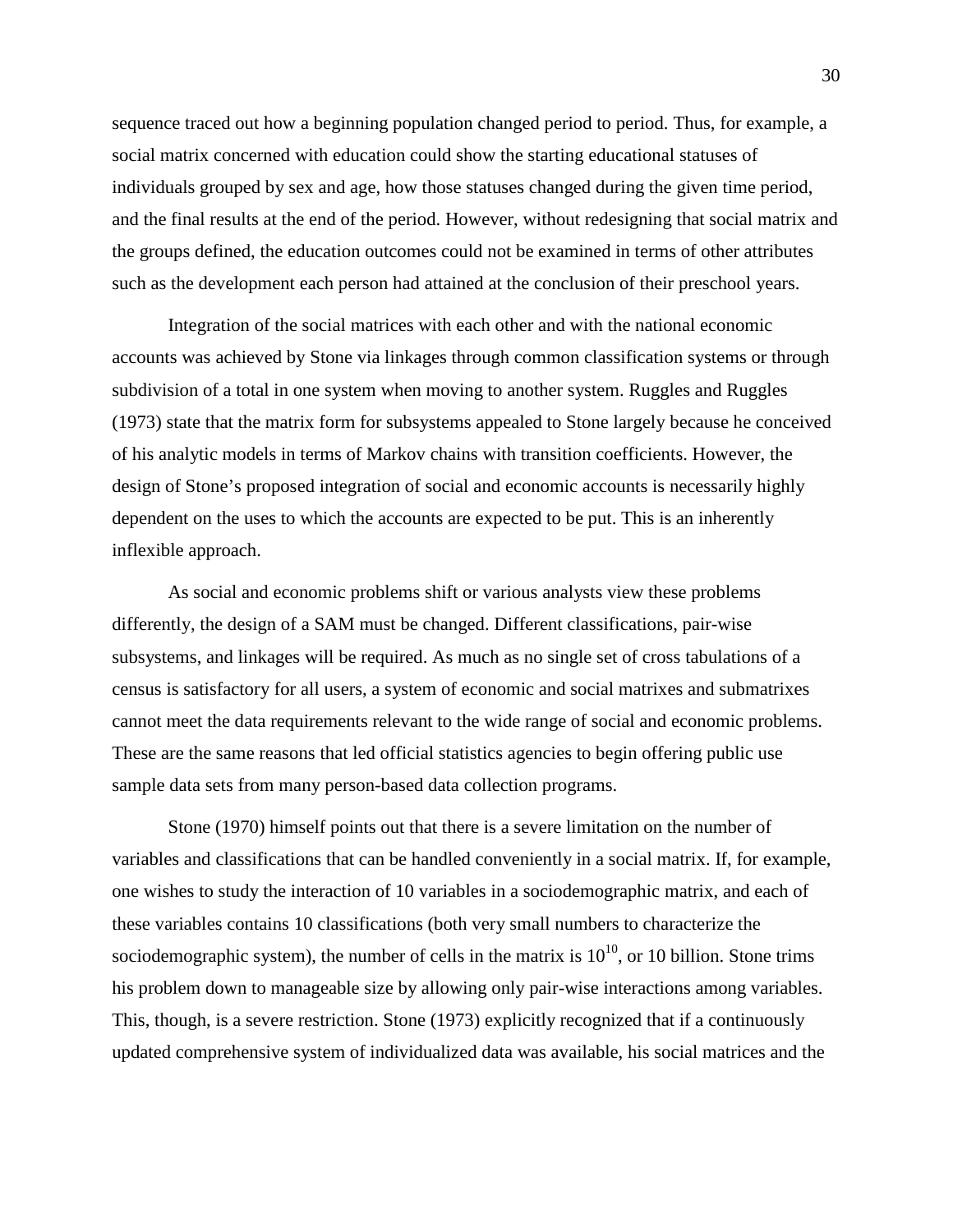necessity for dividing life into sequences and the subsequent restrictions they impose were unnecessary.

The satellite household production account for the U.S.,  $35$  as explained by Landefeld and McCulla (2000), includes an input-output table for household production. New "industries" are identified that correspond to various kinds of productive activities carried out within households, such as "food preparation," "cleaning," and "child care." These include activities consuming intermediate inputs purchased from outside the household sector, labor services provided by members of their own households, and capital services provided by the fixed assets<sup>[36](#page-31-1)</sup> owned by the individuals in households.<sup>[37](#page-31-2)</sup> As the U.S. household production satellite account is set up now, the outputs of the designated industries are treated as entirely consumed within households within each given current time period.

And yet, while satellite household accounts such as one for the U.S. have important uses, nevertheless, for many policy applications, an SPA would be more suitable. For example, at the level of individuals with family attributes, it is still relatively easy to take account of factors such as the 24-hours-per-day constraint for each person, the greater potential availability of parental time for raising children in two-parent versus one-parent families, and other family-specific factors such as the education levels of the parents as desired in various policy applications. In contrast, once the person-level data have been reduced to the sort of input-output formulation used for the U.S. household sector production satellite account, factors explicitly represented in that compressed format are limited and cannot be easily changed once chosen.

With an SPA, it is possible to begin trying to account for the fact that human capital stocks are built up over time within individual persons. For instance, the child who misses out on

<span id="page-31-0"></span><sup>&</sup>lt;sup>35</sup> Satellite accounts are outside the central framework of the national accounts but conceptually linked to them. As Landefeld and McCulla (2000, p. 292) state: "A satellite account can do two things: highlight or provide more detail on the transactions occurring in a given sector … or change the concepts underlying the accounts, perhaps by adjusting the production boundary … or by using alternative valuation methods. A satellite account for nonmarket household production can do both. First, it can show greater detail than the existing accounts on the marketed output of households. Second, it can extend the definition of production to include the nonmarket production of households."

<span id="page-31-1"></span><sup>&</sup>lt;sup>36</sup> As proposed in the Landefeld and McCulla (2000) paper, durables are effectively treated as household fixed assets. Households use the capital services they provide to produce goods and services for their own consumption.

<span id="page-31-2"></span> $37$  It is important to note that whereas households might be viewed as the owners of durables such as vacuum cleaners, owned homes and cars are the property of the individual or individuals whose names are on the titles.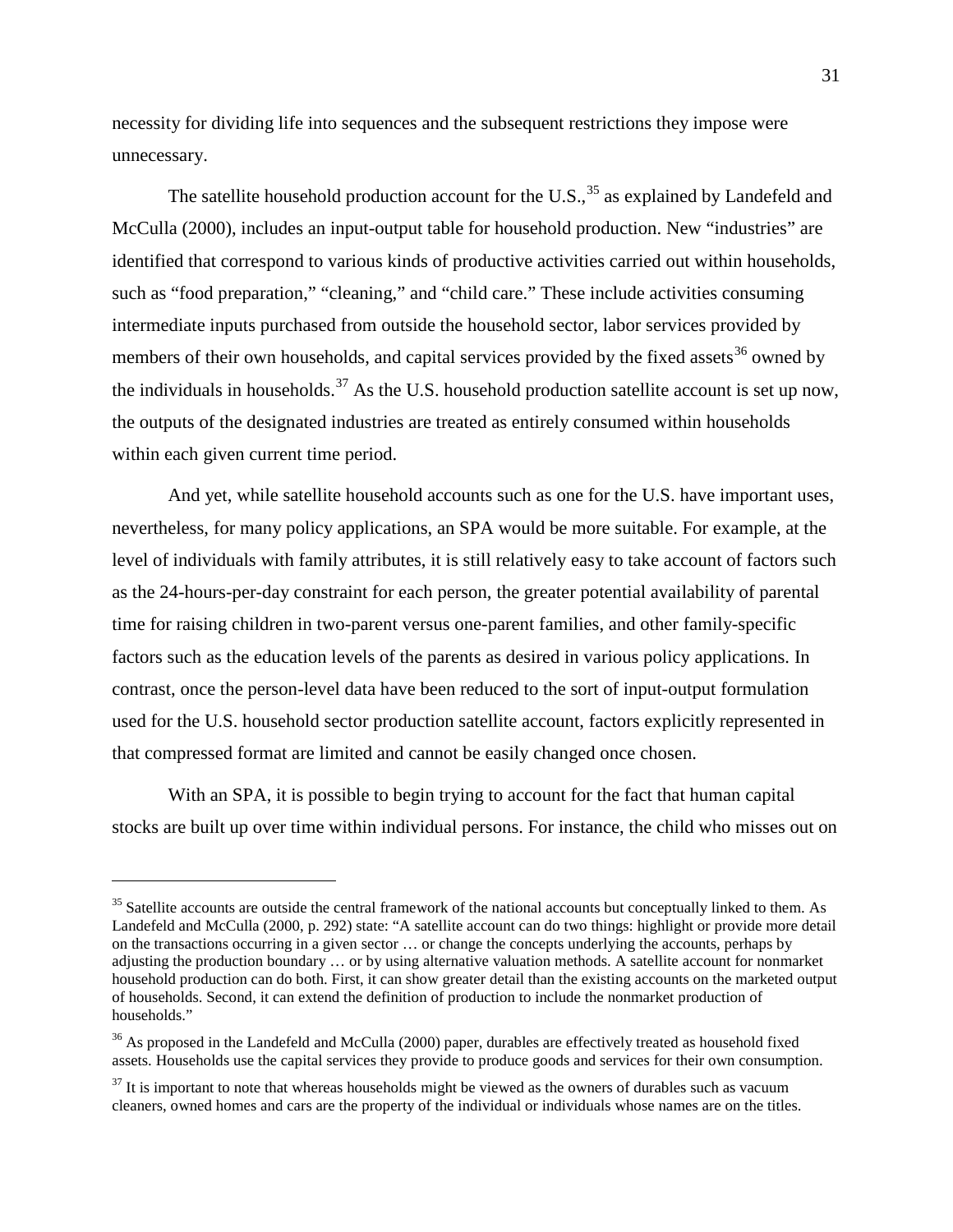needed stimulation at age one will more likely need special education help to achieve grade three threshold reading and math skills, and is more likely to be a high school dropout with a police record or to have suffered an injury or fatality traffic accident by age 18. A combination of increased use of administrative data, including school enrollment and outcome data, and household time-use and other survey data can help fill in the overtime profiles for human capital development outcomes for people growing up in different sorts of circumstances.

Ruggles and Ruggles (1973) note that, even in the early 1960s, the Norwegian Central Bureau of Statistics faced up to the SAM limitations and instead initiated the development of a system of personal data files. In 1964 in Norway, an identification number was assigned to each inhabitant covered by the 1960 population census. The assignment of personal identification numbers has been carried out in Norway continuously ever since then as part of the current population registration. These personal identification numbers are used in almost all Norwegian statistical surveys and censuses of persons. In addition, the identification number system has been adopted by administrative agencies in Norway, including the tax authorities, national social insurance, health administration, school administration, and the courts. The existence of the personal identification number permits easy linkage of individual records over time and from different sources (Aukrust and Nordbotten, 1973). Lindquist et al. (2014) report, for example, that administrative register data for Norwegian households are being used to analyze the distribution of debt and assets by income, wealth, and age group.

Coli and Tartamella (2015) explain that, ideally, one would like to combine economic, social, and demographic information from a wide variety of sources for every individual within every household. They describe progress in this regard in Italy.

These realities lead us to recommend that human capital investments, including the time investments of parents, should be accounted for using an SPA companion to the SNA (though household satellite accounts or SAMs could also be constructed from the same data resources and may be more useful for some purposes).

Also, at the level of the micro entity — that is, for a person in the case of an SPA — new types of information can be introduced. Thus, for a given household, demographic information on the age, race, and sex of each of the members of the family, together with social information, such as education, occupation, health, place of residence, and place of work, can all be recorded,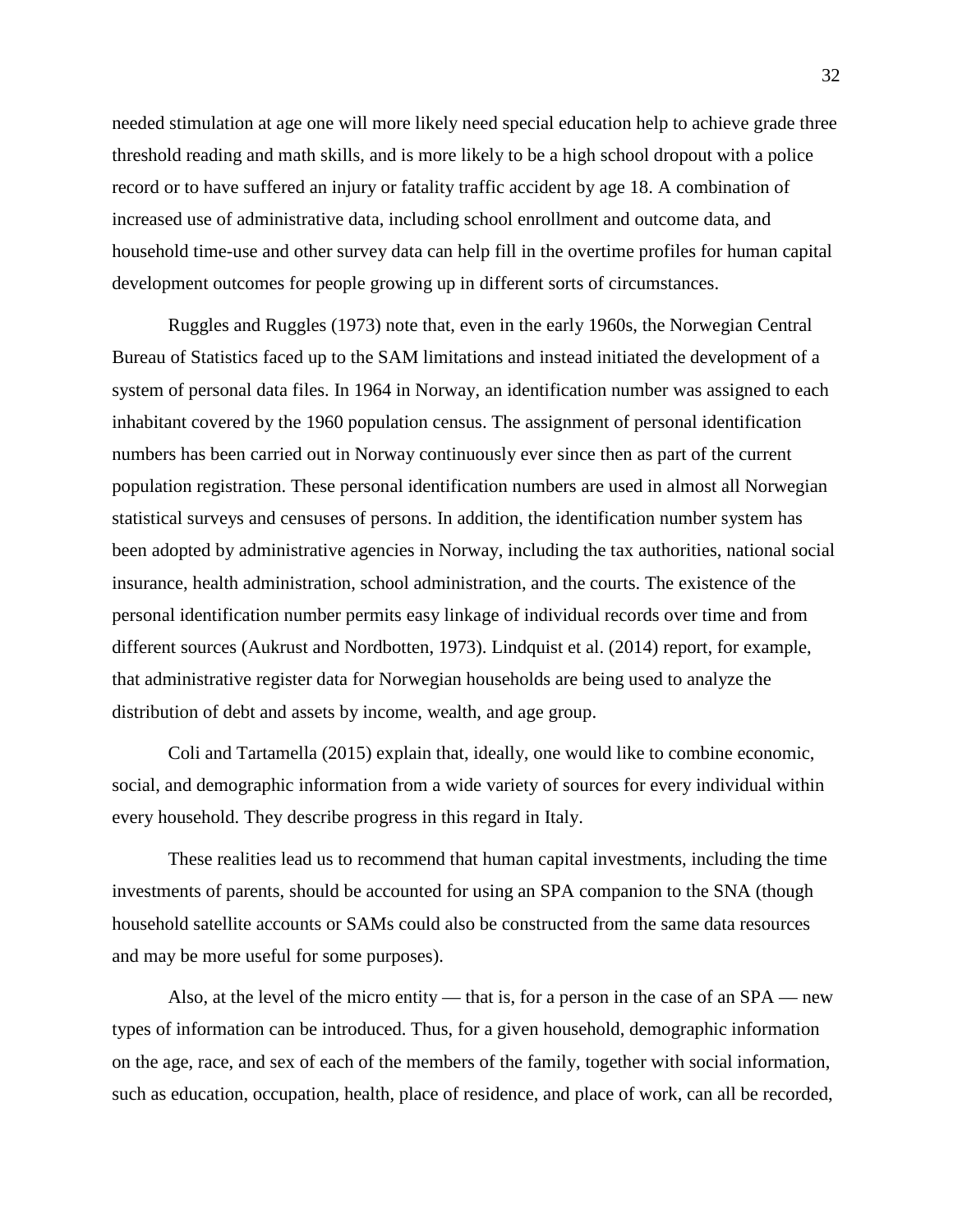as well as the economic information on the household's income and expenditures and assets and liabilities. The economic accounts of the household sector aggregate only the transactions information. However, the nontransactions information is valuable for analytical purposes.

We recognize that there are nations that lack a population registration system or system of personal identification numbers, or where the fears of individuals of having their data misused are too high for it to be feasible for identifiable personal data to be used in the creation of SPAs, requiring instead that the creation be by processes such as synthetic matching.

Ironically, whereas the citizens of some nations fear having their national statistics agency use their data, they nevertheless tolerate having multiple businesses maintain large micro entity data sets. Consumer credit rating bureaus are one such sort of business. Airlines are another. Consider the ticket sales database of an airline. The micro entity is a ticket with its ticket number, and its attributes include passenger name, age, sex, departure airport, arrival airport, the flight routing numbers, pricing details, method of payment, and frequent flier status and account details if the passenger is enrolled in the airline frequent flier program.

Building such databases lowers the burden on households, since only information that cannot be recovered from administrative sources must be asked for in surveys. Moreover, there are potentially large gains to be realized in terms of data accuracy and timeliness in nations that invest sufficiently in their public sector information systems and where respect for the common interests of the people of the nation and mutual trust among citizens are high enough so that government administrative data are accurate, up-to-date, and available to the national official statistics system. The same conveniences that have led individuals to allow banks, consumer credit rating agencies, and other private companies to use their data in modern data management systems will hopefully soon mean that appropriately protected official statistics agencies can help citizens similarly used their own data to better support their own decision making.

# **7.2 The urgent need as well for a System of Global Corporations Accounts (SGCA)**

Throughout this paper, we have focused on household sector-related enhancements of the SNA of a nation: the addition of a supplementary System of Person Accounts, referred to here as an SPA. Nevertheless the household sector relies mostly on private firms for employment,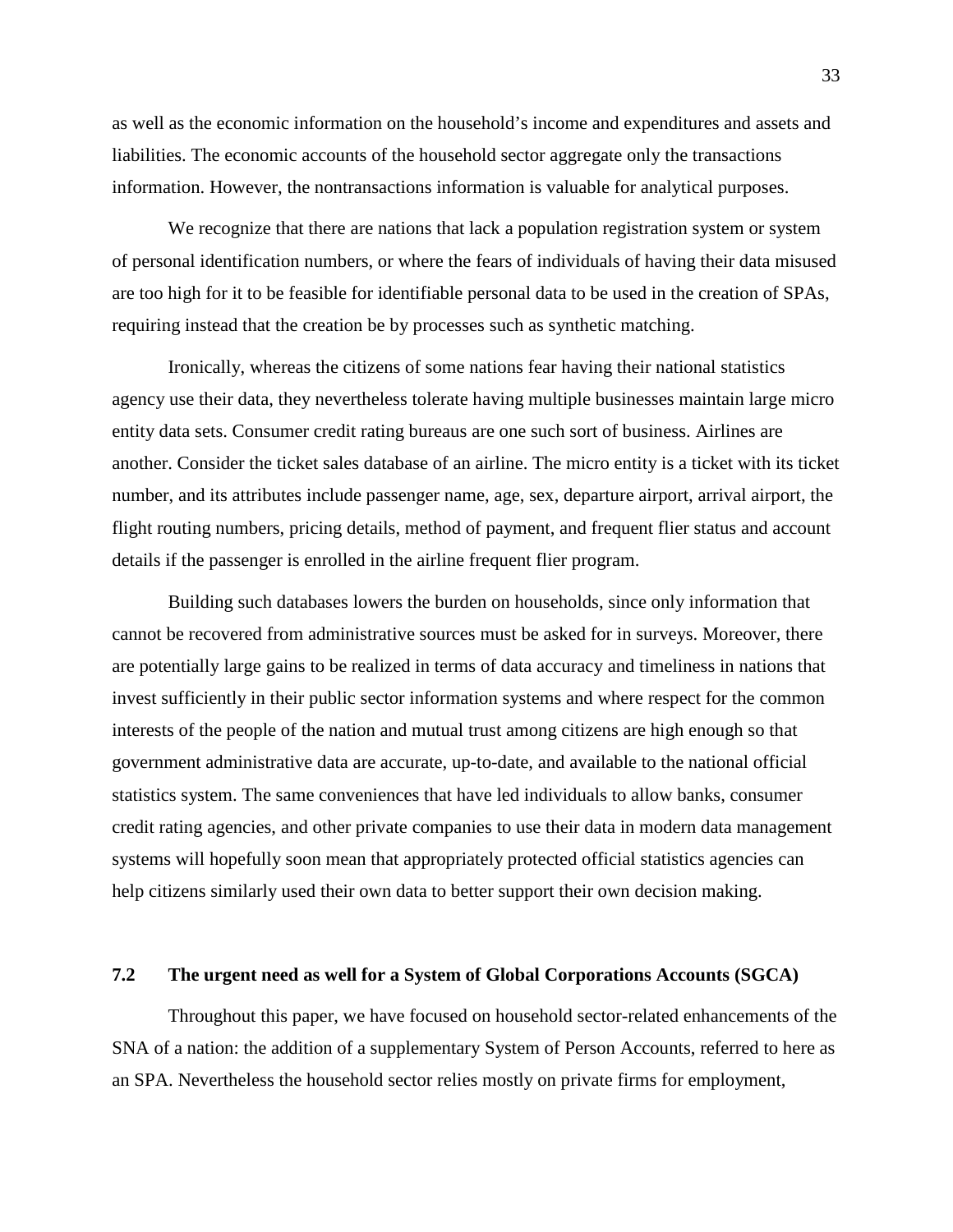income, and the products people buy with their incomes. Firms are also a main determinant of the greenhouse gases driving climate change.

It is clear that there are major changes taking place in the firm sector — Changes that will almost surely challenge the capabilities of each and every national government in the decades ahead to manage the money supply; collect taxes; and pay for public infrastructure, health and education services, and the court system and law enforcement. The quick and almost totally free communication enabled by the Internet has made it possible for a large company to let its favored personnel live in nations with good public infrastructure and services, while doing most of their manufacturing in nations with laxed worker and environmental protection regulations and enforcement, and while declaring their R&D and other intangible intellectual property as being created in special purpose vehicles set up in tax haven nations (Lipsey, 2012) that have very low tax rates and collect almost no data from companies. In our view, it is only through the collection and sharing among nations — perhaps through some trusted international body that would safeguard legitimate business secrets — of the specific details of company activities and financial transactions that nations will be able to regulate firm activities, ranging from worker safety protections to emissions of pollutants. It is also firms that can bring to market products that can ease the conflict between societal imperatives such as countering global warming versus the desires of people everywhere to be able to have and do more (e.g., Leach et al., 2011). True democracy necessarily includes the rule of the voting citizens of a nation over firms, but there is no longer any nation where this control of firms is possible without international efforts on data collection and sharing.

Diewert and Fox (2015) document, for example, how firms have greatly increased their holdings of monetary deposits since the mid-1990s. These monetary holdings have an opportunity cost; in particular, allocating firm financial capital into monetary deposits means that investment in real assets is reduced.

Large firms are now increasingly global in their supply chains and, in many cases, in their direct investment and sales activities as well. Liu et al. (2011) note that the "tradability revolution" in services has led to a dramatic expansion of the offshore outsourcing of services. However, production costs alone do not seem to explain the location determinants of offshore outsourcing of services. Using Bureau of Economic Analysis data on U.S. service outsourcing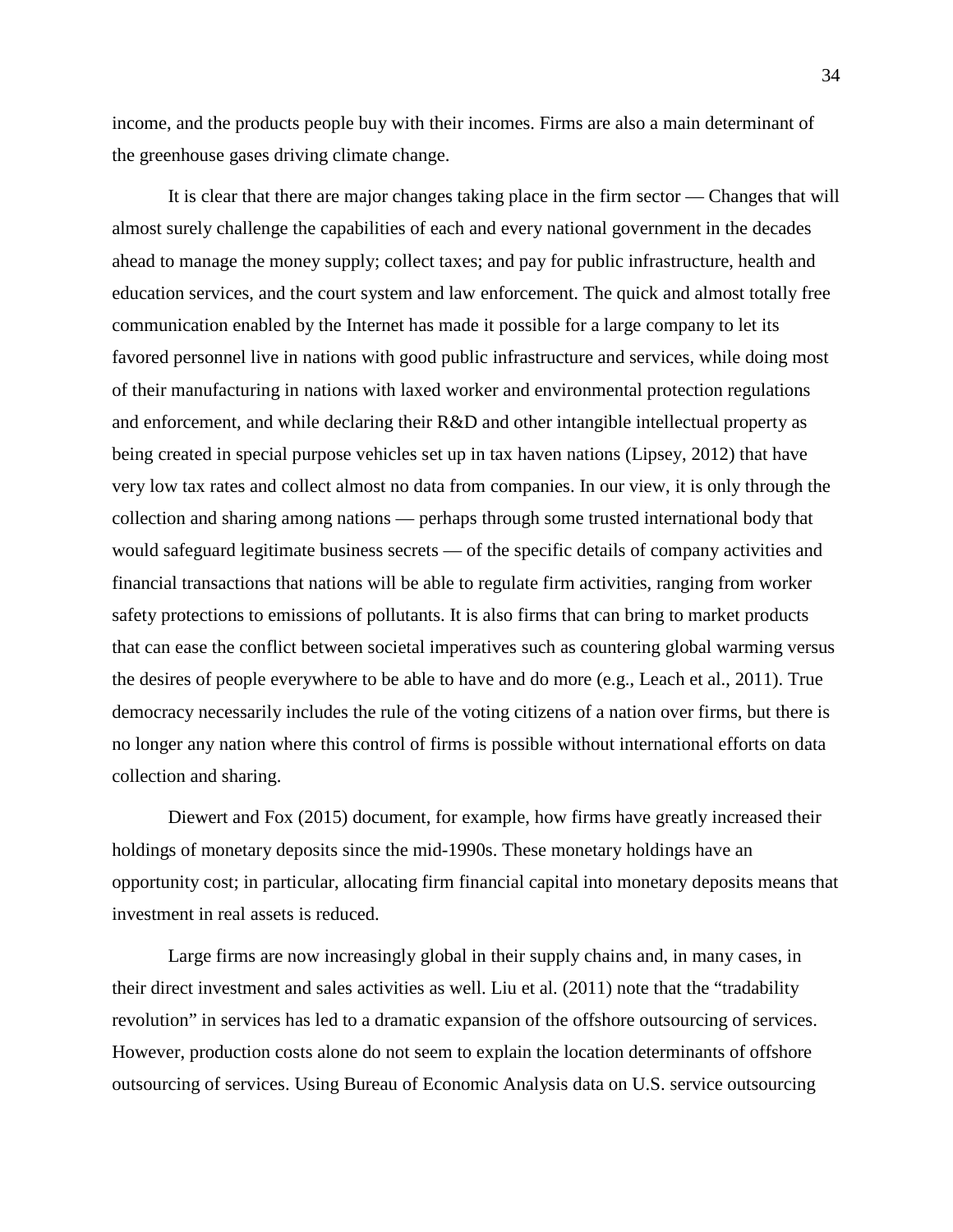across 11 types of services to 31 countries between 1992 and 2005, Liu et al. find that services that are more routine, less complex, or less interactive are outsourced more often to foreign countries, especially including countries with poorer "institutional quality." And Feils and Rahman (2011) explore regional integration effects on foreign direct investment patterns.

Bilateral exchange rates affect relative production costs in different nations and what households and businesses in any one nation must pay for imports. Hence, governments often try to influence the exchange rates for their currencies (see, e.g., Fatum and Yamamoto, 2014). However, the price index programs of nations pick up price shifts for imports poorly, especially including the imports of retail companies and the intermediate parts and services imports of producers (Nakamura et al., 2015). Business groups and supply chain networks are believed to be increasingly organizing their affairs so as to maximize the wealth of their owners. They are believed to do this partly by choosing to locate, or anyway by declaring the locations of, their activities so as to minimize their tax burdens (Morck and Nakamura, 2007; Morck, 2011; Edens et al., 2015; Rassier, 2015).

Without better laws governing the responsibilities of firms to provide information to national governments about their global operations, researchers and government officials alike are left to try to infer firm behavior indirectly from the smattering of data they manage to collect from firms. For example, Hayami et al. (2015) use detailed nation-level input-output data for Japan to try to back out estimates of the impacts within a supply chain of upstream waste outputs. However, the Japanese input-output and pollution data utilized in that study contain no information regarding the foreign operations of the Japanese firms in each sector. Government decision-making regarding the proper regulation and taxation of firms is proceeding with very incomplete information.

Among the various sorts of firm data, the financial flows are probably especially important. Zhang (2015) focuses on the three main problems of the global flow of funds (GFF): the definition of GFF, integrating GFF statistics with the SNA, and data sources and approaches. Based on the GFF definition, Zhang seeks to integrate the systematic relationship of financial inter-linkages reflected in the balance of payments, the international investment position, the "rest-of-the-world" account of national accounts, and the corresponding balance sheet.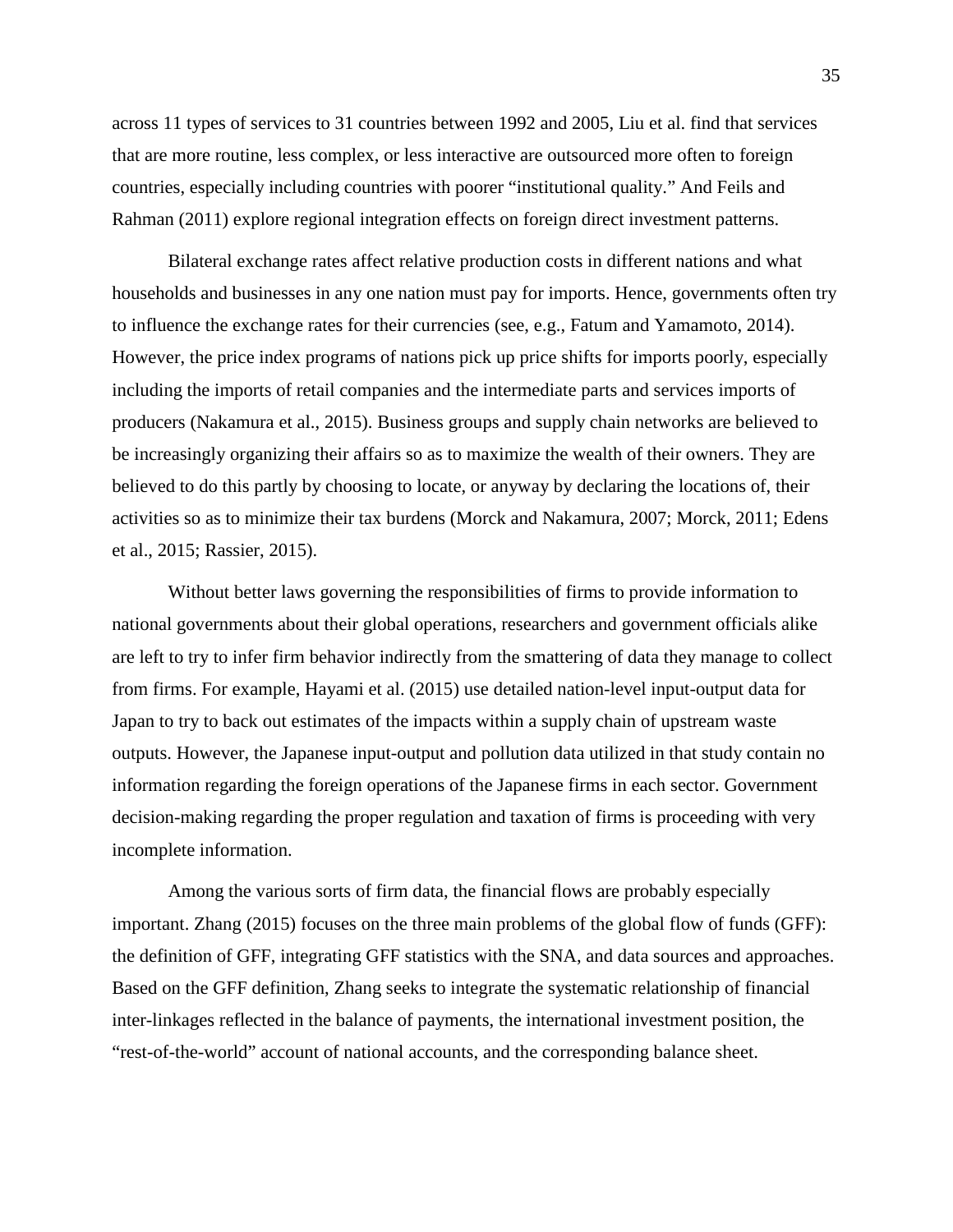De Haan et al. (2015) report that the United Nations Economic Commission for Europe Task Force on Global Production recently finalized a first version of the *Guide to Measuring Global Production*. De Haan et al.'s paper presents portions of the new *Guide* dealing with factory-less goods production arrangements. Factory-less goods producers outsource all aspects of material transformation while managing the global value chain and providing critical services inputs derived from intellectual property investments (e.g., R&D, software, product designs).

In our view, if the economy is to serve the interests of the people rather than the people being ruled by the economy, the people of all nations need global data and oversight powers over firms. This need, therefore, bestows importance beyond SNA needs regarding the efforts to find ways to measure the global inputs and outputs (including pollution) of firms. So, whereas these firm issues lie beyond the scope of this paper, we attach as much significance to them as to our SPA proposal. Coli and Tarlamella (2015) report that the Italian statistical institute already has a consolidated tradition for the use of administrative sources on the enterprise side.

# **8. Concluding remarks**

In closing, we note that more than 50 years ago, Theodore W. Schultz (1961) prompted the view through his research and teachings that human capital services should be regarded as a productive input. Measures of joint factor productivity were soon constructed in which education was treated as part of factor input. In growth accounts, the normal procedure has been to treat increases in education as an improvement in labor quality. And yet, in the SNA, both accumulated stocks of human capital and the means of creation of those stocks have continued to be largely ignored.

Ignoring human capital seems equivalent to us to ignoring the main engine for the creation of new knowledge. After all, the heart of any company or national R&D program is the scientists who come up with the new ideas. The production process for brilliant scientists starts in the families to which they are born. Orcutt's vision was to build microsimulation models with accounts for people and their time and the environment as well that could account for the cumulative nature over time within persons of at least the education component of human capital development. This sort of data resource could then facilitate research and policy analyses and the production of indicators regarding the interactions of human capital development activities of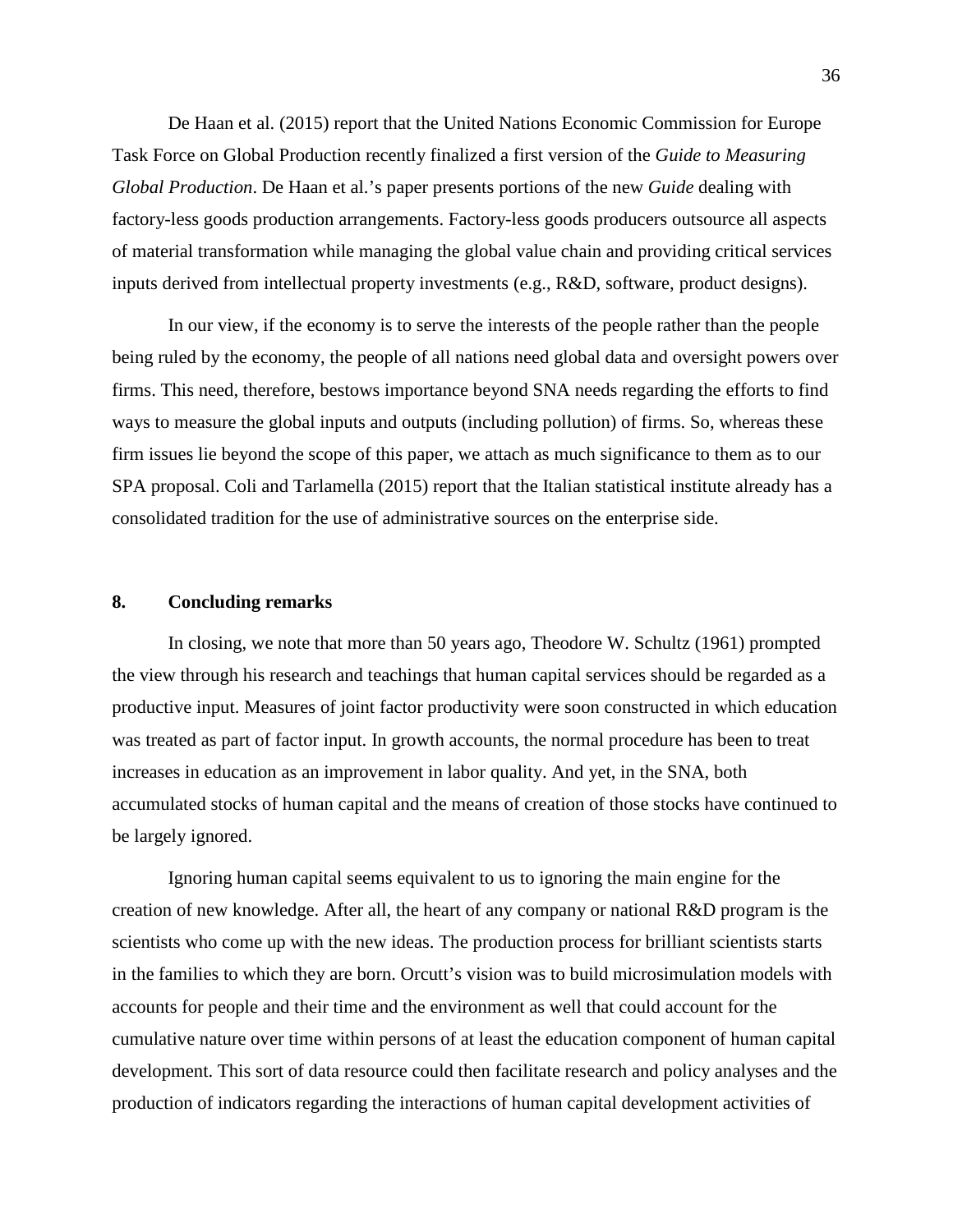various sorts over people's lifetimes with the macroeconomy as captured in the SNA and nationlevel productivity and productivity growth measures. A similar expansion of person-level data was recommended by Herbert Simon, who in 1984 wrote:

In the physical sciences, when errors of measurement and other noise are found to be of the same order of magnitude as the phenomena under study, the response is not to try to squeeze more information out of the data by statistical means; it is instead to find techniques for observing the phenomena at a higher level of resolution. The corresponding strategy for economics is obvious: to secure new kinds of data at the micro level.

Many scholars have since endorsed Simon's 1984 recommendation (e.g., Williamson and Winter, 1993; Brynjolfsson and Hitt, 1996; and Coyle, 2011). In the final chapter of *The Economics of Enough*, Coyle (2011, p. 271) writes that:

The information technology revolution — computer processing power, online databases, social networks — means there is a massive opportunity to collect much more and better data on our society and economies, and then to analyze and act on it.

That vision of Coyle's is our vision. Human capital, broadly defined, refers to the full range of capabilities of people to satisfy the full ranges of their needs and wants. A supplemented by a System of Person Accounts could more fully account for the production and protection, and uses of human capital.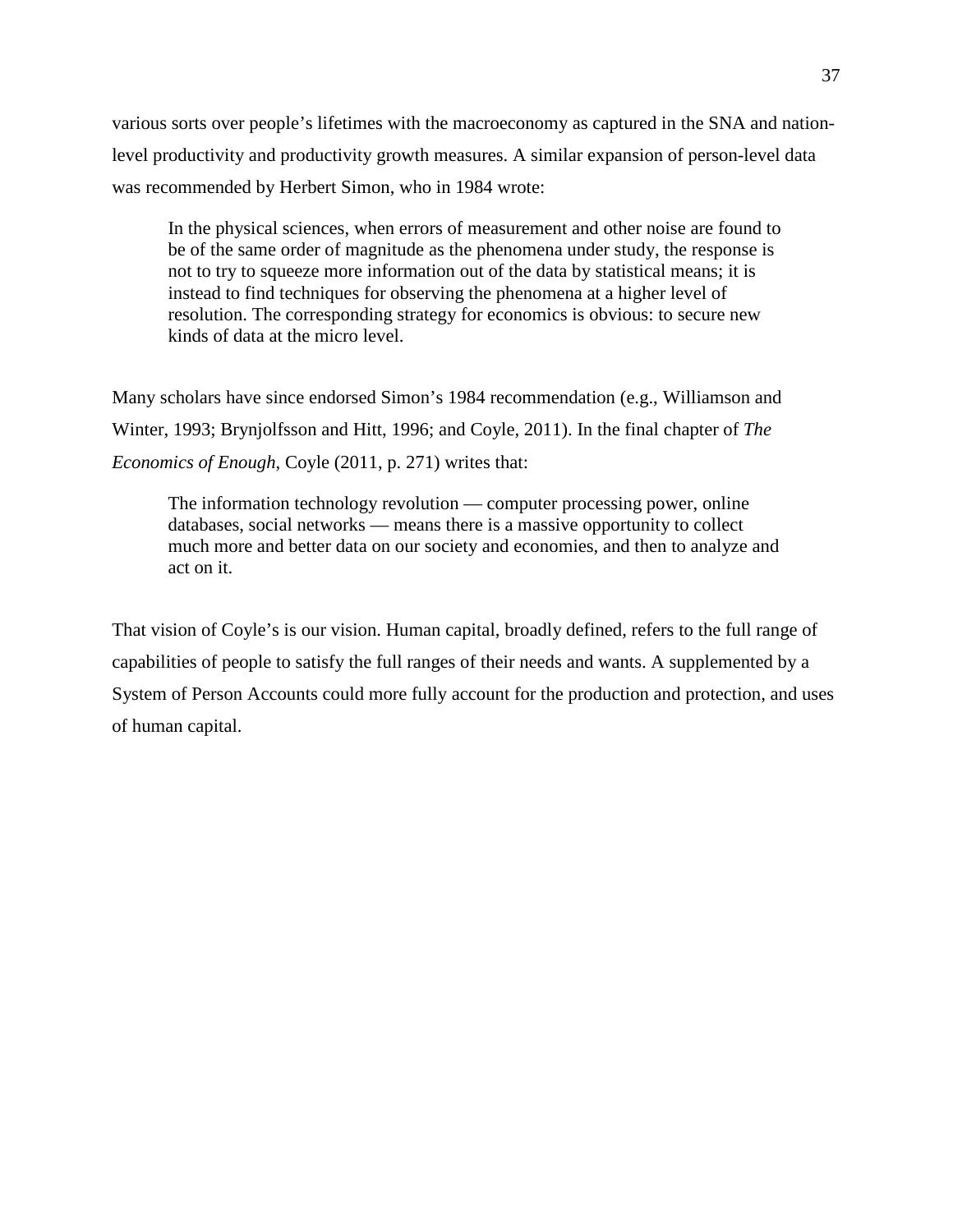# **References**

- Acemoglu, Daron, and David Autor (2012), "What Does Human Capital Do? A Review of Goldin and Katz's *The Race Between Education and Technology*," *Journal of Economic Literature*, 50 (2), 426‒463.
- Akerlof, George A., and Robert J. Shiller (2009), Animal Spirits: How Human Psychology Drives the Economy and Why It Matters for Global Capitalism. Princeton: Princeton University Press.
- Alexopoulos, Michelle, and Jon Cohen (2011), "Volumes of Evidence: Examining Technical Change in the Last Century Through a New Lens," *Canadian Journal of Economics* 44 (2), 413‒450.
- Anderson, Gordon (2004), "Making Inferences about the Polarization, Welfare and Poverty of Nations: A Study of 101 Countries 1970–1995," *Journal of Applied Econometrics* 19 (5), 537–550.
- Atkinson, Anthony B. (2009), "Stress-Testing the Welfare State," in B. Ofstad, O. Bjerkholt, K. Skrede, and A. Hylland (eds.), *Rettferd og Politik Festskrift til Hilde Bojer*. Oslo: Emiliar Forlag, 31‒39.
- Aukrust, Odd, and Svein Nordbotten (1973), "Files of Individual Data and Their Potentials for Social Research," *Review of Income and Wealth*, 19 (2), 189-201. Available at [www.roiw.org/1973/189.pdf.](http://www.roiw.org/1973/189.pdf)
- Ball, Laurence M. (2014), "Long-Term Damage from the Great Recession in OECD Countries," NBERWorking Paper 20185, National Bureau of Economic Research, Inc.
- Banks, James and Zoe Oldfield (2007), "Understanding Pensions: Cognitive Function, Numerical Ability and Retirement Saving," *Fiscal Studies*, 28 (2) June, 143–170.
- Baroni, Elisa, and Matteo Richiardi (2007), "Orcutt's Vision, 50 Years on," Working Paper 65, LABORatorio R. Revelli, Centre for Employment Studies. Available at [www.laboratoriorevelli.it/\\_pdf/wp65.pdf.](http://www.laboratoriorevelli.it/_pdf/wp65.pdf)
- Bartelmus, Peter (1987), "Beyond GDP New Approaches to Applied Statistics," *Review of Income and Wealth*, 33 (4), 347‒358. Available at [www.roiw.org/1987/347.pdf.](http://www.roiw.org/1987/347.pdf)
- Barth, Erling, Alex Bryson, J. C. Davis, and Richard B. Freeman (forthcoming), "It's Where You Work: Increases in Earnings Dispersion across Establishments and Individuals in the U.S.", *Journal of Labor Economics, Special Issue Dedicated to Edward Lazear*,
- Berndt, Ernst R. (1991), *The Practice of Econometrics: Classic and Contemporary.* Boston: Addison-Wesley.
- Boeri, Tito, and Luigi Guiso (2007), "Subprime Crisis: Greenspan's Legacy," VoxEU.org, August 23, 2007. Available at [www.voxeu.org/article/subprime-crisis-greenspan-s-legacy.](http://www.voxeu.org/article/subprime-crisis-greenspan-s-legacy)
- Bos, Frits (2009), "The Art and Craft of Compiling National Accounts Statistics and Their Implications for Reliability," *Review of Income and Wealth*, 55 (4), 930-958.
- Braakmann, Albert (2015), "Beyond SNA A Broader Approach to Well-Being," presented at the *2015 IARIW-OECD Conference: "W(h)ither the SNA?"* April 16‒17, 2015, OECD Headquarters, Paris. Available at [www.iariw.org/papers/2015/braakmann.pdf.](http://www.iariw.org/papers/2015/braakmann.pdf)
- Braver Todd S., Deanna M. Barch, Jeremy R. Gray, David L. Molfese, and Avraham Snyder (2001), "Anterior Cingulate Cortex and Response Conflict: Effects of Frequency, Inhibition and Errors," *Cerebral Cortex* 11 (9), 825‒836.
- Brueckner, Jan K., Paul S. Calem, and Leonard I. Nakamura (forthcoming), "House-Price Expectations, Alternative Mortgage Products, and Default," *Journal of Money, Credit, and Banking*.
- Brynjolfsson, Erik, and Lorin Hitt (1996), "Paradox Lost? Firm-level Evidence of High Returns to Information Systems Spending," *Management Science*, 42 (4), 541–558.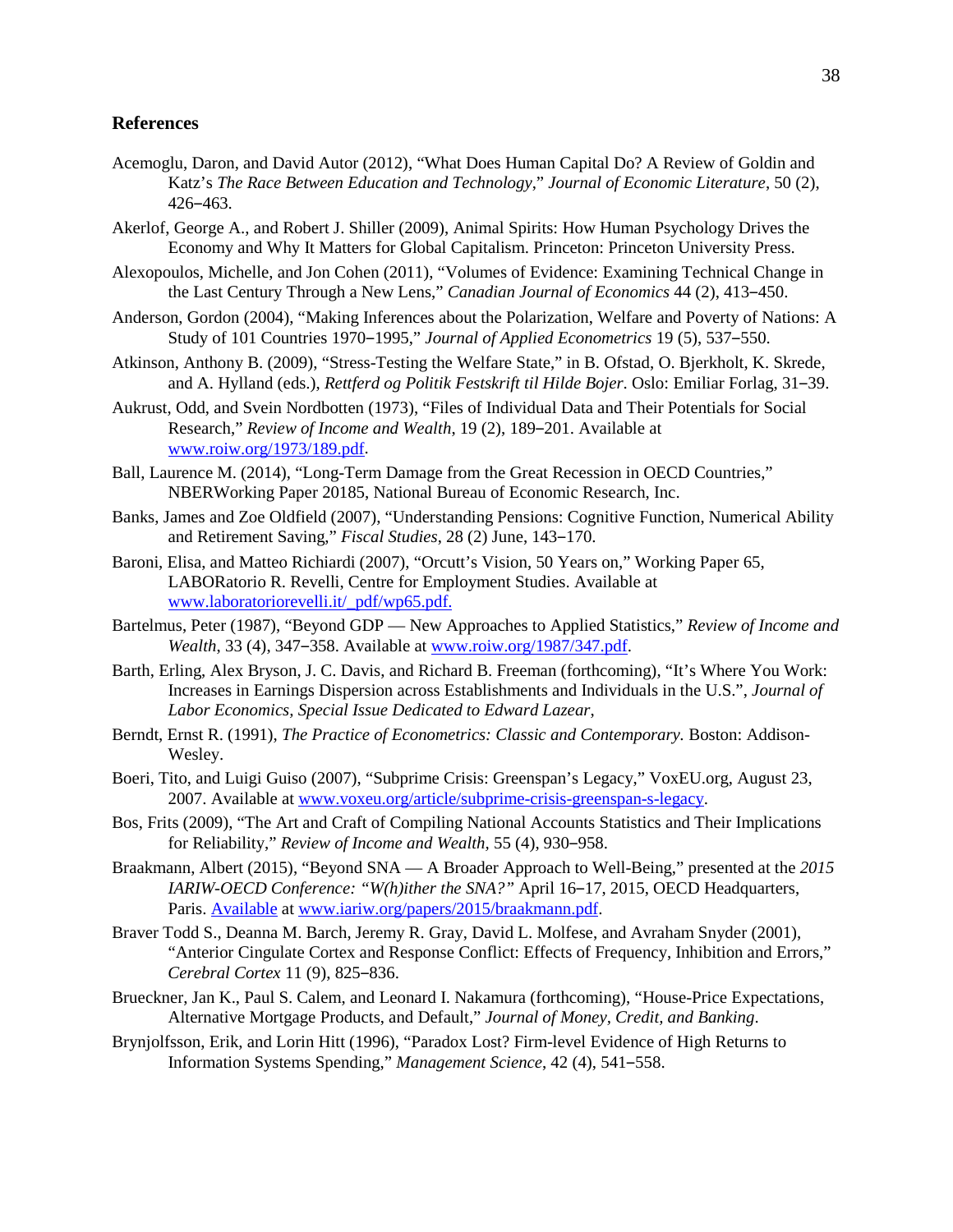- Budd, Edward C. (1971), "The Creation of a Microdata File for Estimating the Size Distribution of Income," *Review of Income and Wealth*, 17 (4), December, 317–333. Available at [www.roiw.org/1971/317.pdf.](http://www.roiw.org/1971/317.pdf)
- Capozza, Dennis R., Alice O. Nakamura, and Gregory Bloss (1989), "Work History in Female Earnings Loss," *Journal of Forensic Economics*, 2(3), 55-68.
- Carneiro, Pedro, and James J. Heckman (2003), "Human Capital Policy," in James J. Heckman, Alan B. Krueger, and Benjamin M. Friedman (eds.), *Inequality in America: What Role for Human Capital Policies?* Cambridge: MIT Press, 77–240.
- Cecil, Kim M., Christopher J. Brubaker, Caleb M. Adler, Kim N. Dietrich, Mekibib Altaye, John C. Egelhoff, Stephanie Wessel, Ilayaraja Elangovan, Richard Hornung, Kelly Jarvis, and Bruce P. Lanphear (2008), "Decreased Brain Volume in Adults with Childhood Lead Exposure," *PLoS Medicine* 5 (5), e112. [doi](http://en.wikipedia.org/wiki/Digital_object_identifier)[:10.1371/journal.pmed.0050112.](http://dx.doi.org/10.1371%2Fjournal.pmed.0050112) Published May 27, 2008.
- Cleveland Lisa M., Monica L. Minter, Kathleen A. Cobb, Anthony A. Scott, and Victor F. German (2008), "Lead Hazards for Pregnant Women and Children: Part 1: Immigrants and the Poor Shoulder Most of the Burden of Lead Exposure in this Country," *American Journal of Nursing,* 108 (10), 40‒49.
- Cocco, João F. (2013), "Evidence on the Benefits of Alternative Mortgage Products," *Journal of Finance,* 68 (4), 1663‒1690.
- Coli, Alessandra, and Francesca Tartamella (2015), "The Role of Microdata in National Accounts: Towards Micro-founded Accounts for the Household Sector," Presented at the *2015 IARIW-OECD Conference: "W(h)ither the SNA?"* April 16–17, 2015, OECD Headquarters, Paris. Available at [www.iariw.org/papers/2015/colitartamella.pdf.](http://www.iariw.org/papers/2015/colitartamella.pdf)
- Conti, Gabriella, and James J. Heckman (2013), "The Developmental Approach to Child and Adult Health," *Pediatrics*, 131(Suppl 2), S133–S141
- Corrado, Carol A., and Charles R. Hulten (2008), "Stylized Facts and Parables of Economic Growth: The Emerging Role of Intangible Capital," presented at the CRIW Workshop at the NBER Summer Institute, July 14–15, 2008, Cambridge, MA. Available at [http://conference.nber.org/confer/2008/si2008/PRCR/corrado.pdf.](http://conference.nber.org/confer/2008/si2008/PRCR/corrado.pdf)
- Corrado, Carol, Charles Hulten, and Daniel Sichel (2005), "Measuring Capital and Technology: An Expanded Framework," in Carol Corrado, John Haltiwanger and Daniel Sichel (eds.), *Measuring Capital in the New Economy. Chicago: University of Chicago Press, 11-45.*
- Coyle, Diane (2011), *The Economics of Enough: How to Run the Economy as if the Future Matters*. Princeton: Princeton University Press.
- Coyle, Diane (2014), *GDP: A Brief but Affectionate History*. Princeton: Princeton University Press. Cunha, Flavio, and James J. Heckman (2010), "Investing in Our Young People," in A. J. Reynolds, A. Rolnick, M. Englund, and J. A. Temple: *Cost-Effective Programs in Children's First Decade a Human Capital Integration.* Cambridge; New York: Cambridge University Press, 2010, 381‒414.
- Cunha, Flavio, and James J. Heckman (2014), "Child Development in a Changing World: Risks and Opportunities," *World Bank Research Observer,* first published online September 24, 2014.
- Cunha, Flavio, and James J. Heckman (forthcoming), "Decomposing Trends in Inequality in Earnings into Forecastable and Uncertain Components," *Journal of Labor Economics*.
- Cunha, Flavio, James J. Heckman, and Susanne Schennach (2010), "Estimating the Technology of Cognitive and Noncognitive Skill Formation," *Econometrica*, 78 (3), 883-931.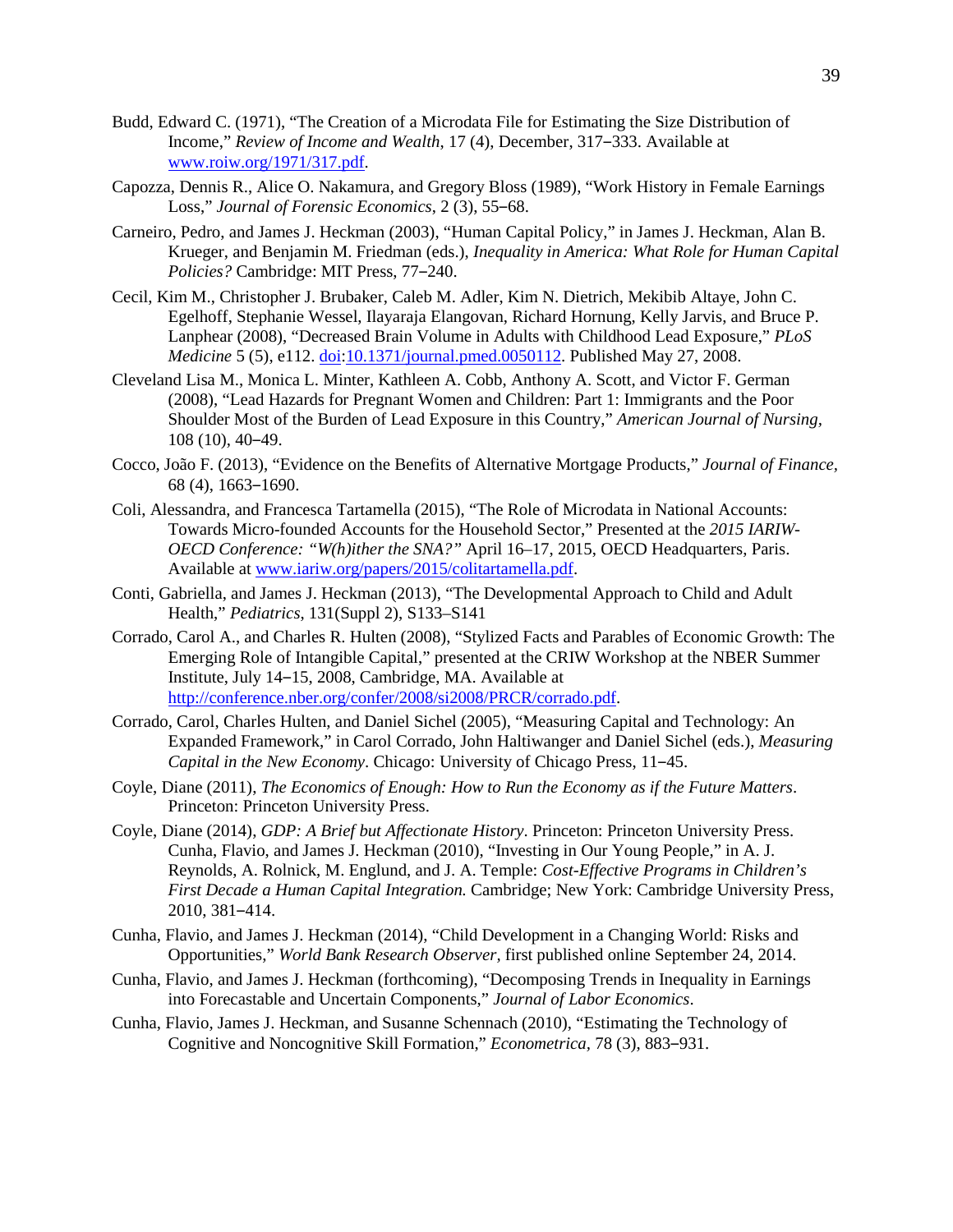- Cutler, David M., and Lawrence F. Katz (1991), "Macroeconomic Performance and the Disadvantaged," *Brookings Papers on Economic Activity*, 22 (2), 1‒74. Available at [www.brookings.edu/~/media/Projects/BPEA/1991-2/1991b\\_bpea\\_cutler\\_katz\\_card\\_hall.PDF](http://www.brookings.edu/%7E/media/Projects/BPEA/1991-2/1991b_bpea_cutler_katz_card_hall.PDF)
- Davies, Michael (2015), "The Future of the SNA: A Practitioner's Point of View," presented at the *2015 IARIW-OECD Conference: "W(h)ither the SNA?"* April 16-17, 2015, OECD Headquarters, Paris. Available a[t www.iariw.org/papers/2015/davies.pdf.](http://www.iariw.org/papers/2015/davies.pdf)
- Davis, Karen D., Keri S. Taylor, William D. Hutchison, Jonathan O. Dostrovsky, Mary P. McAndrews, Erich O. Richter, and Andres M. Lozano (2005), Human Anterior Cingulate Cortex Neurons Encode Cognitive and Emotional Demands. *Journal of Neuroscience*, 25 (37), 8402-8406.
- Deaton, Angus (1997), *Analysis of Household Surveys*. Baltimore: Johns Hopkins University Press.
- Deaton, Angus (2003), "Health, Inequality, and Economic Development," *Journal of Economic Literature,* 41(1) 113-158.
- Deaton, Angus (2005), "Measuring Poverty in a Growing World (or Measuring Growth in a Poor World)," *Review of Economics and Statistics*, 87 (1), 1-19.
- Deaton, Angus, and Robert Tortora (2015), "People in Sub-Saharan Africa Rate Their Health and Health Care Among the Lowest in the World," *Health Affairs*, 34 (3), 1–9.
- de Haan, Mark, Rami Peltola, Michael Connolly, Tihomira Dimova, and Jennifer Ribarsky (2015) "Recording Factoryless Goods Production Arrangements in the National Accounts," presented at the 2015 IARIW-OECD Conference: "W(h)ither the SNA?" April 16-17, 2015, OECD Headquarters, Paris. Available at [www.iariw.org/papers/2015/haan-connolly-dimova-etal.pdf.](http://www.iariw.org/papers/2015/haan-connolly-dimova-etal.pdf)
- Dekkers, Gijs, Cathal O'Donoghue, and Marcia Keegan (2014), "Introduction," in Gijs Dekkers, Marcia Keegan, and Cathal O'Donohue (eds.), *New Pathways in Microsimulation*. Surrey, United Kingdom: Ashgate, 1–10.
- Desmet, Klaus, David Krisztian Nagy, and Esteban Rossi-Hansberg (2015), "The Geography of Development: Evaluating Migration Restrictions and Coastal Flooding," Working Paper No. 21087, National Bureau of Economic Research
- Diewert, W. Erwin (1974), "Intertemporal Consumer Theory and the Demand for Durables," *Econometrica,* 42 (3), 497‒516.
- Diewert, W. Erwin (2000), "The Challenge of Total Factor Productivity Measurement," *International Productivity Monitor, 1 (Fall), 45–52.*
- Diewert, W. Erwin (2012), "Rejoinder to Gu on 'Estimating Capital Input for Measuring Business Sector Multifactor Productivity Growth in Canada," *International Productivity Monitor,* 24 (Fall), 59– 68.
- Diewert, W. Erwin (2014), "U.S. TFP Growth and the Contribution of Changes in Export and Import Prices to Real Income Growth," *Journal of Productivity Analysis*, 41 (1), 19-39.
- Diewert, W. Erwin, and Kevin J. Fox (2015), "Money and the Measurement of Total Factor Productivity," presented at the *2015 IARIW-OECD Conference: "W(h)ither the SNA?"* April 16- 17, 2015, OECD Headquarters, Paris. Available at [www.iariw.org/papers/2015/diewertfox.pdf.](http://www.iariw.org/papers/2015/diewertfox.pdf)
- Diewert, W. Erwin, and Alice O. Nakamura (1999), "Benchmarking and the Measurement of Best Practice Efficiency: Electricity Generation Application," *Canadian Journal of Economics* 32 (2), 570-588.
- Diewert, W. Erwin, and Alice O. Nakamura (2003), "Index Number Concepts, Measures and Decompositions of Productivity Growth," *Journal of Productivity Analysis*, 19 (2), 127–160.
- Diewert, W. Erwin, and Alice O. Nakamura (2006), "Concepts and Measures of Productivity: An Introduction," in Richard E. Lipsey and Alice O. Nakamura (eds.), *Services Industries and the Knowledge Based Economy*. Calgary, Alberta: University of Calgary Press, 19v38.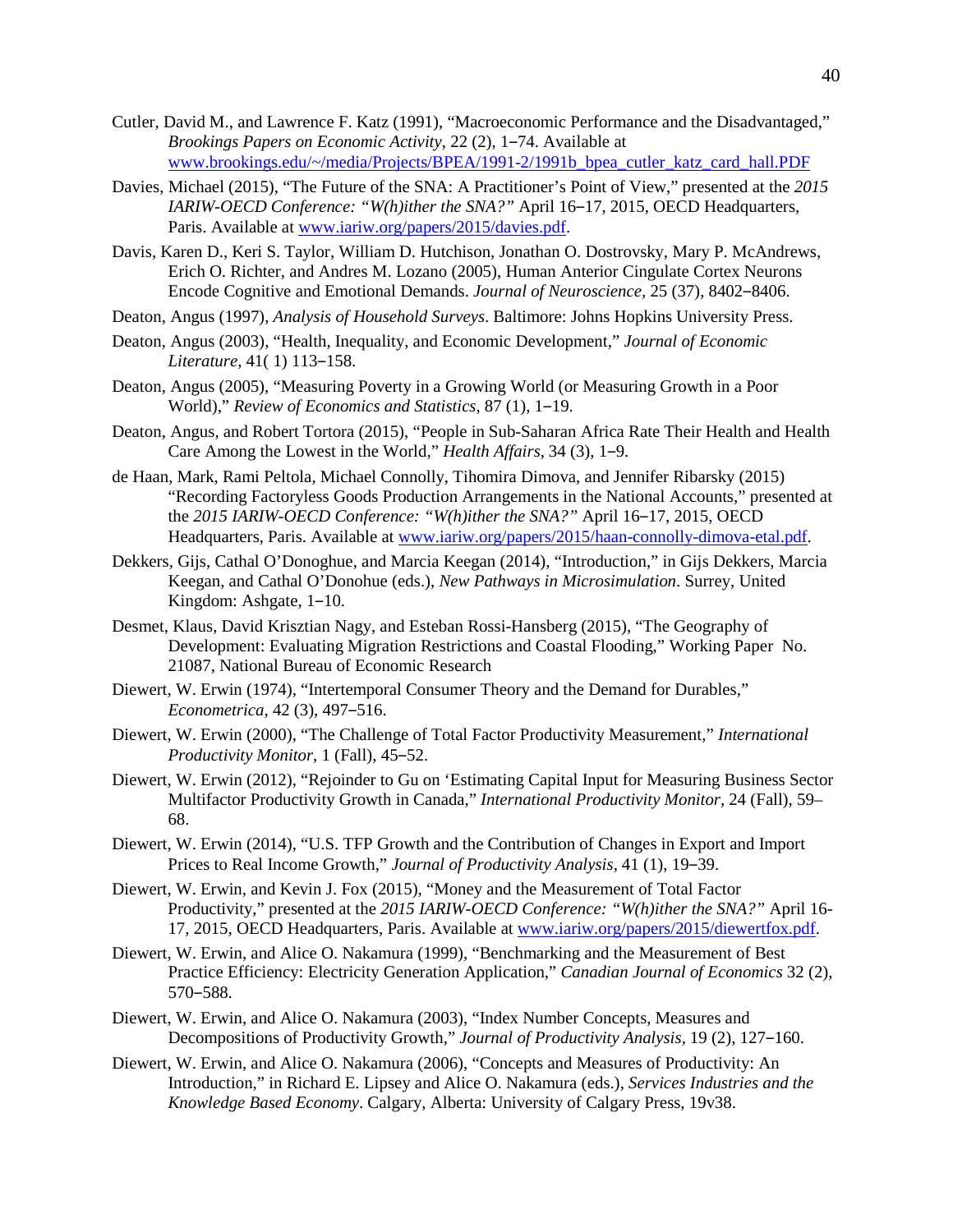- Diewert, W. Erwin, and Alice O. Nakamura (2007a), "The Measurement of Productivity for Nations," in James J. Heckman and Edward Leamer (eds.), *Handbook of Econometric Methods: Volume 6, Part A*. Amsterdam: North Holland, 4501–4586.
- Diewert, W. Erwin, and Alice O. Nakamura (2007b), "Productivity Measures and Sustainable Prosperity," with comments by Hak K. Pyo and Hyunbae Chun, *Seoul Journal of Economics*, 20  $(1), 93-128.$
- Diewert, W. Erwin, Alice O. Nakamura, and Leonard I. Nakamura (2009), "The Housing Bubble and a New Approach to Accounting for Housing in a CPI," *Journal of Housing Economics,* 18 (3), 156‒171.
- Diewert, W. Erwin, and Emily Yu (2012), "New Estimates of Real Income and Multifactor Productivity Growth for the Canadian Business Sector, 1961–2011," *International Productivity Monitor* 24 (Fall), 27‒48.
- Ding, Lei, and Leonard Nakamura (2014), "The Impact of the Home Valuation Code of Conduct on Appraisal and Mortgage Outcomes," Working Paper 14-23, Federal Reserve Bank of Philadelphia.
- Dworkin, Ronald (1981), "What is Equality? Part 2: Equality of Resources," *Philosophy and Public Affairs*, 10, 283‒345.
- European Central Bank, (2013), "The Eurosystem Household Finance and Consumption Survey: Methodological Report for the First Wave," Statistics Paper Series 1, European Central Bank.
- Edens, Bram, Dirk Van den Bergen, Maarten Van Rossum and Rutger Hoekstra (2015), "Does GDP Have a Future?" *2015 IARIW-OECD Conference: "W(h)ither the SNA?"* April 16–17, 2015, OECD Headquarters, Paris. http://www.iariw.org/c2015oecd.php
- Eichner, Matthew; Kohn, Donald; and Palumbo, Michael (2015), "Financial Statistics for the United States and the Crisis: What Did They Get Right, What Did They Miss, and How Should They Change?" in Charles Hulten and Marshall Reinsdorf (eds.), *Measuring Wealth and Financial Intermediation and Their Links to the Real Economy*. Chicago: University of Chicago Press for the NBER,  $39-65$
- Elliott, Kimberly Ann, and Richard B. Freeman (2003), "The Role Global Labor Standards Could Play in Addressing Basic Needs," in Jody Heymann (ed.), *Global Inequalities at Work: Work's Impact on the Health of Individuals, Families, and Societies*. Oxford: Oxford University Press. Available at

http://users.nber.org/~freeman/Papers%20on%20RBF%20website/Role%20Lab%20Stan%20Pla y%20Address%20Needs%20-%20ed%20Heyman%2003.pdf.

- Fatum, Rasmus, and Yohei Yamamoto (2014), "Large Versus Small Foreign Exchange Interventions," *Journal of Banking and Finance,* 43 (C), 114–123.
- Feils, Dorothee J., and Manzur Rahman (2011), "The Impact of Regional Integration on Insider and Outsider FDI," Management International Review, 51 (1), 41–63.
- Folbre, Nancy (2015), "Accounting for Care: A Research and Survey Design Agenda," presented at the 2015 IARIW-OECD Conference: "W(h)ither the SNA?" April 16-17, 2015, OECD Headquarters, Paris. Available a[t www.iariw.org/papers/2015/folbre.pdf.](http://www.iariw.org/papers/2015/folbre.pdf)
- Fornero, Else and Chiara Monticone (2011), "Financial Literacy and Pension Plan Participation in Italy," Journal of Pension Economics and Finance, 10 (04), 547-564.
- Fraumeni, Barbara M. (2011), "Human Capital Accounts: Choice of Rates and the Construction of Volume Indices," Working Paper 16895, National Bureau of Economic Research.
- Fraumeni, Barbara M., Michael S. Christian, and Jon D. Samuels (2015), "Accumulations of Human and Nonhuman Capital Revisited," presented at the *2015 IARIW-OECD Conference: "W(h)ither the*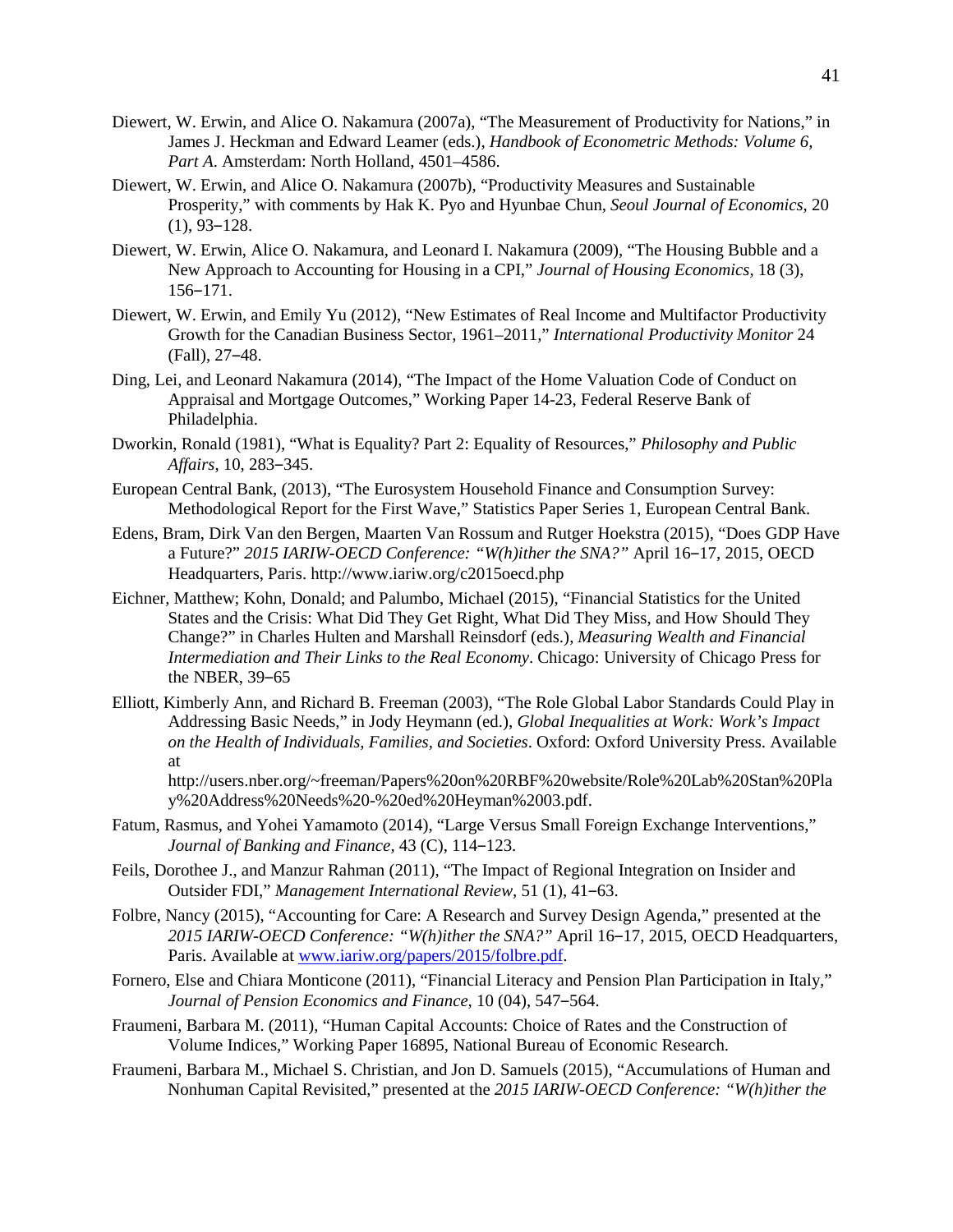*SNA?"* April 16–17, 2015, OECD Headquarters, Paris. Available at [www.iariw.org/papers/2015/fraumenietal.pdf.](http://www.iariw.org/papers/2015/fraumenietal.pdf)

- Freeman, Richard B., and Martina Viarengo (2014), "School and Family Effects on Educational Outcomes Across Countries," *Economic Policy*, 29 (79) July, 397-445.
- Gallin, Joshua (2015), "Shadow Banking and the Funding of the Nonfinancial Sector," forthcoming in Charles Hulten and Marshall Reinsdorf (eds.), *Measuring Wealth and Financial Intermediation and Their Links to the Real Economy*, Chicago: University of Chicago Press for the NBER.
- Gallin, Joshua, and Paul Smith (2014), "Enhanced Financial Accounts," FEDS Notes, August 1. Available at [www.federalreserve.gov/econresdata/notes/feds-notes/2014/enhanced-financial](http://www.federalreserve.gov/econresdata/notes/feds-notes/2014/enhanced-financial-accounts-20140801.html)[accounts-20140801.html.](http://www.federalreserve.gov/econresdata/notes/feds-notes/2014/enhanced-financial-accounts-20140801.html)
- Garner, Thesia I., and Kathleen Short (2009), "Accounting for Owner-Occupied Dwelling Services in the U.S.: Aggregates and Distributions," *Journal of Housing Economics*, 18 (3) 233–248.
- Gerardi, Kristopher, Lorenz Goette, and Stephan Meier (2013), "Numerical Ability Predicts Mortgage Default," *Proceedings of the National Academy of Science*, 110 (28), 11267-11271.
- Ginther, Donna K. (2010), "An Interview with James J. Heckman," *Macroeconomic Dynamics,* 14 (04), 548‒584.
- Goldin, Claudia, and Lawrence F. Katz (2010), *The Race Between Education and Technology*, Cambridge, MA: Harvard University Press.
- González-Páramo, José Manuel (2009), "Financial Market Failures and Public Policies A Central Banker's Perspective on the Global Financial Crisis," Closing Remarks presented at the Meeting of Public Economics, Granada, 6 February. Available at www.bis.org/review/r090210e.pdf.
- Grönqvist, Hans, J. Peter Nilsson, and Per-Olof Robling (2014), "Childhood Lead Exposure and Criminal Behavior: Lessons from the Swedish Phase-Out of Leaded Gasoline," Working Paper 9/2014, Swedish Institute for Social Research (SOFI), Stockholm University.
- Gutman, Leslie M., and Ingrid Schoon (2013), "The Impact of Non-cognitive Skills on Outcomes for Young People: Literature review," Institute of Education, University of London. Available at [https://educationendowmentfoundation.org.uk/uploads/pdf/Non](https://educationendowmentfoundation.org.uk/uploads/pdf/Non-cognitive_skills_literature_review_2.pdf)cognitive skills literature review 2.pdf.
- Harding, Ann, and Anil Gupta (eds.) (2007), *Modelling Our Future: Population Ageing, Social Security and Taxation*, volume 15 of International Symposia in Economic Theory and Econometrics. Amsterdam: Elsevier.
- Harper, Michael J., Alice O. Nakamura, and Lu Zhang (2012), "Difficulties Assessing Multifactor Productivity for Canada," *International Productivity Monitor,* 24, 76‒84.
- Haskel, Jonathan, Robert Lawrence, Edward Leamer, and Matthew J. Slaughter (2012), "Globalization and U.S. Wages: Modifying Classic Theory to Explain Recent Facts," *Journal of Economic Perspectives,* 26 (2), 119–140.
- Hayami, H., M. Nakamura and A.O. Nakamura (2015), "Economic Performance and Supply Chains: The Impact of Upstream Firms' Waste Output on Downstream Firms' Performance in Japan," *International Journal of Production Economics,* 160, 47‒65.
- Haugh David, Patrice Ollivaud, and David Turner (2009), "The Macroeconomic Consequences of Banking Crises in OECD Countries," Working Papers 683, OECD Economics Department.
- Heckman, James J. (2003), "The Supply Side of the Race Between Demand and Supply: Policies to Foster Skill in the Modern Economy," *De Economist*, 2003, 151(1), 1–34.
- Heckman, James J. (2005), "Inequality in America: What Role for Human Capital Policies?" *Focus,* 23 (3), 1–10. Available at [www.irp.wisc.edu/publications/focus/pdfs/foc233a.pdf](http://www.irp.wisc.edu/publications/focus/pdfs/foc233a.pdf)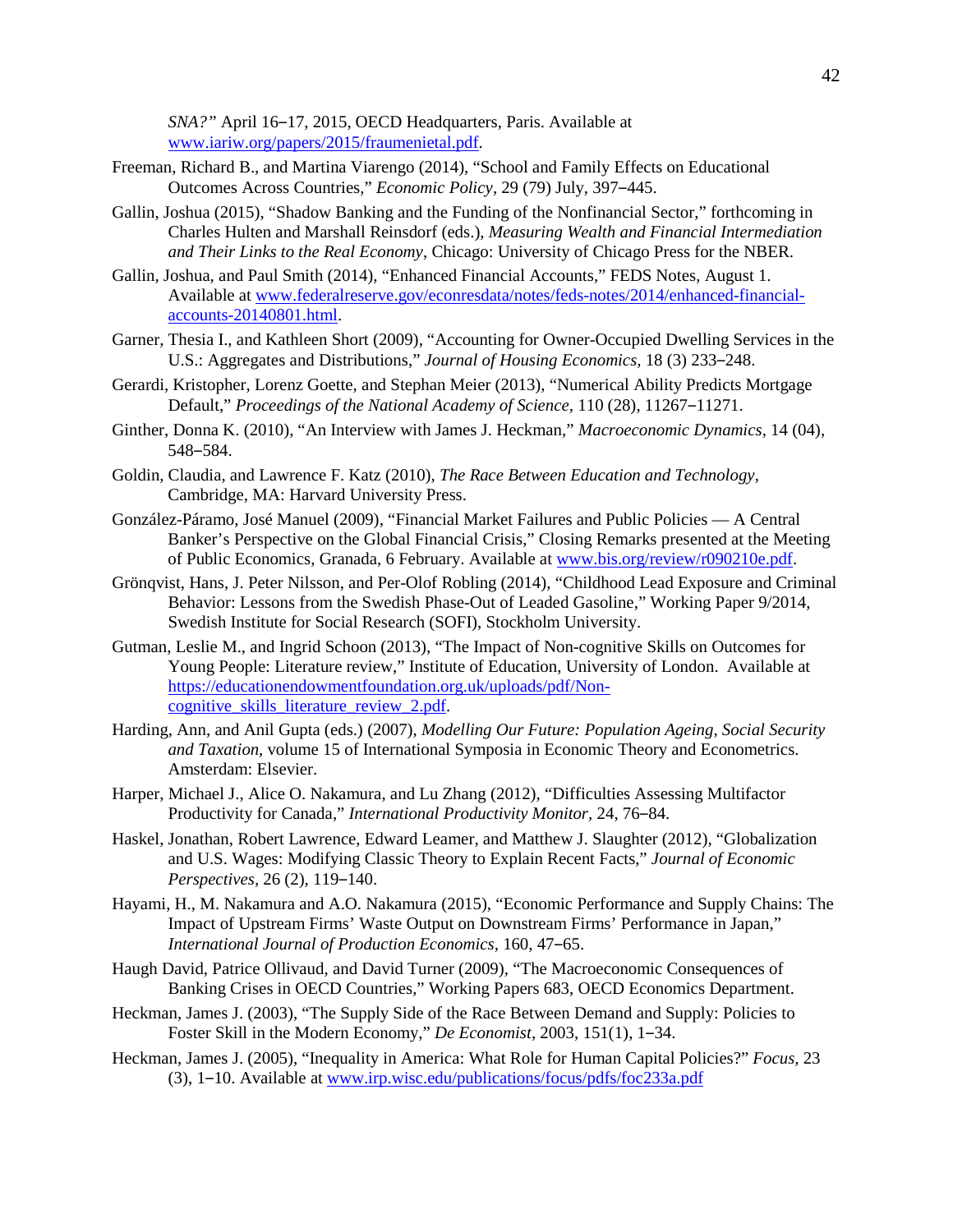- Heckman, James J. (2006), Skill Formation and the Economics of Investing in Disadvantaged Children. *Science*. 312(5782), 1900‒1902.
- Heckman, James J. (2007). The Economics, Technology and Neuroscience of Human Capability Formation. *Proceedings of the National Academy of Sciences*, 104 (33), 13250-13255. Available a[t www.ncbi.nlm.nih.gov/pmc/articles/PMC1948899/.](http://www.ncbi.nlm.nih.gov/pmc/articles/PMC1948899/)
- Heckman, James J. (2008a), "Role of Income and Family Influence on Child Outcomes" *Annals of the New York Academy of Sciences*, 1136 (1), 307‒323.
- Heckman, James J. (2008b), "Schools, Skills, and Synapses," *Economic Inquiry*, 46 (3), 289–324.
- Heckman, James J. (2011), "The Economics of Inequality: The Value of Early Childhood Education," *American Educator*, 35 (1), 31‒35, 47.
- Heckman, James J. (2013), *Giving Kids a Fair Chance*. Cambridge, MA: MIT Press.
- Heckman, James J., and P. LaFontaine (2006), "Bias-Corrected Estimates of GED Returns," *Journal of Labor Economics,* 24 (3), 661-700.
- Heckman, James J., Rodrigo Pinto, and Peter Savelyev (2013), "Understanding the Mechanisms Through Which an Influential Early Childhood Program Boosted Adult Outcomes," *American Economic Review,* 103 (6), 2052‒2086.
- Heckman, James J., Jora Stixrud, and Sergio Urzua (2006), "The Effects of Cognitive and Noncognitive Abilities on Labor Market Outcomes and Social Behavior," *Journal of Labor Economics* 24 (3), 411‒482.
- Hellström, Lennart, Jars Järup, Bodil Persson, and Olav Axelson (2004), "Using Environmental Concentrations of Cadmium and Lead to Assess Human Exposure and Dose," *Journal of Exposure Analysis and Environmental Epidemiology*, 14, 416‒423.
- Hill, T. Peter (2009), "Consumption of Own Production and Cost-of-Living Indexes," in W. Erwin Diewert, John S. Greenlees, and Charles R. Hulten (eds.), *Price Index Concepts and Measurement*. Chicago: University of Chicago Press for the NBER, 429–444.
- Houseman, Susan N., and Alice O. Nakamura (eds.) (2002), *Working Time in Comparative Perspective: Volume II - Life-Cycle Working Time and Nonstandard Work*. Kalamazoo, MI: W.E. Upjohn Institute for Employment Research.
- Immervoll, Herwig, Horacio. Levy, Christine Lietz, Daniela Mantovani, and Holly Sutherland (2006), "The Sensitivity of Poverty Rates to Macro-level Changes in the European Union," *Cambridge Journal of Economics*, 30 (2), 181-199.
- Jasso, Guillermina (1979), "On Gini's Mean Difference and Gini's Index of Concentration," *American Sociological Review,* 44 (5), 867‒870.
- Jeong, Hyeok, Yong Kim, and Iourii Manovskii (2015), "The Price of Experience," *American Economic Review,* 105 (2) Feb, 784‒815.
- Jorgenson, Dale W., and Barbara M. Fraumeni (1989), "The Accumulation of Human and Non-Human Capital, 1948‒1984," in Robert E. Lipsey and Helen Stone Tice (eds.), *The Measurement of Saving, Investment and Wealth.* Chicago: University of Chicago Press for the NBER), 227–282.
- Jorgenson, Dale W., J. Steven Landefeld, and William D. Nordhaus (eds.) (2006), *A New Architecture for the U.S. National Accounts*. Chicago: University of Chicago Press for the NBER Studies in Income and Wealth.
- Jorgenson, Dale W., and Paul Schreyer (2015), "Measuring Individual Economic Well-Being and Social Welfare within the Framework of the System of National Accounts," presented at the *2015 IARIW-OECD Conference:* "W(h)ither the SNA?" April 16-17, 2015, OECD Headquarters, Paris. Available a[t www.iariw.org/papers/2015/jorgenson-schreyer.pdf.](http://www.iariw.org/papers/2015/jorgenson-schreyer.pdf)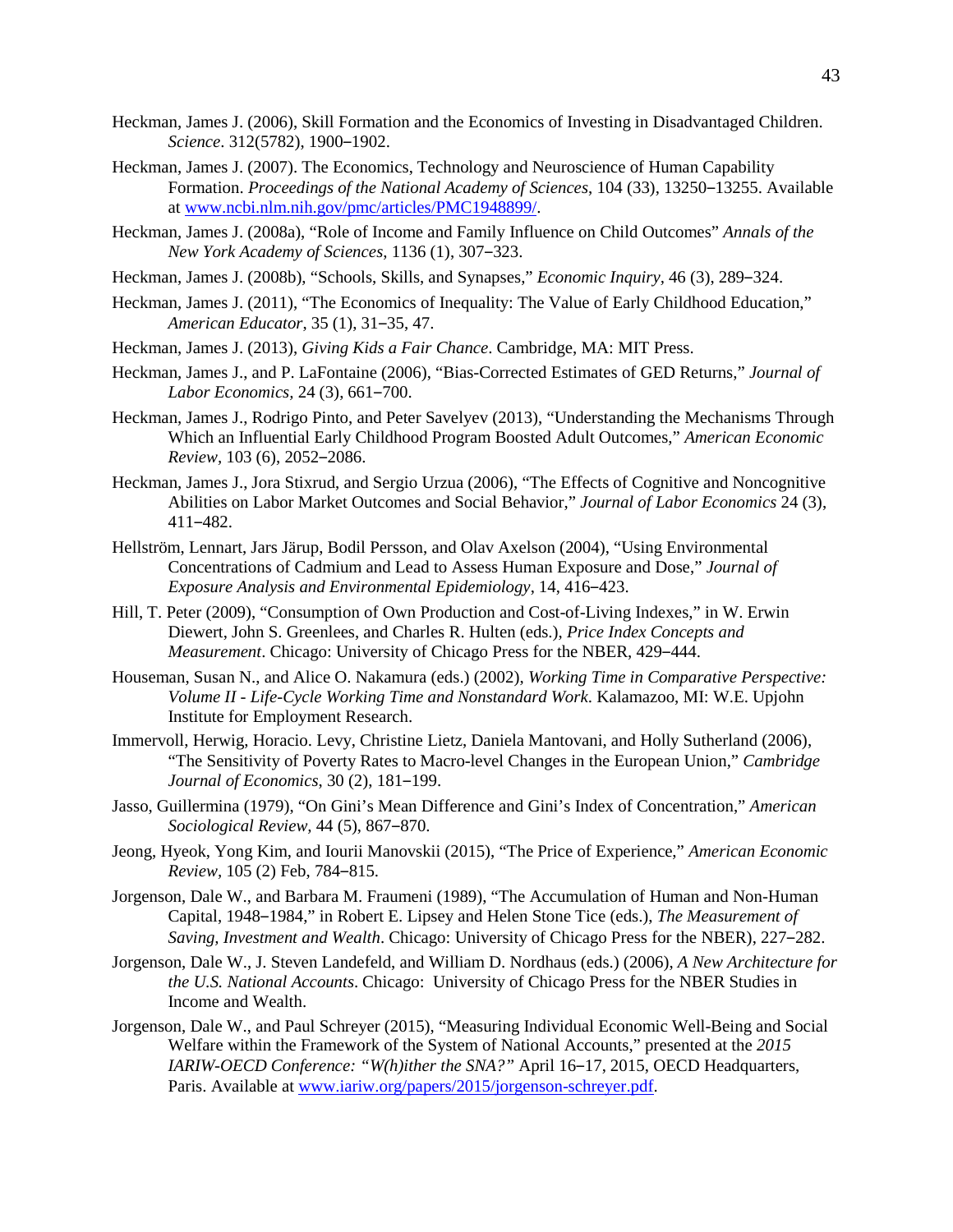- Kambourov, Gueorgui, and Iourii Manovskii (2009a), "Occupational Specificity of Human Capital," *International Economic Review,* 50 (1), 63‒115.
- Kambourov, Gueorgui, and Iourii Manovskii (2009b), "Occupational Mobility and Wage Inequality," *Review of Economic Studies,* 76 (2), 731‒759.
- Kaur, Harpreet, and Anupama Uppal (2015), "The Unpaid Activities and Well Being: The Measurement Issues, Challenges and Limitations," presented at the *2015 IARIW-OECD Conference: "W(h)ither the SNA?"* April 16-17, 2015, OECD Headquarters, Paris. Available at [www.iariw.org/papers/2015/kaur-uppal.pdf.](http://www.iariw.org/papers/2015/kaur-uppal.pdf)
- Kavonius, Ilja Kristian, and Juha Honkkila (2013), "Reconciling Micro and Macro Data on Household Wealth: A Test Based on Three Euro Area Countries," *Journal of Economic and Social Policy*,  $15(2)$ .
- Koller, Karin, Terry Brown, Anne Spurgeon, and Len Levy (2004), "Recent Developments in Low-Level Lead Exposure and Intellectual Impairment in Children," *Environmental Health Perspectives*, 112 (9), 987‒994.
- Kuznets, Simon (1971), *Economic Growth of Nations: Total Output and Production Structure*. Cambridge, MA: Harvard University Press.
- Kuznets, Simon (1973), *Population, Capital and Growth: Selected Essays*. New York: Norton.
- Landefeld, J. Steven, and Stephanie H. McCulla (2000), "Accounting for Nonmarket Household Production within a National Accounts Framework," *Review of Income and Wealth*, 46 (3), 289– 307. Available at [www.roiw.org/2000/289.pdf.](http://www.roiw.org/2000/289.pdf)
- Leach, Andrew, Joseph Doucet, and Trevor Nickel (2011), "Renewable Fuels: Policy Effectiveness and Project Risk," *Energy Policy* 39 (7), 4007‒4015.
- Lindquist, Kjersti-Gro, Magdalena Riiser, Haakon Solheim, and Bjørn H.Vatne (2014), "Ten Years of Household Micro Data. What Have We Learned?" Norges Bank Staff Memo No 8.
- Lipsey, Robert E. (2010), "Measuring the Location of Production in a World of Intangible Productive Assets, FDI, and Intrafirm Trade," *Review of Income and Wealth*, 56 (Special Issues 1), S99−S110. Available at [www.roiw.org/2010/2010-f.pdf.](http://www.roiw.org/2010/2010-f.pdf)
- Liu, Runjuan, Dorothee J. Feils, and Barry Scholnick (2011), "Why Are Different Services Outsourced to Different Countries?" *Journal of International Business Studies*, 42 (4), 558-571.
- Lusardi, Anamaria, and Olivia S. Mitchell (2014), "The Economic Importance of Financial Literacy: Theory and Evidence," *Journal of Economic Literature*, 52, 5-44.
- Lusardi, Annamaria, and Peter Tufano (2008), "Debt Literacy, Financial Experiences, and Overindebtedness," mimeo, Harvard Business School.
- Lynch, Robin (2015), "SNA Under Threat," presented at the *2015 IARIW-OECD Conference: "W(h)ither the SNA?"* April 16–17, 2015, OECD Headquarters, Paris. http://www.iariw.org/c2015oecd.php.
- Maddison, Angus, (2004), "Contours of the World Economy and the Art of Macro-measurement 1500– 2001," Ruggles Lecture, IARIW 28th General Conference, Cork, Ireland, August 2004. Available at [www.ggdc.net/maddison/articles/ruggles.pdf.](http://www.ggdc.net/maddison/articles/ruggles.pdf)
- Maddison, Angus (2005), "Measuring and Interpreting World Economic Performance," *Review of Income and Wealth*, 51 (1), 1−36. Available at [www.roiw.org/2005/2005-1.pdf.](http://www.roiw.org/2005/2005-1.pdf)
- Mendelsohn, Robert, and Guy Orcutt (1979), "An Empirical Analysis of Air Pollution Dose Response Curves," *Journal of Environmental Economics and Management*, 6 (2), 85-106.
- Mendelsohn, Robert, and Guy Orcutt (1983), "On the Estimation of Air Pollution Dose Response Curves: A Reply," *Journal of Environmental Economics and Management*, 10, 187–190.
- Mill, John Stuart (1859), *On Liberty*. Available at [www.econlib.org/library/Mill/mlLbty.html.](http://www.econlib.org/library/Mill/mlLbty.html)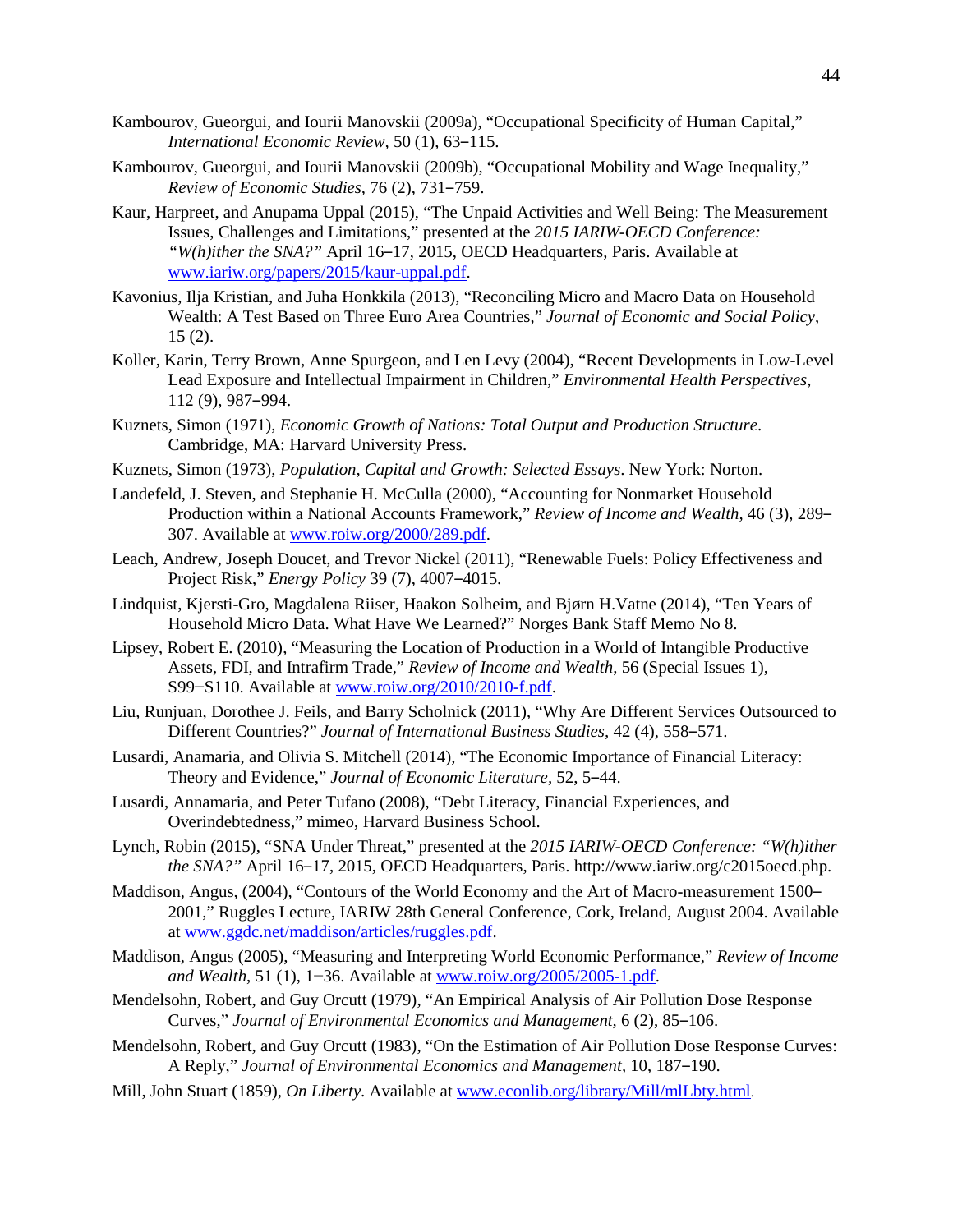- Mitchell, Olivia S., and Annamaria Lusardi (2015), "Financial Literacy and Economic Outcomes: Evidence and Policy Implications," Working Paper WP2915-01, Pension Research Council.
- Miyamoto, Koji, Maria del Carmen Huerta, Katarzyna Kubacka, Hiroko Ikesako, and Elodie de Oliveira (2015), *Skills for Social Progress: The Power of Social and Emotional Skills*. Paris: OECD. Mokyr, Joel, (2002), *The Gifts of Athena: Historical Origins of the Knowledge Economy*. Princeton: Princeton University Press.
- Morck, Randall (2011), "Finance and Governance in Developing Economics," *Annual Review of Financial Economics, 3, 375-406*
- Morck Randall, and Masao Nakamura (2007), "Business Groups and the Big Push: Meiji Japan's Mass Privatization and Subsequent Growth," *Enterprise and Society*, 8, 543–601
- Moser, Sir Claus A. (1973), "Social Indicators Systems, Methods and Problems," *Review of Income and Wealth*, 19 (2), 133‒141. Available at [www.roiw.org/1973/133.pdf.](http://www.roiw.org/1973/133.pdf)
- Moulton, Brent R., and Nicole Mayerhauser (2015), "The Future of the SNA's Asset Boundary," presented at the *2015 IARIW-OECD Conference:* "W(h)ither the SNA?" April 16–17, 2015, OECD Headquarters, Paris. Available at [www.iariw.org/papers/2015/moultonmayerhauser.pdf.](http://www.iariw.org/papers/2015/moultonmayerhauser.pdf)
- Nakajima, Makoto, and José-Victor Rios-Rull (2014), "Credit, Bankruptcy, and Macroeconomic Fluctuations," *NBER Working Paper* 20617, National Bureau of Economic Research.
- Nakamura, Alice O. (2013), "Irving Fisher's Progeny and the 2008 Financial Crisis," *Journal of the History of Economic Thought,* 35 (2), June, 185-197.
- Nakamura, Alice O., W. Erwin Diewert, John S. Greenlees, Leonard Nakamura, and Marshall Reinsdorf (2015), "Sourcing Substitution and Related Price Index Biases," in Susan N. Houseman and Michael Mandel (eds.), *Measuring Globalization: Better Trade Statistics for Better Policy, Volume 1, Biases to Price, Output, and Productivity Statistics from Trade*. Kalamazoo, MI: W.E. Upjohn Institute for Employment Research
- Nakamura, Alice O., Emi Nakamura, and Leonard I. Nakamura (2011), "Price Dynamics, Retail Chains and Measurement," *Journal of Econometrics*, 151 (1), 47−55.
- Nakamura, Alice O., Leonard Nakamura, and Masao Nakamura (2013), "Building the Innovation Union: Lessons from the 2008 Financial Crisis," in Elias G. Carayannis and George M. Korres (eds.), *The Innovation Union in Europe: A Socio-Economic Perspective on EU Integration.* Cheltenham, UK: Edward Elgar Publishing, 58–81.
- Nakamura, Alice O., and Masao Nakamura (1978), "On Microanalytic Simulation and Its Application in Population Projection," *Journal of the Operational Research Society* (formerly *Operational Research Quarterly*), 29 (4), 349‒360.
- Nakamura, Alice O., and Masao Nakamura (1983), "Part-time and Full-time Work Behavior of Married Women: A Model with a Doubly Truncated Dependent Variable," *Canadian Journal of Economics*, 16 (2), 229–257.
- Nakamura, Alice O., and Masao Nakamura (1985a), "Dynamic Models of the Labor Force Behavior of Married Women Which Can Be Estimated Using Limited Amounts of Information," *Journal of Econometrics*, 27 (3), 273‒298.
- Nakamura, Alice O., and Masao Nakamura (1985b), *The Second Paycheck: A Socioeconomic Analysis of Earnings*. Waltham, MA: Academic Press.
- Nakamura, Alice O., and Masao Nakamura (1987), "Forecasting the Family Life Cycle," in C. S. Yadav (ed.), *Perspectives in Urban Geography*, *Volume. 48*. New Delhi, India: Concept Publishing Company, , 595-610.
- Nakamura, Alice O., and Masao Nakamura (1989), "Predicting the Effects of Comparable Worth Programs on Female Labor Supply," *Journal of Social Issues*, 45 (4), 191-208.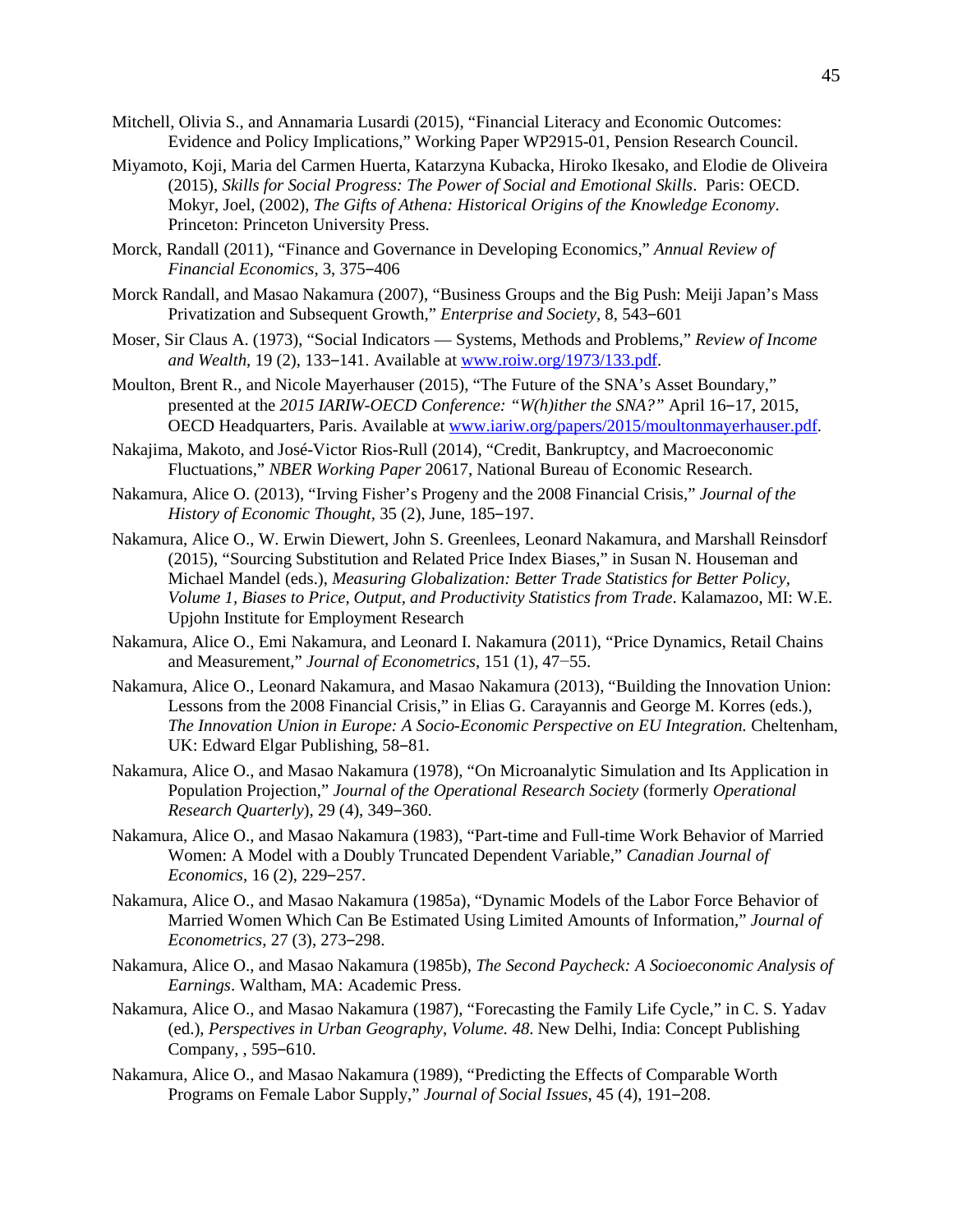- Nakamura, Alice O., and Masao Nakamura (1990a), "Human Capital Concepts and Gender Differences in Earnings," *Canadian Journal of Sociology*, 15 (4), 463-469.
- Nakamura, Alice O., and Masao Nakamura (1990b), "Modelling Direct and Indirect Impacts of Tax and Transfer Programs on Household Behavior," in J. K. Brunner and Hans-Georg Peterson (eds.), *Simulation Models in Tax and Transfer Policy*. Frankfurt/New York: Campus Verlag, 461‒478.
- Nakamura, Alice O., and Masao Nakamura (1993, "Basic Choices in Microsimulation Modelling, The CEPHID Modelling Project," Institute for Research on Public Policy, Montreal, June, 93-107.
- Nakamura, Alice O., and Masao Nakamura (1994), "Predicting Female Labor Supply: Effects of Children and Recent Work Experience," *Journal of Human Resources*, 29 (2), 304‒327.
- Nakamura, Alice O., and Masao Nakamura (1996), "An Event Analysis of Female Labor Supply," *Research in Labor Economics*, 15, 353‒378.
- Nakamura, Alice O., Masao Nakamura, and Dallas Cullen (1979a), "Job Opportunities, the Offered Wage and the Labor Supply of Married Women," *American Economic Review*, 69, 787–805.
- Nakamura, Alice O., Masao Nakamura, and Dallas Cullen (1979b), *Employment and Earnings of Married Females*, 1971 Census Analytical Studies Programme, Statistics Canada, Ottawa, December.
- Nakamura, Alice O., and James Walker (1994), "Model Evaluation and Choice," *Journal of Human Resources*, 29 (2), 223‒247.
- Nakamura, Leonard I. (2003), "A Trillion Dollars a Year in Intangible Investment and the New Economy," in John R. M. Hand and Baruch Lev (eds.), *Intangible Assets*, Oxford: Oxford University Press, 19–47.
- Nakamura, Leonard I. (2007), "National Income Accounts," *International Encyclopedia of the Social Sciences, 2nd edition.* New York: Macmillan, 397–405.
- Nakamura, Leonard I. (2010), "Intangible Investment and National Income Accounting: Measuring a Scientific Revolution," *Review of Income and Wealth,* 56 (S1), s135−s155. http://www.roiw.org/2010/2010-h.pdf.
- Nakamura, Leonard I. (2014), "Brewing Bubbles: How Mortgage Practices Intensify Housing Booms," *Business Review* (Federal Reserve Bank of Philadelphia), (1), 16‒24.
- Nakamura, Leonard I. (2015), "Durable Financial Regulation: Monitoring Financial Instruments as a Counterpart to Regulating Financial Institutions," in Charles Hulten and Marshall Reinsdorf (eds.), Wealth, Financial Intermediation and the Real Econom*y* Chicago: University of Chicago Press for the NBER Studies in Income and Wealth.
- Nevin, Rick (2000), "How Lead Exposure Relates to Temporal Changes in IQ, Violent Crime, and Unwed Pregnancy," *Environmental Research*, 83, 1‒22.
- Nevin, Rick ( 2007), "Understanding International Crime Trends: The Legacy of Preschool Lead Exposure," *Environmental Research*, 104, 315-336.
- Nevin, Rick (2009), "Trends in Preschool Lead Exposure, Mental Retardation, and Scholastic Achievement: Association or Causation?," *Environmental Research,* 109 (3), 301‒310.
- Nevin, Rick, and David Jacobs (2006), "Windows of Opportunity: Lead Poisoning Prevention, Housing Affordability, and Energy Conservation," *Housing Policy Debate,* 17, 185−207.
- Nevin, Rick, Jacobs, David, Berg, M. Michael, and Jonathan Cohen (2007), "Monetary Benefits of Preventing Childhood Lead Poisoning with Lead-Safe Window Replacement," *Environmental Research*, 106 (3), 410‒419.
- Ollivaud, Patrice, and David Turner (2014), "The Effect of the Global Financial Crisis on OECD Potential Output," OECD Economics Department Working Papers 1166, OECD..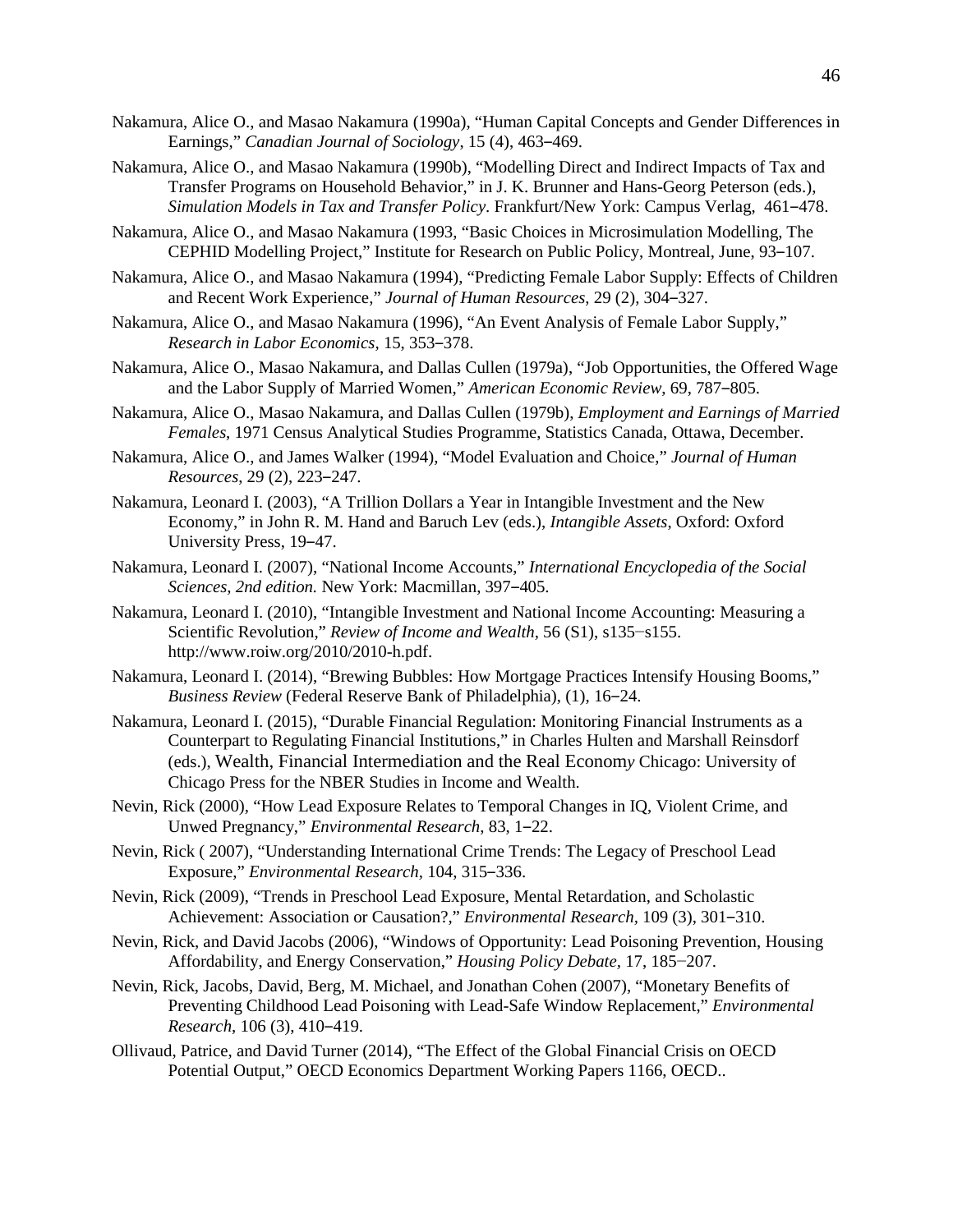- Orcutt, Guy H. (1957), "A New Type of Socio Economic System," *Review of Economics and Statistics*, 58, 773-797.
- Orcutt, Guy H., Steven Caldwell, and Richard Wertheimer II (1976), "Exploration Through Microanalytic Simulation," The Urban Institute.
- Orcutt, Guy H., M. Greenberger, J. Korbel, and A.M. Rivlin (1961), *Microanalysis of Socioeconomic Systems: A Simulation Study*. New York: Harper and Row.
- Orcutt, Guy H., Harold W. Guthrie, Steven B. Caidwell, Gerald E. Peabody, and George Sadowsky (1971), "Microanalytic Simulation of Household Behavior," Working Paper 504-5, The Urban Institute, , September 9.
- Orcutt, Guy H., Stephen D. Franklin, Robert Mendelsohn, and James D. Smith (1977). "Does Your Probability of Death Depend on Your Environment? A Microanalytic Study," *American Economic Review,* 67 (1), 260‒264.
- Osberg, Lars, and Andrew Sharpe (2002), "An Index of Economic Well-Being for Selected OECD Countries," *Review of Income and Wealth*, 48 (3), 291-316. Available at [www.roiw.org/2002/291.pdf.](http://www.roiw.org/2002/291.pdf)
- Osberg, Lars, and Andrew Sharpe (2005), "How Should We Measure the 'Economic' Aspects of Well-Being?" *Review of Income and Wealth*, 51, 311–336. Available at [www.roiw.org/2005/2005-](http://www.roiw.org/2005/2005-12.pdf) [12.pdf.](http://www.roiw.org/2005/2005-12.pdf)
- Pechman, Joseph A. and Benjamin A. Okner (1974), *Who Bears the Tax Burden?* Washington, D.C.: The Brookings Institution.
- Rassier, Dylan G. (2015), "Improving the SNA Treatment of Transactions within Multinational Enterprises," presented at the 2015 IARIW-OECD Conference: "W(h)ither the SNA?" April 16– 17, 2015, OECD Headquarters, Paris. Available at [www.iariw.org/papers/2015/rassier.pdf.](http://www.iariw.org/papers/2015/rassier.pdf)
- Rawls, John (1971), *A Theory of Justice*, Cambridge, MA: Harvard University Press.
- Reich, Utz-Peter (2015), "Value-added: Why Consistency in Aggregation Is Essential for Global Accounting Standards, and How It Is Achieved," presented at the *2015 IARIW-OECD Conference: "W(h)ither the SNA?"* April 16-17, 2015, OECD Headquarters, Paris. Available at [www.iariw.org/papers/2015/reich.pdf.](http://www.iariw.org/papers/2015/reich.pdf)
- Reyes, Jessica Wolpaw (2007), "Environmental Policy as Social Policy? The Impact of Childhood Lead Exposure on Crime," *B.E. Journal of Economic Analysis & Policy*, 7 (1), 1‒43.
- Reyes, Jessica Wolpaw (2015a), "Lead Policy and Academic Performance: Insights from Massachusetts," *Harvard Educational Review, 85 (1), 75-107.*
- Reyes, Jessica Wolpaw (2015b), "Lead Exposure and Behavior: Effects on Aggression and Risky Behavior among Children and Adolescents," *Economic Inquiry*, 53 (3), 1580–1605.
- Rivlin, Alice M. (1973), "Measuring Performance in Education," in Milton Moss (ed.), *The Measurement of Economic and Social Performance.* Cambridge, MA: NBER, 411‒437.
- Ruggles, Nancy D., and Richard Ruggles (1970), *The Design of Economic Accounts*. Cambridge, MA: NBER.
- Ruggles, Nancy D., and Richard Ruggles (1973), "A Proposal for a System of Economic and Social Accounts," in Milton Moss (ed.), *The Measurement of Economic and Social Performance.* Cambridge, MA: NBER, 111-160.
- Ruggles, Nancy D., and Richard Ruggles (1974), "A Strategy for Merging and Matching Microdata Sets," *Annals of Economic and Social Measurement,* 3 (2), 353‒371.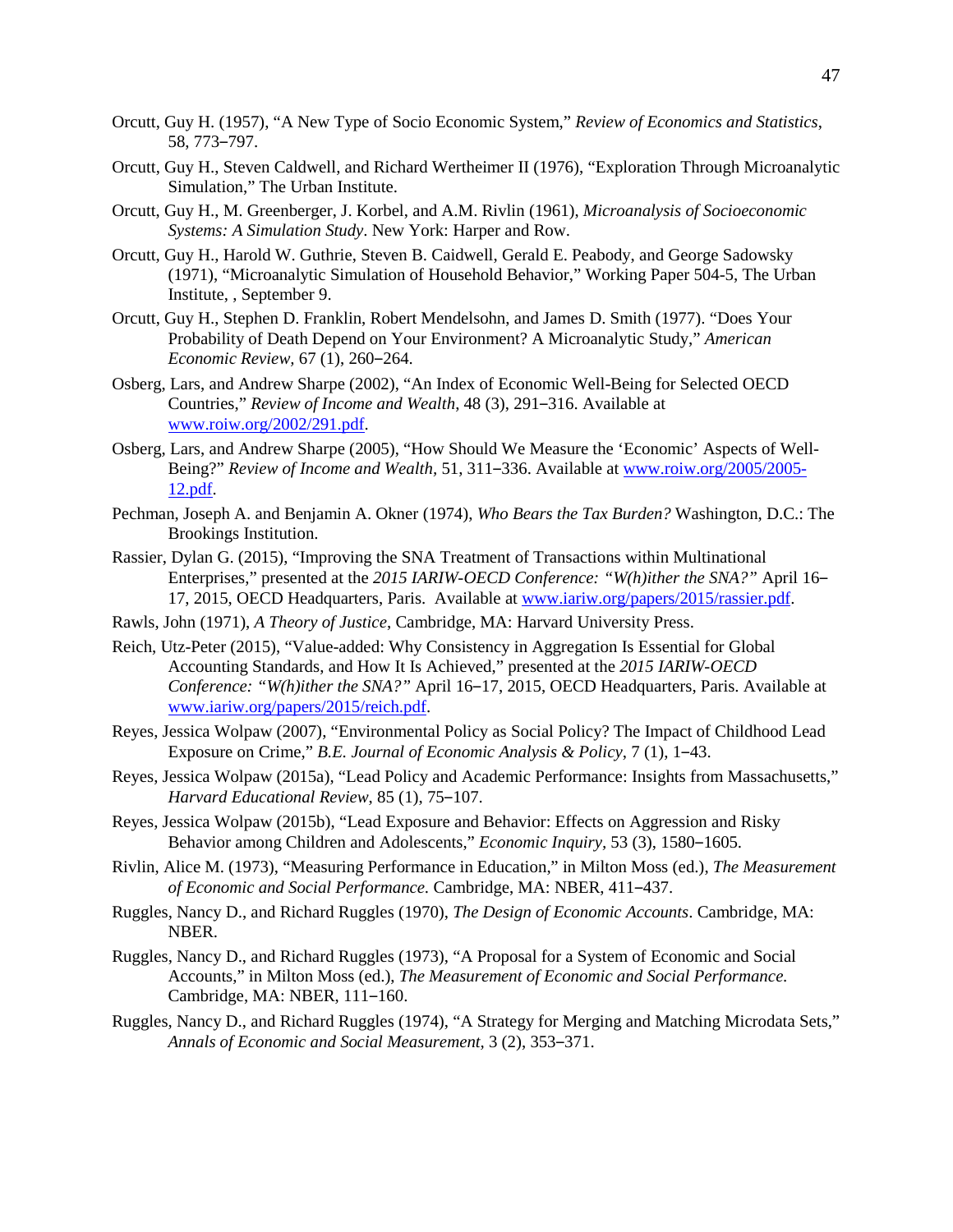- Ruggles, Nancy D., and Richard Ruggles (1983), "The Treatment of Pensions and Insurance in the National Accounts," *Review of Income and Wealth,* 29 (4), 371−404. Available at [www.roiw.org/1983/371.pdf.](http://www.roiw.org/1983/371.pdf)
- Ruggles, Nancy D., and Richard Ruggles (1992), "Household and Enterprise Saving and Capital Formation in the United States: A Market Transactions View," *Review of Income and Wealth*, 38 (2), June, 119−164. Available at [www.roiw.org/1992/119.pdf.](http://www.roiw.org/1992/119.pdf)
- Ruggles, Richard, and Nancy D. Ruggles (1982), "Integrated Economic Accounts for the United States, 1947‒80," *Survey of Current Business,* 62 (5), 1‒53.
- Ruggles, Richard, and Nancy D. Ruggles (1986), "The Integration of Macro and Micro Data for the Household Sector," *Review of Income and Wealth,* 32 (3), 245−276. Available at [www.roiw.org/1986/245.pdf.](http://www.roiw.org/1986/245.pdf)
- Salgado, Maria Fernandez, Francesco Figari, Holly Sutherland, and Alberto Tumino (2014), "Welfare Compensation for Unemployment in the Great Recession," *Review of Income and Wealth,* 60 (S1), S177–S204.
- Schreyer, Paul (2001), *OECD Productivity Manual: A Guide to the Measurement of Industry-Level and Aggregate Productivity Growth*. Paris: OECD.
- Schulz, James H. (1968), "The Economic Status of the Retired Aged in 1980: Simulation Projections," Office of Research and Statistics, Social Security Administration, Research Report 24. Washington, D.C.: Government Printing Office.
- Schultz, James H. (1975), "Comparative Simulation Analysis of Social Security Systems," in Nancy Ruggles (ed.), *The Role of the Computer in Economic and Social Research in Latin America*. Cambridge, MA: NBER, 89-108.
- Schultz, James H. (1995), *The Economics of Aging, 6th* ed. Westport, CT: Greenwood, Press.
- Schultz, Theodore W. (1961), "Investment in Human Capital," *American Economic Review*, 51 (1), 1–17.
- Sen, Amartya (1993), "Capability and Well-Being," in Martha C. Nussbaum and Amartya Sen (eds.), *The Quality of Life*. Oxford: Clarendon Press.
- Sen, Amartya (1997), "Maximization and the Act of Choice," *Econometrica*, 65 (4), 745–779.
- Silva, Emilson C. D., and Xie Zhu (2009), "Emissions trading of global and local pollutants, pollution havens and free riding," Journal of *Environmental Economics and Management*, 58 (2), 169-182.
- Silva, Emilson C. D., and Xie Zhu (2011), "Stable International Environmental Agreements for Correlated Pollutants," WP2011-003, School of Economics, Georgia Institute of Technology.
- Simon, Herbert A. (1984), "On the Behavioral and Rational Foundations of Economic Dynamics," *Journal of Economic Behavior and Organizations,* 5, 35‒66.
- Smith, Karen E. (2012), "Projection Methods Use in the Dynamic Simulation Income Model (DYNASIM3)," Washington, D.C.: The Urban Institute, Program on Retirement Policy.
- Smith, Karen E., Melissa Favreault, and David Cashin (2005), "Modeling Income in the Near Term 4," Washington, D.C.: The Urban Institute.
- Stiglitz, Joseph, Amartya Sen, and Jean-Paul Fitoussi (2009)*, Report by the Commission on the Measurement of Economic Performance and Social Progress.* Available at [http://www.stiglitz](http://www.stiglitz-sen-fitoussi.fr/documents/rapport_anglais.pdf)[sen-fitoussi.fr/documents/rapport\\_anglais.pdf.](http://www.stiglitz-sen-fitoussi.fr/documents/rapport_anglais.pdf)
- Stone, Richard (1970), "An Integrated System of Demographic, Manpower and Social Statistics and Its Links with the System of National Economic Accounts." New York: United Nations.
- Stone, Richard (1973), "A System of Social Matrices," *Review of Income and Wealth*, 19, 143-166. Available at [www.roiw.org/1973/143.pdf.](http://www.roiw.org/1973/143.pdf)